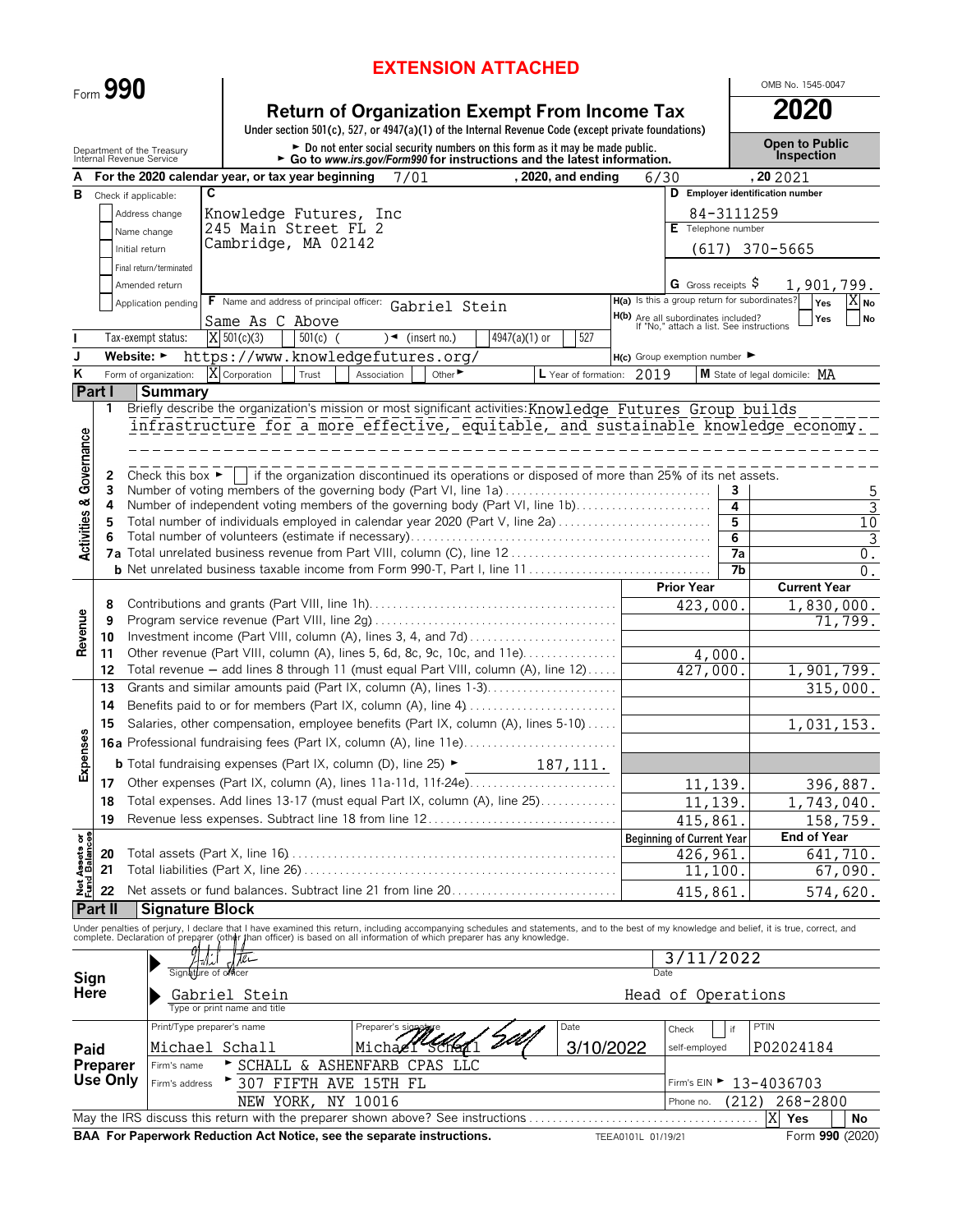## **Application for Automatic Extension of Time To File an Form 8868 Exempt Organization Return Exempt Organization Return**

Grieffile a separate application for each return.<br>
Department of the Treasury<br> **Co to www.irs.gov/Form8868 for the latest inform** 

▶ Go to *www.irs.gov/Form8868* for the latest information.

**Electronic filing** *(e-file).* You can electronically file Form 8868 to request a 6-month automatic extension of time to file any of the forms listed below with the exception of Form 8870, Information Return for Transfers Associated With Certain Personal Benefit Contracts, for which an<br>extension request must be sent to the IRS in paper format (see instructions). For mor *www.irs.gov/e*-*file*-*providers/e-file-for-charities-and-non-profits*.

#### **Automatic 6-Month Extension of Time.** Only submit original (no copies needed).

All corporations required to file an income tax return other than Form 990-T (including 1120-C filers), partnerships, REMICs, and trusts must use Form 7004 to request an extension of time to file income tax returns.

|                                                                                                         | Name of exempt organization or other filer, see instructions.              | Taxpayer identification number (TIN) |  |  |  |  |
|---------------------------------------------------------------------------------------------------------|----------------------------------------------------------------------------|--------------------------------------|--|--|--|--|
| Type or<br>print                                                                                        | Knowledge Futures, Inc                                                     | 84-3111259                           |  |  |  |  |
| File by the                                                                                             | Number, street, and room or suite number. If a P.O. box, see instructions. |                                      |  |  |  |  |
| due date for<br>filing your                                                                             | 1245 Main Street FL 2                                                      |                                      |  |  |  |  |
| City, town or post office, state, and ZIP code. For a foreign address, see instructions.<br>return, See |                                                                            |                                      |  |  |  |  |
| instructions.                                                                                           | Cambridge, MA 02142                                                        |                                      |  |  |  |  |

Enter the Return Code for the return that this application is for (file a separate application for each return). . . . . . . . . . . . . . . . . . . . . . . . . . . 01

| Application<br>Is For                         | Return<br>Code | Application<br>I Is For           | Return<br>Code |
|-----------------------------------------------|----------------|-----------------------------------|----------------|
| Form 990 or Form 990-EZ                       | 01             | Form 990-T (corporation)          | 07             |
| Form 990-BL                                   | 02             | Form 1041-A                       | 08             |
| Form 4720 (individual)                        | 03             | Form 4720 (other than individual) | 09             |
| Form 990-PF                                   | 04             | Form 5227                         | 10             |
| Form 990-T (section 401(a) or $408(a)$ trust) | 05             | Form 6069                         |                |
| Form 990-T (trust other than above)           | 06             | Form 8870                         | 12             |

 $\bullet$  The books are in the care of  $\bullet$   $\quad$   $\frac{Gabriel}{B}$  Stein

Telephone No. ► <u>(617) 370-5665</u> \_ \_ \_ \_ \_ \_ Fax No. ► ? If the organization does not have an office or place of business in the United States, check this box . . . . . . . . . . . . . . . . . . . . . . . . . . . . . . . . G

? If this is for a Group Return, enter the organization's four digit Group Exemption Number (GEN) . If this is for the whole group, check this box......  $\blacktriangleright \Box$ . If it is for part of the group, check this box...  $\blacktriangleright \Box$  and attach a list with the names and TINs of all members the extension is for.

| 1 I request an automatic 6-month extension of time until                              | 5/15 | , 20 22, to file the exempt organization return |
|---------------------------------------------------------------------------------------|------|-------------------------------------------------|
| for the organization named above. The extension is for the organization's return for: |      |                                                 |

calendar year 20 or

|  | $\blacktriangleright$ $\mid$ X $\mid$ tax year beginning                              | 7/01 | $,20$ $,20$ , and ending $,6/30$ |                     |
|--|---------------------------------------------------------------------------------------|------|----------------------------------|---------------------|
|  | 1 Initial return of the 1 is for less than 12 months, check reason: I linitial return |      |                                  | <b>Final return</b> |

| Change in accounting period |  |
|-----------------------------|--|

| 3a If this application is for Forms 990-BL, 990-PF, 990-T, 4720, or 6069, enter the tentative tax, less any                                                                                     | 3aS      |  |
|-------------------------------------------------------------------------------------------------------------------------------------------------------------------------------------------------|----------|--|
| <b>b</b> If this application is for Forms 990-PF, 990-T, 4720, or 6069, enter any refundable credits and estimated<br>tax payments made. Include any prior year overpayment allowed as a credit | $3b$ $s$ |  |
|                                                                                                                                                                                                 | 3clS     |  |
| Caution: If you are going to make an electronic funds withdrawal (direct debit) with this Form 8868, see Form 8453-EO and Form 8879-EO for                                                      |          |  |

payment instructions.

BAA For Privacy Act and Paperwork Reduction Act Notice, see instructions. The state of the Same Form 8868 (Rev. 1-2020)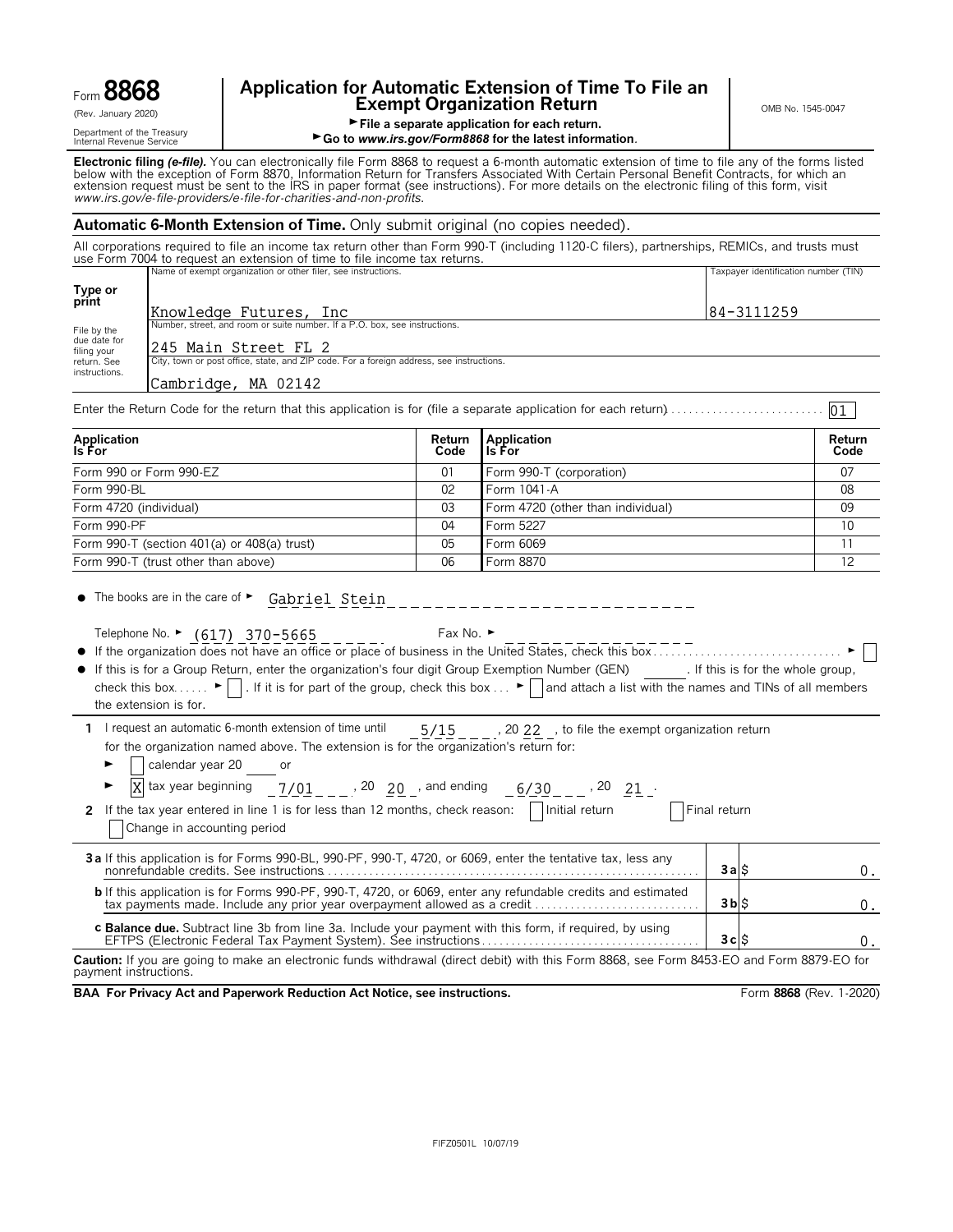|                 |                | Form 990 (2020) Knowledge Futures, Inc                  |                                                                                                                                                                                                                                                                                                                                                                                                                                              | 84-3111259    | Page 2          |
|-----------------|----------------|---------------------------------------------------------|----------------------------------------------------------------------------------------------------------------------------------------------------------------------------------------------------------------------------------------------------------------------------------------------------------------------------------------------------------------------------------------------------------------------------------------------|---------------|-----------------|
| <b>Part III</b> |                |                                                         | <b>Statement of Program Service Accomplishments</b>                                                                                                                                                                                                                                                                                                                                                                                          |               |                 |
|                 |                |                                                         |                                                                                                                                                                                                                                                                                                                                                                                                                                              |               | X               |
| $\mathbf{1}$    |                | Briefly describe the organization's mission:            |                                                                                                                                                                                                                                                                                                                                                                                                                                              |               |                 |
|                 | See Schedule O |                                                         |                                                                                                                                                                                                                                                                                                                                                                                                                                              |               |                 |
|                 |                |                                                         |                                                                                                                                                                                                                                                                                                                                                                                                                                              |               |                 |
|                 |                |                                                         |                                                                                                                                                                                                                                                                                                                                                                                                                                              |               |                 |
|                 |                |                                                         | 2 Did the organization undertake any significant program services during the year which were not listed on the prior                                                                                                                                                                                                                                                                                                                         |               |                 |
|                 |                |                                                         |                                                                                                                                                                                                                                                                                                                                                                                                                                              |               | ΙX<br>Yes<br>No |
|                 |                | If "Yes," describe these new services on Schedule O.    |                                                                                                                                                                                                                                                                                                                                                                                                                                              |               |                 |
| 3               |                |                                                         | Did the organization cease conducting, or make significant changes in how it conducts, any program services?                                                                                                                                                                                                                                                                                                                                 |               | X<br>Yes<br>No  |
|                 |                | If "Yes," describe these changes on Schedule O.         |                                                                                                                                                                                                                                                                                                                                                                                                                                              |               |                 |
| 4               |                | and revenue, if any, for each program service reported. | Describe the organization's program service accomplishments for each of its three largest program services, as measured by expenses.<br>Section 501(c)(3) and 501(c)(4) organizations are required to report the amount of grants and allocations to others, the total expenses,                                                                                                                                                             |               |                 |
|                 | $4a$ (Code:    |                                                         | ) (Expenses $\frac{1}{282,044}$ , including grants of $\frac{1}{2}$ (Revenue $\frac{1}{2}$                                                                                                                                                                                                                                                                                                                                                   |               | 71,799.         |
|                 |                |                                                         | Provided publishing services and software for over 3,000 academic communities via our                                                                                                                                                                                                                                                                                                                                                        |               |                 |
|                 | partners.      |                                                         | PubPub product, which allowed users to publish over 21,000 open academic texts for<br>more than 1.5 million readers. Published over 100 articles, which were read by over<br>17,000 readers, in Commonplace, our publication for open academic infrastructure<br>thought leadership. Developed the core underlying infrastructure and demoed initial<br>concepts for the Underlay, our open knowledge graph technology, to over 15 potential |               |                 |
|                 |                |                                                         |                                                                                                                                                                                                                                                                                                                                                                                                                                              |               |                 |
|                 |                |                                                         |                                                                                                                                                                                                                                                                                                                                                                                                                                              |               |                 |
|                 |                |                                                         |                                                                                                                                                                                                                                                                                                                                                                                                                                              |               |                 |
|                 |                |                                                         |                                                                                                                                                                                                                                                                                                                                                                                                                                              |               |                 |
|                 |                |                                                         |                                                                                                                                                                                                                                                                                                                                                                                                                                              |               |                 |
|                 | $4b$ (Code:    | ) (Expenses \$                                          | including grants of $\beta$                                                                                                                                                                                                                                                                                                                                                                                                                  | ) (Revenue \$ |                 |
|                 |                |                                                         |                                                                                                                                                                                                                                                                                                                                                                                                                                              |               |                 |
|                 |                |                                                         |                                                                                                                                                                                                                                                                                                                                                                                                                                              |               |                 |
|                 |                |                                                         |                                                                                                                                                                                                                                                                                                                                                                                                                                              |               |                 |
|                 |                |                                                         |                                                                                                                                                                                                                                                                                                                                                                                                                                              |               |                 |
|                 |                |                                                         |                                                                                                                                                                                                                                                                                                                                                                                                                                              |               |                 |
|                 |                |                                                         |                                                                                                                                                                                                                                                                                                                                                                                                                                              |               |                 |
|                 |                |                                                         |                                                                                                                                                                                                                                                                                                                                                                                                                                              |               |                 |
|                 |                |                                                         |                                                                                                                                                                                                                                                                                                                                                                                                                                              |               |                 |
|                 |                |                                                         |                                                                                                                                                                                                                                                                                                                                                                                                                                              |               |                 |
|                 |                |                                                         |                                                                                                                                                                                                                                                                                                                                                                                                                                              |               |                 |
|                 |                |                                                         |                                                                                                                                                                                                                                                                                                                                                                                                                                              |               |                 |
|                 | $4c$ (Code:    | ) (Expenses \$                                          | including grants of $\sharp$                                                                                                                                                                                                                                                                                                                                                                                                                 | ) (Revenue \$ |                 |
|                 |                |                                                         |                                                                                                                                                                                                                                                                                                                                                                                                                                              |               |                 |
|                 |                |                                                         |                                                                                                                                                                                                                                                                                                                                                                                                                                              |               |                 |
|                 |                |                                                         |                                                                                                                                                                                                                                                                                                                                                                                                                                              |               |                 |
|                 |                |                                                         |                                                                                                                                                                                                                                                                                                                                                                                                                                              |               |                 |
|                 |                |                                                         |                                                                                                                                                                                                                                                                                                                                                                                                                                              |               |                 |
|                 |                |                                                         |                                                                                                                                                                                                                                                                                                                                                                                                                                              |               |                 |
|                 |                |                                                         |                                                                                                                                                                                                                                                                                                                                                                                                                                              |               |                 |
|                 |                |                                                         |                                                                                                                                                                                                                                                                                                                                                                                                                                              |               |                 |
|                 |                |                                                         |                                                                                                                                                                                                                                                                                                                                                                                                                                              |               |                 |
|                 |                |                                                         |                                                                                                                                                                                                                                                                                                                                                                                                                                              |               |                 |
|                 |                |                                                         |                                                                                                                                                                                                                                                                                                                                                                                                                                              |               |                 |
|                 |                | 4 d Other program services (Describe on Schedule O.)    |                                                                                                                                                                                                                                                                                                                                                                                                                                              |               |                 |
|                 | (Expenses      | \$                                                      | including grants of<br>-Ş                                                                                                                                                                                                                                                                                                                                                                                                                    | ) (Revenue \$ |                 |
|                 |                | 4 e Total program service expenses                      | 1,282,044.                                                                                                                                                                                                                                                                                                                                                                                                                                   |               |                 |
| <b>BAA</b>      |                |                                                         | TEEA0102L 10/07/20                                                                                                                                                                                                                                                                                                                                                                                                                           |               | Form 990 (2020) |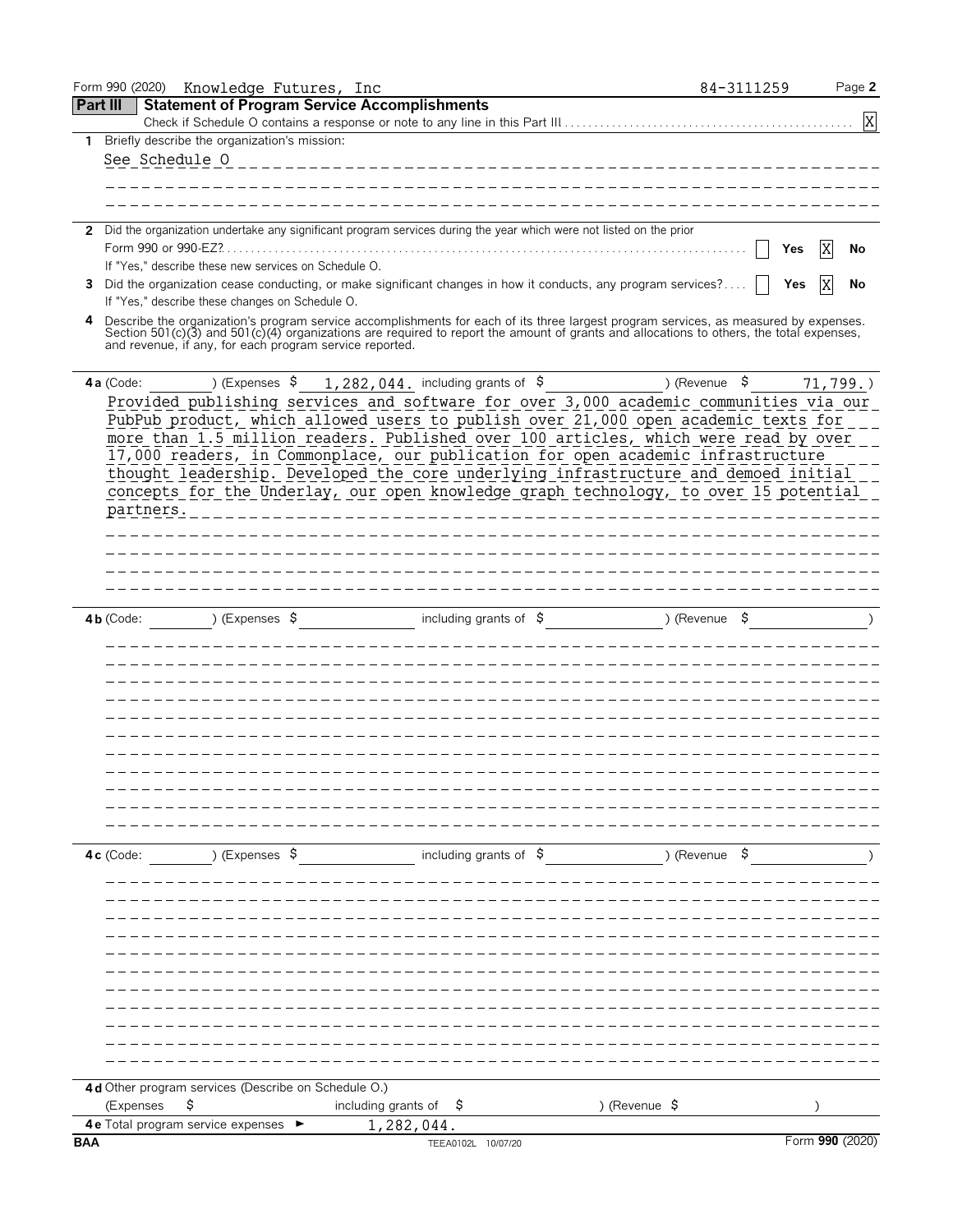Form 990 (2020) Page **3** Knowledge Futures, Inc 84-311259

|            | <b>Checklist of Required Schedules</b><br><b>Part IV</b>                                                                                                                                                                                            |                     |        |                 |
|------------|-----------------------------------------------------------------------------------------------------------------------------------------------------------------------------------------------------------------------------------------------------|---------------------|--------|-----------------|
| 1.         | Is the organization described in section 501(c)(3) or 4947(a)(1) (other than a private foundation)? If 'Yes,' complete                                                                                                                              |                     | Yes    | No              |
| 2          | Is the organization required to complete Schedule B, Schedule of Contributors See instructions?                                                                                                                                                     | 1<br>$\overline{2}$ | Χ<br>X |                 |
| 3          | Did the organization engage in direct or indirect political campaign activities on behalf of or in opposition to candidates                                                                                                                         | 3                   |        | X               |
| 4          | Section 501(c)(3) organizations. Did the organization engage in lobbying activities, or have a section 501(h) election in effect during the tax year? If 'Yes,' complete Schedule C, Part II                                                        | 4                   |        | Χ               |
| 5          | Is the organization a section 501(c)(4), 501(c)(5), or 501(c)(6) organization that receives membership dues,<br>assessments, or similar amounts as defined in Revenue Procedure 98-19? If 'Yes,' complete Schedule C. Part III                      | 5                   |        | X.              |
| 6          | Did the organization maintain any donor advised funds or any similar funds or accounts for which donors have the right<br>to provide advice on the distribution or investment of amounts in such funds or accounts? If 'Yes,' complete Schedule D.  | 6                   |        | Χ               |
| 7          | Did the organization receive or hold a conservation easement, including easements to preserve open space, the<br>environment, historic land areas, or historic structures? If 'Yes,' complete Schedule D, Part II.                                  | $\overline{7}$      |        | X               |
| 8          | Did the organization maintain collections of works of art, historical treasures, or other similar assets? If 'Yes,'                                                                                                                                 | 8                   |        | X               |
| 9          | Did the organization report an amount in Part X, line 21, for escrow or custodial account liability, serve as a custodian<br>for amounts not listed in Part X; or provide credit counseling, debt management, credit repair, or debt negotiation    | 9                   |        | Χ               |
| 10         | Did the organization, directly or through a related organization, hold assets in donor-restricted endowments                                                                                                                                        | 10                  |        | X               |
|            | 11 If the organization's answer to any of the following questions is 'Yes', then complete Schedule D, Parts VI, VII, VIII, IX,<br>or X as applicable.                                                                                               |                     |        |                 |
|            | a Did the organization report an amount for land, buildings, and equipment in Part X, line 10? If 'Yes,' complete Schedule                                                                                                                          | 11 a                |        | X               |
|            | <b>b</b> Did the organization report an amount for investments – other securities in Part X, line 12, that is 5% or more of its total                                                                                                               | 11 <sub>b</sub>     |        | Χ               |
|            | c Did the organization report an amount for investments - program related in Part X, line 13, that is 5% or more of its total                                                                                                                       | 11c                 |        | X               |
|            | d Did the organization report an amount for other assets in Part X, line 15, that is 5% or more of its total assets reported                                                                                                                        | 11d                 |        | Χ               |
|            | <b>e</b> Did the organization report an amount for other liabilities in Part X, line 25? If 'Yes,' complete Schedule D, Part X                                                                                                                      | 11 <sub>e</sub>     |        | X               |
|            | f Did the organization's separate or consolidated financial statements for the tax year include a footnote that addresses<br>the organization's liability for uncertain tax positions under FIN 48 (ASC 740)? If 'Yes,' complete Schedule D, Part X | 11f                 | Χ      |                 |
|            | 12a Did the organization obtain separate, independent audited financial statements for the tax year? If 'Yes,' complete                                                                                                                             | 12a                 | Χ      |                 |
|            | <b>b</b> Was the organization included in consolidated, independent audited financial statements for the tax year? If 'Yes,' and<br>if the organization answered 'No' to line 12a, then completing Schedule D, Parts XI and XII is optional         | 12 <sub>b</sub>     |        | X               |
|            |                                                                                                                                                                                                                                                     | 13                  |        | X               |
|            | 14a Did the organization maintain an office, employees, or agents outside of the United States?                                                                                                                                                     | 14a                 |        | X               |
|            | <b>b</b> Did the organization have aggregate revenues or expenses of more than \$10,000 from grantmaking, fundraising,<br>business, investment, and program service activities outside the United States, or aggregate foreign investments valued   | 14b                 |        | Χ               |
| 15         | Did the organization report on Part IX, column (A), line 3, more than \$5,000 of grants or other assistance to or for any                                                                                                                           | 15                  |        | Χ               |
| 16         | Did the organization report on Part IX, column (A), line 3, more than \$5,000 of aggregate grants or other assistance to<br>or for foreign individuals? If 'Yes,' complete Schedule F, Parts III and IV.                                            | 16                  |        | Χ               |
|            | 17 Did the organization report a total of more than \$15,000 of expenses for professional fundraising services on Part IX, column (A), lines 6 and 11e? If 'Yes,' complete Schedule G, Part I See instructions                                      | 17                  |        | Χ               |
|            | 18 Did the organization report more than \$15,000 total of fundraising event gross income and contributions on Part VIII,                                                                                                                           | 18                  |        | Χ               |
|            | 19 Did the organization report more than \$15,000 of gross income from gaming activities on Part VIII, line 9a? If 'Yes,'                                                                                                                           | 19                  |        | Χ               |
|            |                                                                                                                                                                                                                                                     | 20a                 |        | Χ               |
|            |                                                                                                                                                                                                                                                     | 20 <sub>b</sub>     |        |                 |
| 21         | Did the organization report more than \$5,000 of grants or other assistance to any domestic organization or<br>domestic government on Part IX, column (A), line 1? If 'Yes,' complete Schedule I, Parts I and II.                                   | 21                  | Χ      |                 |
| <b>BAA</b> | TEEA0103L 10/07/20                                                                                                                                                                                                                                  |                     |        | Form 990 (2020) |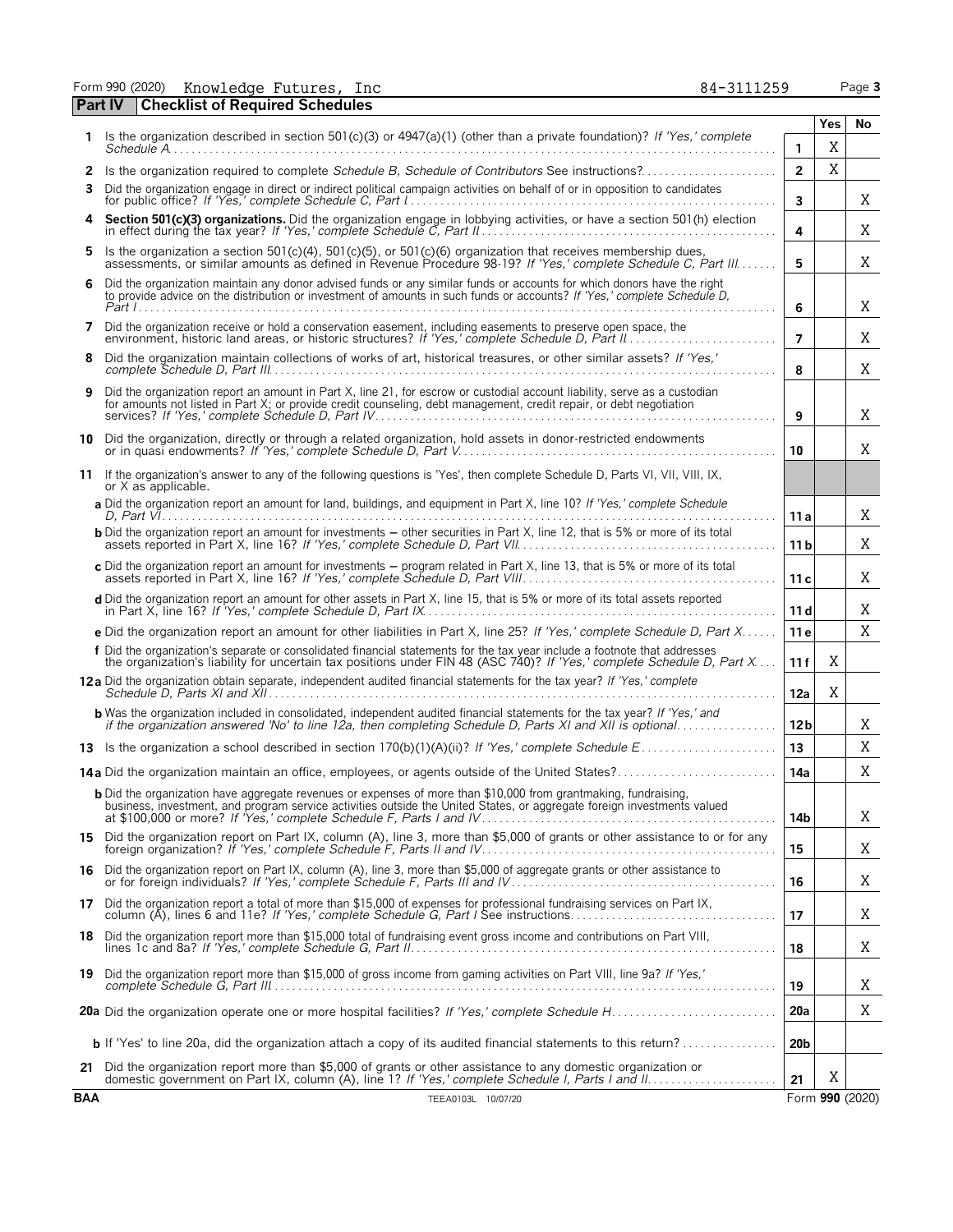Form 990 (2020) Knowledge Futures, Inc 84-3111259 Page **4** 

| Form 990 (2020) Knowledge Futures, Inc                                                                                                                                                                                                                            | 84-3111259 | Page 4 |    |
|-------------------------------------------------------------------------------------------------------------------------------------------------------------------------------------------------------------------------------------------------------------------|------------|--------|----|
| <b>Part IV</b><br><b>Checklist of Required Schedules</b> (continued)                                                                                                                                                                                              |            |        |    |
|                                                                                                                                                                                                                                                                   |            | Yes.   | No |
| 22                                                                                                                                                                                                                                                                | 22         |        |    |
| Did the organization answer 'Yes' to Part VII, Section A, line 3, 4, or 5 about compensation of the organization's current<br>23<br>and former officers, directors, trustees, key employees, and highest compensated employees? If 'Yes,' complete<br>Schedule J. | 23         |        | A  |
| 24 a Did the organization have a tax-exempt bond issue with an outstanding principal amount of more than \$100,000 as of<br>the last day of the year, that was issued after December 31, 2002? If 'Yes,' answer lines 24b through 24d and                         | 24a        |        | Χ  |
| <b>b</b> Did the organization invest any proceeds of tax-exempt bonds beyond a temporary period exception?                                                                                                                                                        | 24b        |        |    |
| c Did the organization maintain an escrow account other than a refunding escrow at any time during the year to defease                                                                                                                                            |            |        |    |

|    |                                                                                                                                                                                                                                                                                                                                       | 4на             |     | 77             |
|----|---------------------------------------------------------------------------------------------------------------------------------------------------------------------------------------------------------------------------------------------------------------------------------------------------------------------------------------|-----------------|-----|----------------|
|    | <b>b</b> Did the organization invest any proceeds of tax-exempt bonds beyond a temporary period exception?                                                                                                                                                                                                                            | 24b             |     |                |
|    | c Did the organization maintain an escrow account other than a refunding escrow at any time during the year to defease                                                                                                                                                                                                                | 24 <sub>c</sub> |     |                |
|    | d Did the organization act as an 'on behalf of' issuer for bonds outstanding at any time during the year?                                                                                                                                                                                                                             | 24d             |     |                |
|    | 25 a Section 501(c)(3), 501(c)(4), and 501(c)(29) organizations. Did the organization engage in an excess benefit                                                                                                                                                                                                                     | 25a             |     | X              |
|    | b Is the organization aware that it engaged in an excess benefit transaction with a disqualified person in a prior year, and that the transaction has not been reported on any of the organization's prior Forms 990 or 990-EZ                                                                                                        | 25 <sub>b</sub> |     | Χ              |
|    | 26 Did the organization report any amount on Part X, line 5 or 22, for receivables from or payables to any current or former officer, director, trustee, key employee, creator or founder, substantial contributor, or 35% con                                                                                                        | 26              |     | X              |
| 27 | Did the organization provide a grant or other assistance to any current or former officer, director, trustee, key<br>employee, creator or founder, substantial contributor or employee thereof, a grant selection committee<br>member, or to a 35% controlled entity (including an employee thereof) or family member of any of these | 27              |     | X.             |
|    | 28 Was the organization a party to a business transaction with one of the following parties (see Schedule L, Part IV<br>instructions, for applicable filing thresholds, conditions, and exceptions):                                                                                                                                  |                 |     |                |
|    | a A current or former officer, director, trustee, key employee, creator or founder, or substantial contributor? If                                                                                                                                                                                                                    | 28a             |     | X              |
|    | <b>b</b> A family member of any individual described in line 28a? If 'Yes,' complete Schedule L, Part IV                                                                                                                                                                                                                              | 28b             |     | X              |
|    | c A 35% controlled entity of one or more individuals and/or organizations described in lines 28a or 28b? If                                                                                                                                                                                                                           | 28c             |     | Χ              |
| 29 | Did the organization receive more than \$25,000 in non-cash contributions? If 'Yes,' complete Schedule M                                                                                                                                                                                                                              | 29              |     | $\overline{X}$ |
| 30 | Did the organization receive contributions of art, historical treasures, or other similar assets, or qualified conservation                                                                                                                                                                                                           | 30              |     | Χ              |
| 31 | Did the organization liquidate, terminate, or dissolve and cease operations? If 'Yes,' complete Schedule N, Part I                                                                                                                                                                                                                    | 31              |     | $\overline{X}$ |
| 32 | Did the organization sell, exchange, dispose of, or transfer more than 25% of its net assets? If 'Yes,' complete                                                                                                                                                                                                                      | 32              |     | X              |
| 33 |                                                                                                                                                                                                                                                                                                                                       | 33              |     | X              |
|    | 34 Was the organization related to any tax-exempt or taxable entity? If 'Yes,' complete Schedule R, Part II, III, or IV,                                                                                                                                                                                                              | 34              |     | Χ              |
|    |                                                                                                                                                                                                                                                                                                                                       | 35a             |     | $\overline{X}$ |
|    | b If 'Yes' to line 35a, did the organization receive any payment from or engage in any transaction with a controlled entity within the meaning of section 512(b)(13)? If 'Yes,' complete Schedule R, Part V, line 2                                                                                                                   | 35 <sub>b</sub> |     |                |
|    | 36 Section 501(c)(3) organizations. Did the organization make any transfers to an exempt non-charitable related                                                                                                                                                                                                                       | 36              |     | Χ              |
|    | 37 Did the organization conduct more than 5% of its activities through an entity that is not a related organization and that is<br>treated as a partnership for federal income tax purposes? If 'Yes,' complete Schedule R, Part VI                                                                                                   | 37              |     | X.             |
| 38 | Did the organization complete Schedule O and provide explanations in Schedule O for Part VI, lines 11b and 19?                                                                                                                                                                                                                        | 38              | Χ   |                |
|    | <b>Statements Regarding Other IRS Filings and Tax Compliance</b><br>Part V                                                                                                                                                                                                                                                            |                 |     |                |
|    |                                                                                                                                                                                                                                                                                                                                       |                 | Yes | No             |
|    | 1a Enter the number reported in Box 3 of Form 1096. Enter -0- if not applicable<br>1 a<br>З                                                                                                                                                                                                                                           |                 |     |                |
|    | <b>b</b> Enter the number of Forms W-2G included in line 1a. Enter -0- if not applicable<br>1 b<br>$\Omega$                                                                                                                                                                                                                           |                 |     |                |

 $\begin{array}{|c|c|c|}\n\hline\n1 c & X \\
\hline\n\text{Form } 990 & (2020)\n\end{array}$ 

|  |  | ۶ |
|--|--|---|
|  |  |   |
|  |  |   |

| m 990 (2020) Knowledge Futures, In |  |
|------------------------------------|--|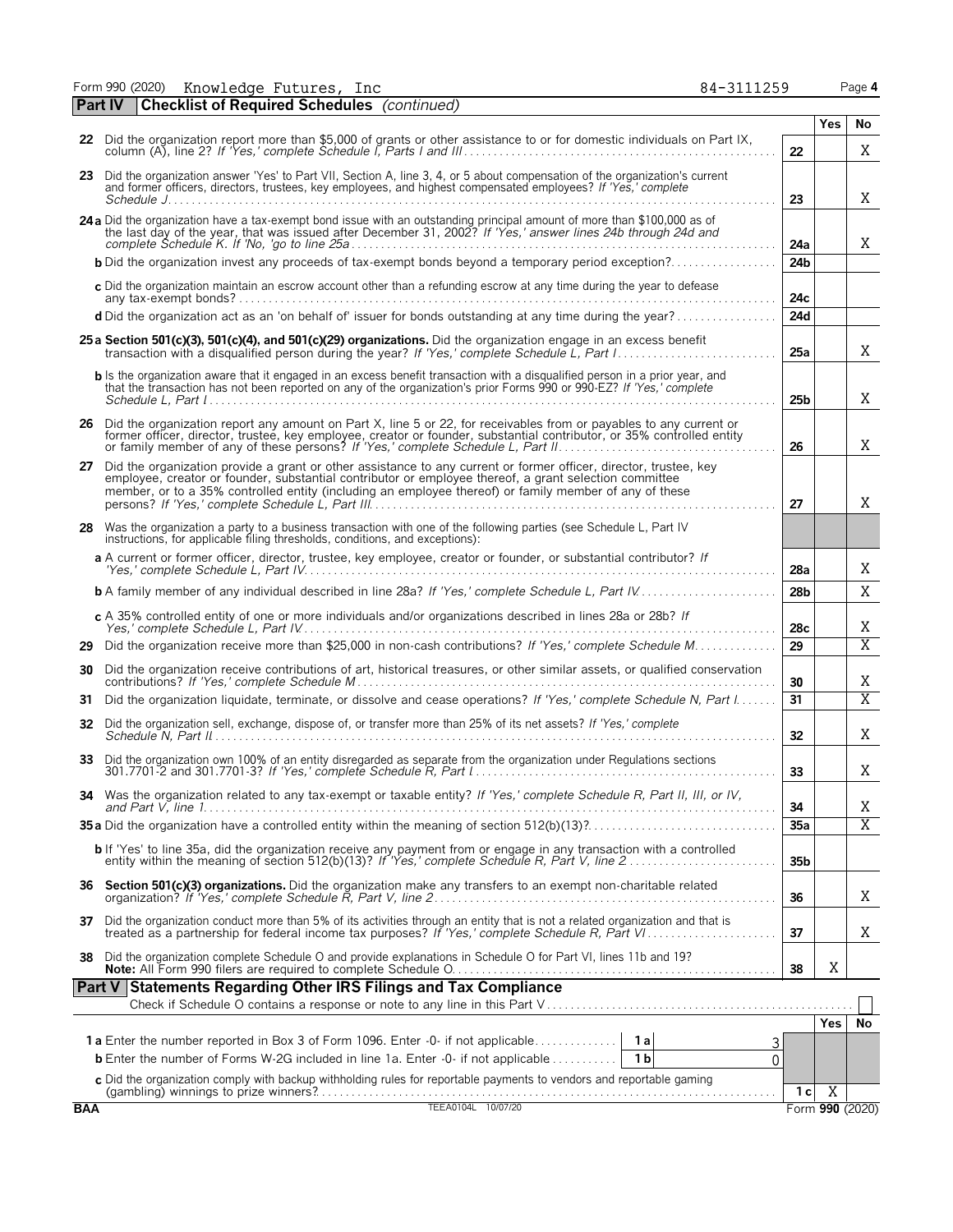|               | 84-3111259<br>Form 990 (2020)<br>Knowledge Futures, Inc                                                                                                                                                                                          |                 |     | Page 5          |
|---------------|--------------------------------------------------------------------------------------------------------------------------------------------------------------------------------------------------------------------------------------------------|-----------------|-----|-----------------|
| <b>Part V</b> | Statements Regarding Other IRS Filings and Tax Compliance (continued)                                                                                                                                                                            |                 |     |                 |
|               |                                                                                                                                                                                                                                                  |                 | Yes | No.             |
|               | 2a Enter the number of employees reported on Form W-3, Transmittal of Wage and Tax State-                                                                                                                                                        |                 |     |                 |
|               | ments, filed for the calendar year ending with or within the year covered by this return<br>2a<br>10                                                                                                                                             |                 |     |                 |
|               | <b>b</b> If at least one is reported on line 2a, did the organization file all required federal employment tax returns?                                                                                                                          | 2 <sub>b</sub>  |     | X               |
|               | <b>Note:</b> If the sum of lines 1a and 2a is greater than 250, you may be required to e-file (see instructions)                                                                                                                                 |                 |     |                 |
|               | 3a Did the organization have unrelated business gross income of \$1,000 or more during the year?                                                                                                                                                 | 3a              |     | X               |
|               |                                                                                                                                                                                                                                                  | 3 <sub>b</sub>  |     |                 |
|               | 4a At any time during the calendar year, did the organization have an interest in, or a signature or other authority over, a<br>financial account in a foreign country (such as a bank account, securities account, or other financial account)? | 4a              |     | Χ               |
|               | <b>b</b> If 'Yes,' enter the name of the foreign country                                                                                                                                                                                         |                 |     |                 |
|               | See instructions for filing requirements for FinCEN Form 114, Report of Foreign Bank and Financial Accounts (FBAR).                                                                                                                              |                 |     |                 |
|               | <b>5a</b> Was the organization a party to a prohibited tax shelter transaction at any time during the tax year?                                                                                                                                  | 5a              |     | X               |
|               | <b>b</b> Did any taxable party notify the organization that it was or is a party to a prohibited tax shelter transaction?                                                                                                                        | 5 <sub>b</sub>  |     | X               |
|               |                                                                                                                                                                                                                                                  | 5c              |     |                 |
|               |                                                                                                                                                                                                                                                  |                 |     |                 |
|               | 6 a Does the organization have annual gross receipts that are normally greater than \$100,000, and did the organization solicit any contributions that were not tax deductible as charitable contributions?                                      | 6a              |     | Χ               |
|               | b If 'Yes,' did the organization include with every solicitation an express statement that such contributions or gifts were                                                                                                                      | 6b              |     |                 |
| 7             | Organizations that may receive deductible contributions under section 170(c).                                                                                                                                                                    |                 |     |                 |
|               | a Did the organization receive a payment in excess of \$75 made partly as a contribution and partly for goods and                                                                                                                                | 7a              |     | Χ               |
|               |                                                                                                                                                                                                                                                  | 7 <sub>b</sub>  |     |                 |
|               | c Did the organization sell, exchange, or otherwise dispose of tangible personal property for which it was required to file                                                                                                                      | 7 с             |     | Χ               |
|               |                                                                                                                                                                                                                                                  |                 |     |                 |
|               | e Did the organization receive any funds, directly or indirectly, to pay premiums on a personal benefit contract?                                                                                                                                | <b>7e</b>       |     | X               |
|               | f Did the organization, during the year, pay premiums, directly or indirectly, on a personal benefit contract?                                                                                                                                   | 7f              |     | X               |
|               |                                                                                                                                                                                                                                                  |                 |     |                 |
|               | q If the organization received a contribution of qualified intellectual property, did the organization file Form 8899                                                                                                                            | 7 g             |     |                 |
|               | h If the organization received a contribution of cars, boats, airplanes, or other vehicles, did the organization file a                                                                                                                          | 7 h             |     |                 |
| 8             | Sponsoring organizations maintaining donor advised funds. Did a donor advised fund maintained by the sponsoring                                                                                                                                  |                 |     |                 |
|               |                                                                                                                                                                                                                                                  | 8               |     |                 |
| 9             | Sponsoring organizations maintaining donor advised funds.                                                                                                                                                                                        |                 |     |                 |
|               |                                                                                                                                                                                                                                                  | 9a              |     |                 |
|               | <b>b</b> Did the sponsoring organization make a distribution to a donor, donor advisor, or related person?                                                                                                                                       | 9 <sub>b</sub>  |     |                 |
|               | 10 Section 501(c)(7) organizations. Enter:                                                                                                                                                                                                       |                 |     |                 |
|               |                                                                                                                                                                                                                                                  |                 |     |                 |
|               | <b>b</b> Gross receipts, included on Form 990, Part VIII, line 12, for public use of club facilities<br>10 b                                                                                                                                     |                 |     |                 |
| 11            | Section 501(c)(12) organizations. Enter:                                                                                                                                                                                                         |                 |     |                 |
|               | 11 a                                                                                                                                                                                                                                             |                 |     |                 |
|               | <b>b</b> Gross income from other sources (Do not net amounts due or paid to other sources<br>11 <sub>b</sub>                                                                                                                                     |                 |     |                 |
|               | 12a Section 4947(a)(1) non-exempt charitable trusts. Is the organization filing Form 990 in lieu of Form 1041?                                                                                                                                   | 12a             |     |                 |
|               | <b>b</b> If 'Yes,' enter the amount of tax-exempt interest received or accrued during the year<br>12 <sub>b</sub>                                                                                                                                |                 |     |                 |
|               | 13 Section 501(c)(29) qualified nonprofit health insurance issuers.                                                                                                                                                                              |                 |     |                 |
|               |                                                                                                                                                                                                                                                  | 13a             |     |                 |
|               | <b>Note:</b> See the instructions for additional information the organization must report on Schedule O.                                                                                                                                         |                 |     |                 |
|               | <b>b</b> Enter the amount of reserves the organization is required to maintain by the states in                                                                                                                                                  |                 |     |                 |
|               | 13 <sub>b</sub><br>13c                                                                                                                                                                                                                           |                 |     |                 |
|               |                                                                                                                                                                                                                                                  |                 |     | Χ               |
|               |                                                                                                                                                                                                                                                  | 14a             |     |                 |
|               | <b>b</b> If 'Yes,' has it filed a Form 720 to report these payments? If 'No,' provide an explanation on Schedule O.                                                                                                                              | 14 <sub>b</sub> |     |                 |
|               | 15 Is the organization subject to the section 4960 tax on payment(s) of more than \$1,000,000 in remuneration or                                                                                                                                 | 15              |     | Χ               |
|               | If 'Yes,' see instructions and file Form 4720, Schedule N.                                                                                                                                                                                       |                 |     |                 |
|               | 16 Is the organization an educational institution subject to the section 4968 excise tax on net investment income?<br>If 'Yes,' complete Form 4720, Schedule O.                                                                                  | 16              |     | Χ               |
| <b>BAA</b>    | TEEA0105L 10/07/20                                                                                                                                                                                                                               |                 |     | Form 990 (2020) |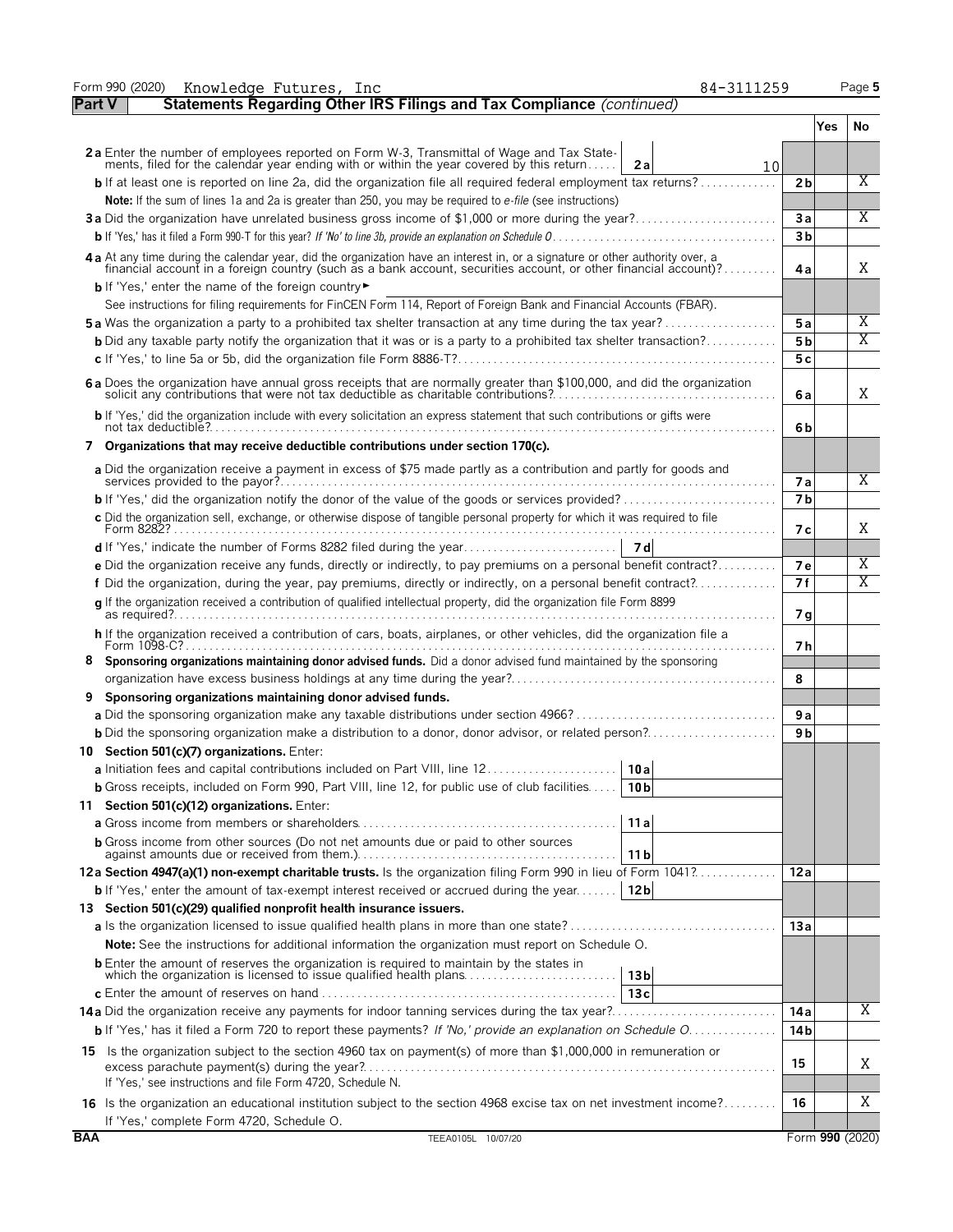| 19 | Describe on Schedule O whether (and if so, how) the organization made its governing documents, conflict of interest policy, and financial statements available to |
|----|-------------------------------------------------------------------------------------------------------------------------------------------------------------------|
|    | the public during the tax year.<br>See Schedule O                                                                                                                 |
|    | 20 State the name, address, and telephone number of the person who possesses the organization's books and records ►                                               |
|    | Gabriel Stein 245 Main Street 12th Floor Cambridge MA 02142 (617) 370-5665                                                                                        |

Own website **Another's website**  $X$  Upon request **Definition** Other *(explain on Schedule O)* 

| <b>Part VI</b><br>Governance, Management, and Disclosure For each 'Yes' response to lines 2 through 7b below, and for<br>a 'No' response to line 8a, 8b, or 10b below, describe the circumstances, processes, or changes on                                                                                                       |                           |
|-----------------------------------------------------------------------------------------------------------------------------------------------------------------------------------------------------------------------------------------------------------------------------------------------------------------------------------|---------------------------|
| Schedule O. See instructions.                                                                                                                                                                                                                                                                                                     |                           |
|                                                                                                                                                                                                                                                                                                                                   | X                         |
| <b>Section A. Governing Body and Management</b>                                                                                                                                                                                                                                                                                   |                           |
|                                                                                                                                                                                                                                                                                                                                   | Yes I<br>No               |
| 1 <b>a</b> Enter the number of voting members of the governing body at the end of the tax year 1 <b>a</b> If there are material differences in voting rights among members<br>of the governing body, or if the governing body delegated broad<br>authority to an executive committee or similar committee, explain on Schedule O. | 5                         |
| <b>b</b> Enter the number of voting members included on line 1a, above, who are independent 1 <b>1b</b>                                                                                                                                                                                                                           | 3                         |
| 2 Did any officer, director, trustee, or key employee have a family relationship or a business relationship with any other                                                                                                                                                                                                        | X<br>2                    |
| Did the organization delegate control over management duties customarily performed by or under the direct supervision<br>3.<br>of officers, directors, trustees, or key employees to a management company or other person?                                                                                                        | 3<br>X                    |
| Did the organization make any significant changes to its governing documents<br>4                                                                                                                                                                                                                                                 |                           |
|                                                                                                                                                                                                                                                                                                                                   | Χ<br>4                    |
| Did the organization become aware during the year of a significant diversion of the organization's assets?<br>5.                                                                                                                                                                                                                  | $\overline{X}$<br>5       |
| 6                                                                                                                                                                                                                                                                                                                                 | $\overline{X}$<br>6       |
| 7 a Did the organization have members, stockholders, or other persons who had the power to elect or appoint one or more                                                                                                                                                                                                           | X<br><b>7a</b>            |
| <b>b</b> Are any governance decisions of the organization reserved to (or subject to approval by) members,                                                                                                                                                                                                                        | 7 <b>b</b><br>Χ           |
| Did the organization contemporaneously document the meetings held or written actions undertaken during the year by<br>8<br>the following:                                                                                                                                                                                         |                           |
|                                                                                                                                                                                                                                                                                                                                   | Χ<br>8 a                  |
|                                                                                                                                                                                                                                                                                                                                   | X<br>8 <sub>b</sub>       |
| Is there any officer, director, trustee, or key employee listed in Part VII, Section A, who cannot be reached at the<br>9<br>organization's mailing address? If 'Yes,' provide the names and addresses on Schedule Q                                                                                                              | X<br>9                    |
| Section B. Policies (This Section B requests information about policies not required by the Internal Revenue Code.)                                                                                                                                                                                                               |                           |
|                                                                                                                                                                                                                                                                                                                                   | Yes<br>No                 |
|                                                                                                                                                                                                                                                                                                                                   | X<br>10a                  |
| b If 'Yes,' did the organization have written policies and procedures governing the activities of such chapters, affiliates, and branches to ensure their                                                                                                                                                                         | 10 <sub>b</sub>           |
|                                                                                                                                                                                                                                                                                                                                   | $\overline{X}$<br>11a     |
| <b>b</b> Describe in Schedule O the process, if any, used by the organization to review this Form 990. See Schedule O                                                                                                                                                                                                             |                           |
|                                                                                                                                                                                                                                                                                                                                   | Χ<br>12a                  |
| <b>b</b> Were officers, directors, or trustees, and key employees required to disclose annually interests that could give rise                                                                                                                                                                                                    | 12 <sub>b</sub><br>X<br>. |
|                                                                                                                                                                                                                                                                                                                                   | X<br>12c                  |
|                                                                                                                                                                                                                                                                                                                                   | 13 <sup>7</sup><br>Χ      |
|                                                                                                                                                                                                                                                                                                                                   | Χ<br>14                   |
| 15 Did the process for determining compensation of the following persons include a review and approval by independent<br>persons, comparability data, and contemporaneous substantiation of the deliberation and decision?                                                                                                        |                           |
|                                                                                                                                                                                                                                                                                                                                   | 15a<br>Χ                  |
|                                                                                                                                                                                                                                                                                                                                   | Χ<br>15 <sub>b</sub>      |
| If 'Yes' to line 15a or 15b, describe the process in Schedule O (see instructions).                                                                                                                                                                                                                                               |                           |
| 16a Did the organization invest in, contribute assets to, or participate in a joint venture or similar arrangement with a                                                                                                                                                                                                         | X<br>16 a                 |
| <b>b</b> If 'Yes,' did the organization follow a written policy or procedure requiring the organization to evaluate its<br>participation in joint venture arrangements under applicable federal tax law, and take steps to safeguard the                                                                                          |                           |
|                                                                                                                                                                                                                                                                                                                                   | 16 b                      |
| <b>Section C. Disclosure</b>                                                                                                                                                                                                                                                                                                      |                           |
|                                                                                                                                                                                                                                                                                                                                   |                           |
| List the states with which a copy of this Form 990 is required to be filed ►<br>17<br>MA<br>Section 6104 requires an organization to make its Forms 1023 (1024 or 1024-A, if applicable), 990, and 990-T (Section 501(c)(3)s only)                                                                                                | _______________________   |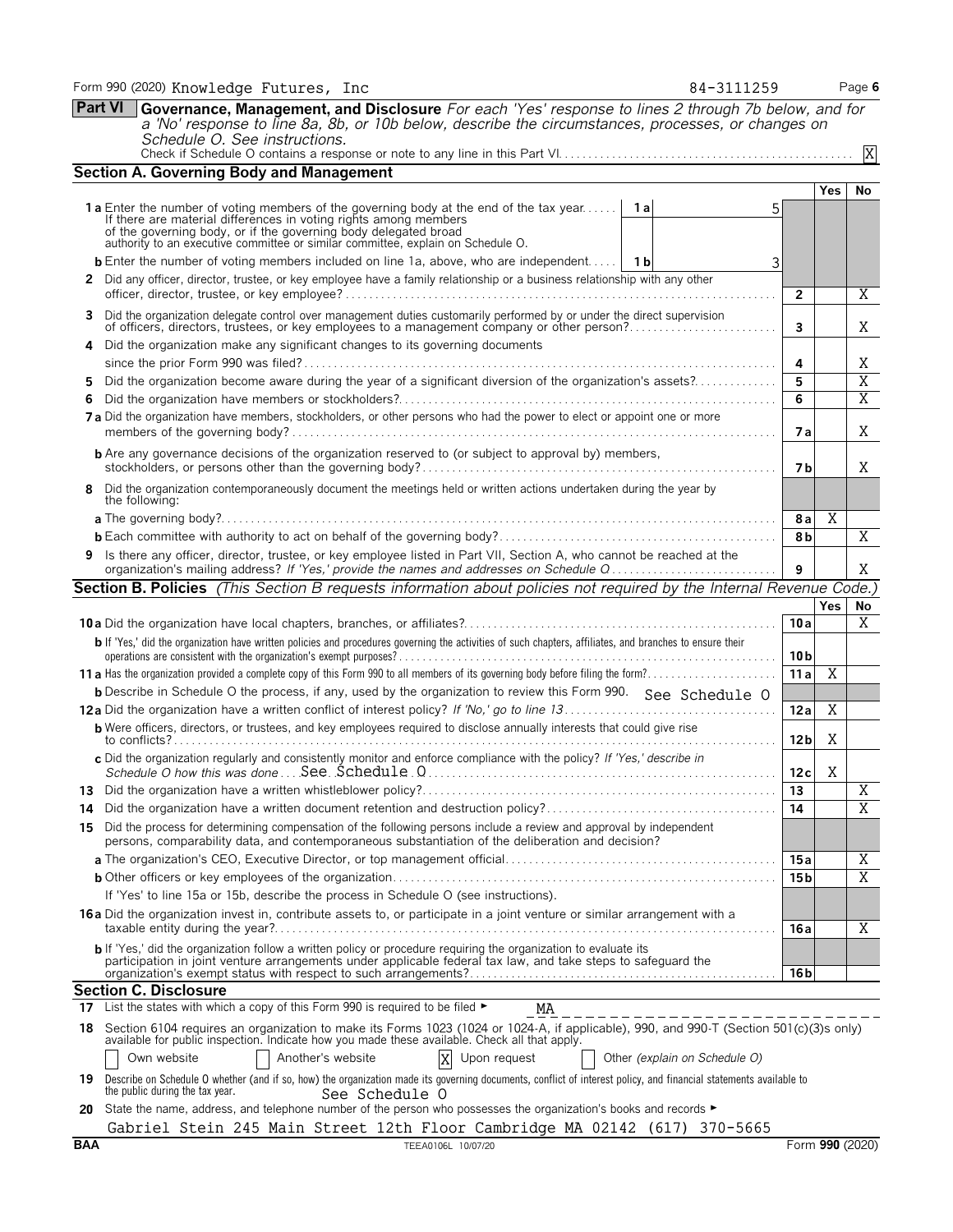Form 990 (2020) Page **7** Knowledge Futures, Inc 84-3111259 **Part VII Compensation of Officers, Directors, Trustees, Key Employees, Highest Compensated Employees, and Independent Contractors** Check if Schedule O contains a response or note to any line in this Part VII.. **Section A. Officers, Directors, Trustees, Key Employees, and Highest Compensated Employees**

**1 a** Complete this table for all persons required to be listed. Report compensation for the calendar year ending with or within the organization's tax year.

? List all of the organization's **current** officers, directors, trustees (whether individuals or organizations), regardless of amount of compensation. Enter -0- in columns (D), (E), and (F) if no compensation was paid.

? List all of the organization's **current** key employees, if any. See instructions for definition of 'key employee.'

? List the organization's five **current** highest compensated employees (other than an officer, director, trustee, or key employee) who received reportable compensation (Box 5 of Form W-2 and/or Box 7 of Form 1099-MISC) of more than \$100,000 from the organization and any related organizations.

? List all of the organization's **former** officers, key employees, and highest compensated employees who received more than \$100,000 of reportable compensation from the organization and any related organizations.

? List all of the organization's **former directors or trustees** that received, in the capacity as a former director or trustee of the organization, more than \$10,000 of reportable compensation from the organization and any related organizations.

See instructions for the order in which to list the persons above.

Check this box if neither the organization nor any related organization compensated any current officer, director, or trustee.

|                                              |                                                                                                                                                                                                                                                                                                                                  | (C)                                                                                                         |                       |             |              |                                 |        |                                        |                                          |                                                                       |  |
|----------------------------------------------|----------------------------------------------------------------------------------------------------------------------------------------------------------------------------------------------------------------------------------------------------------------------------------------------------------------------------------|-------------------------------------------------------------------------------------------------------------|-----------------------|-------------|--------------|---------------------------------|--------|----------------------------------------|------------------------------------------|-----------------------------------------------------------------------|--|
| (A)<br>Name and title                        | (B)<br>Average<br>hours<br>per                                                                                                                                                                                                                                                                                                   | Position (do not check more<br>than one box, unless person<br>is both an officer and a<br>director/trustee) |                       |             |              |                                 |        | (D)<br>Reportable<br>compensation from | (E)<br>Reportable<br>compensation from   | (F)<br>Estimated amount<br>of other                                   |  |
|                                              | per<br>(list any der Citations)<br>thours for detailed<br>telated<br>ine)<br>different<br>$\frac{1}{2}$<br>$\frac{1}{2}$<br>$\frac{1}{2}$<br>$\frac{1}{2}$<br>$\frac{1}{2}$<br>$\frac{1}{2}$<br>$\frac{1}{2}$<br>$\frac{1}{2}$<br>$\frac{1}{2}$<br>$\frac{1}{2}$<br>$\frac{1}{2}$<br>$\frac{1}{2}$<br>$\frac{1}{2}$<br><br>line) |                                                                                                             | Institutional trustee | Officer     | Key employee | Highest compensated<br>employee | Former | the organization<br>(W-2/1099-MISC)    | related organizations<br>(W-2/1099-MISC) | compensation from<br>the organization<br>and related<br>organizations |  |
| (1) Gabriel Stein<br>Director                | 35<br>0                                                                                                                                                                                                                                                                                                                          | X                                                                                                           |                       | X           |              |                                 |        | 61,622.                                | $\overline{0}$                           | 5,444.                                                                |  |
| (2) Travis Rich                              | 35                                                                                                                                                                                                                                                                                                                               |                                                                                                             |                       |             |              |                                 |        |                                        |                                          |                                                                       |  |
| President                                    | 0                                                                                                                                                                                                                                                                                                                                | $\mathbf X$                                                                                                 |                       | $\mathbf X$ |              |                                 |        | 63,546.                                | $\mathbf{0}$                             | 1,585.                                                                |  |
| (3) Amy Brand<br>Chair                       | $\mathbf{1}$<br>$\Omega$                                                                                                                                                                                                                                                                                                         | X                                                                                                           |                       |             |              |                                 |        | 0                                      | 0                                        | $0$ .                                                                 |  |
| (4) Terry Ehling<br>Director                 | $\mathbf{1}$<br>$\Omega$                                                                                                                                                                                                                                                                                                         | Χ                                                                                                           |                       |             |              |                                 |        | $\mathbf 0$                            | $\mathbf 0$                              | $\boldsymbol{0}$ .                                                    |  |
| (5) Samuel Klein<br>____________<br>Director | $\overline{1}$<br>$\Omega$                                                                                                                                                                                                                                                                                                       | X                                                                                                           |                       |             |              |                                 |        | $\mathbf 0$                            | $\mathbf 0$                              | $0$ .                                                                 |  |
| (6)                                          |                                                                                                                                                                                                                                                                                                                                  |                                                                                                             |                       |             |              |                                 |        |                                        |                                          |                                                                       |  |
| (7)                                          |                                                                                                                                                                                                                                                                                                                                  |                                                                                                             |                       |             |              |                                 |        |                                        |                                          |                                                                       |  |
| (8)                                          |                                                                                                                                                                                                                                                                                                                                  |                                                                                                             |                       |             |              |                                 |        |                                        |                                          |                                                                       |  |
| (9)                                          |                                                                                                                                                                                                                                                                                                                                  |                                                                                                             |                       |             |              |                                 |        |                                        |                                          |                                                                       |  |
| (10)                                         |                                                                                                                                                                                                                                                                                                                                  |                                                                                                             |                       |             |              |                                 |        |                                        |                                          |                                                                       |  |
| (11)                                         |                                                                                                                                                                                                                                                                                                                                  |                                                                                                             |                       |             |              |                                 |        |                                        |                                          |                                                                       |  |
| (12)                                         |                                                                                                                                                                                                                                                                                                                                  |                                                                                                             |                       |             |              |                                 |        |                                        |                                          |                                                                       |  |
| (13)                                         |                                                                                                                                                                                                                                                                                                                                  |                                                                                                             |                       |             |              |                                 |        |                                        |                                          |                                                                       |  |
| (14)                                         |                                                                                                                                                                                                                                                                                                                                  |                                                                                                             |                       |             |              |                                 |        |                                        |                                          |                                                                       |  |
| <b>BAA</b>                                   | TEEA0107L 10/07/20                                                                                                                                                                                                                                                                                                               |                                                                                                             |                       |             |              |                                 |        |                                        |                                          | Form 990 (2020)                                                       |  |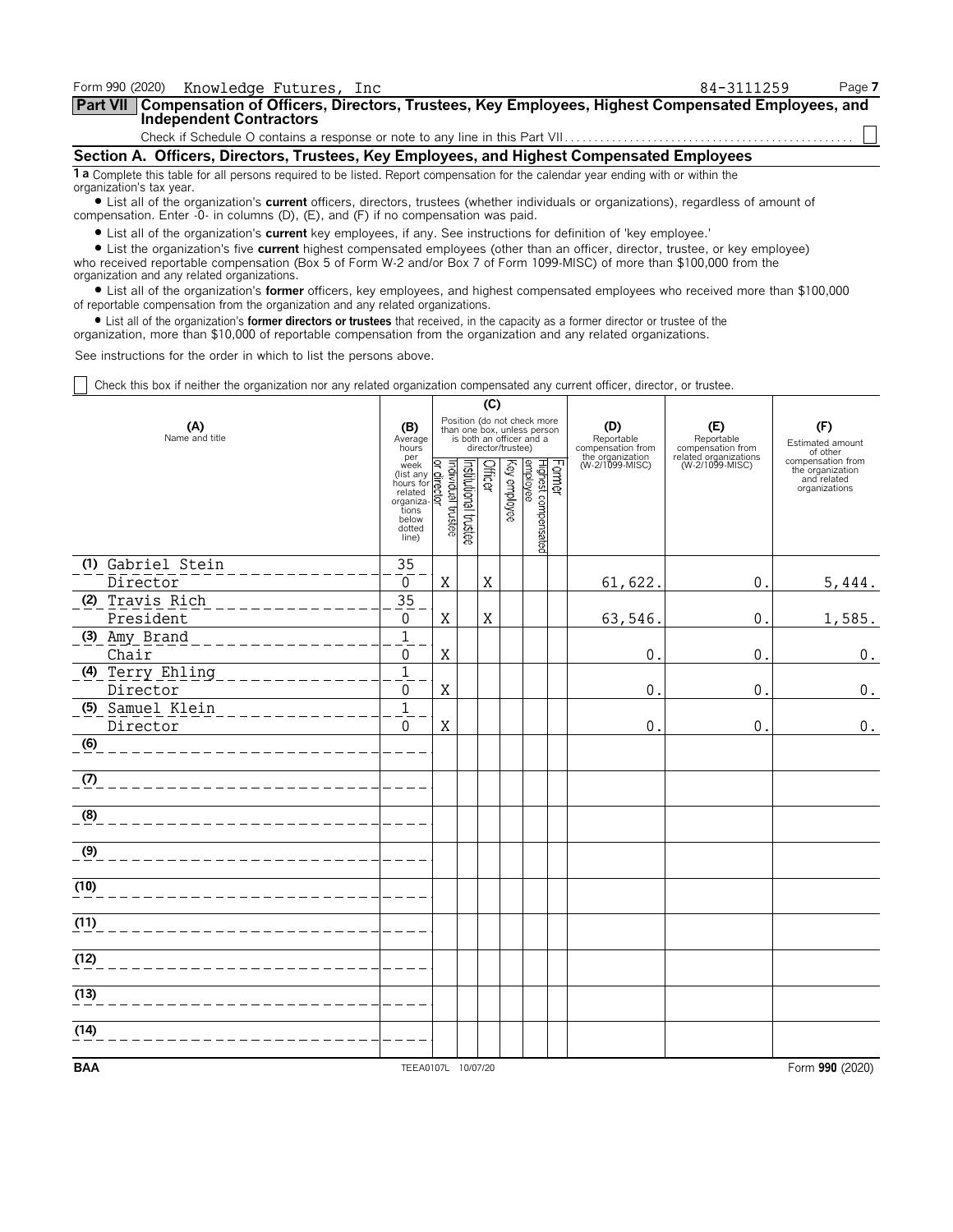#### Form 990 (2020) Page **8** Knowledge Futures, Inc 84-311259

|               | Part VII   Section A. Officers, Directors, Trustees, Key Employees, and Highest Compensated Employees (continued)                                                                                                                                      |                                                                                                                   |                   |                           |         |                          |                                                                                                                                    |        |                                                                               |                                                                                    |   |                                                                                                              |    |
|---------------|--------------------------------------------------------------------------------------------------------------------------------------------------------------------------------------------------------------------------------------------------------|-------------------------------------------------------------------------------------------------------------------|-------------------|---------------------------|---------|--------------------------|------------------------------------------------------------------------------------------------------------------------------------|--------|-------------------------------------------------------------------------------|------------------------------------------------------------------------------------|---|--------------------------------------------------------------------------------------------------------------|----|
|               |                                                                                                                                                                                                                                                        | (B)                                                                                                               |                   |                           | (C)     |                          |                                                                                                                                    |        |                                                                               |                                                                                    |   |                                                                                                              |    |
|               | (A)<br>Name and title                                                                                                                                                                                                                                  | Average<br>hours<br>per<br>week<br>(list any<br>hours<br>for<br>related<br>organiza<br>- tions<br>below<br>dotted | ndividual trustee | nstitutional<br>I trustee | Officer | Position<br>Key employee | (do not check more than one<br>box, unless person is both an<br>officer and a director/trustee)<br>employee<br>Highest compensatec | Former | (D)<br>Reportable<br>compensation from<br>the organization<br>(W-2/1099-MISC) | (E)<br>Reportable<br>compensation from<br>related organizations<br>(W-2/1099-MISC) |   | (F)<br>Estimated amount<br>of other<br>compensation from<br>the organization<br>and related<br>organizations |    |
| (15)          |                                                                                                                                                                                                                                                        | line)                                                                                                             |                   |                           |         |                          |                                                                                                                                    |        |                                                                               |                                                                                    |   |                                                                                                              |    |
| (16)          |                                                                                                                                                                                                                                                        |                                                                                                                   |                   |                           |         |                          |                                                                                                                                    |        |                                                                               |                                                                                    |   |                                                                                                              |    |
|               |                                                                                                                                                                                                                                                        |                                                                                                                   |                   |                           |         |                          |                                                                                                                                    |        |                                                                               |                                                                                    |   |                                                                                                              |    |
| (17)          |                                                                                                                                                                                                                                                        |                                                                                                                   |                   |                           |         |                          |                                                                                                                                    |        |                                                                               |                                                                                    |   |                                                                                                              |    |
| (18)          |                                                                                                                                                                                                                                                        |                                                                                                                   |                   |                           |         |                          |                                                                                                                                    |        |                                                                               |                                                                                    |   |                                                                                                              |    |
| (19)          |                                                                                                                                                                                                                                                        |                                                                                                                   |                   |                           |         |                          |                                                                                                                                    |        |                                                                               |                                                                                    |   |                                                                                                              |    |
| (20)          |                                                                                                                                                                                                                                                        |                                                                                                                   |                   |                           |         |                          |                                                                                                                                    |        |                                                                               |                                                                                    |   |                                                                                                              |    |
| (21)          |                                                                                                                                                                                                                                                        |                                                                                                                   |                   |                           |         |                          |                                                                                                                                    |        |                                                                               |                                                                                    |   |                                                                                                              |    |
| (22)          |                                                                                                                                                                                                                                                        |                                                                                                                   |                   |                           |         |                          |                                                                                                                                    |        |                                                                               |                                                                                    |   |                                                                                                              |    |
| (23)          |                                                                                                                                                                                                                                                        |                                                                                                                   |                   |                           |         |                          |                                                                                                                                    |        |                                                                               |                                                                                    |   |                                                                                                              |    |
|               |                                                                                                                                                                                                                                                        |                                                                                                                   |                   |                           |         |                          |                                                                                                                                    |        |                                                                               |                                                                                    |   |                                                                                                              |    |
| (24)          |                                                                                                                                                                                                                                                        |                                                                                                                   |                   |                           |         |                          |                                                                                                                                    |        |                                                                               |                                                                                    |   |                                                                                                              |    |
| (25)          |                                                                                                                                                                                                                                                        |                                                                                                                   |                   |                           |         |                          |                                                                                                                                    |        |                                                                               |                                                                                    |   |                                                                                                              |    |
| 1 b Subtotal. |                                                                                                                                                                                                                                                        |                                                                                                                   |                   |                           |         |                          |                                                                                                                                    |        | 125,168.                                                                      | 0.                                                                                 |   | 7,029.                                                                                                       |    |
|               |                                                                                                                                                                                                                                                        |                                                                                                                   |                   |                           |         |                          |                                                                                                                                    |        | 0.                                                                            | 0.                                                                                 |   |                                                                                                              | 0. |
|               |                                                                                                                                                                                                                                                        |                                                                                                                   |                   |                           |         |                          |                                                                                                                                    |        | 125,168.                                                                      | $\overline{0}$ .                                                                   |   | 7,029.                                                                                                       |    |
|               | 2 Total number of individuals (including but not limited to those listed above) who received more than \$100,000 of reportable compensation<br>from the organization $\blacktriangleright$<br>O                                                        |                                                                                                                   |                   |                           |         |                          |                                                                                                                                    |        |                                                                               |                                                                                    |   |                                                                                                              |    |
|               |                                                                                                                                                                                                                                                        |                                                                                                                   |                   |                           |         |                          |                                                                                                                                    |        |                                                                               |                                                                                    |   | Yes                                                                                                          | No |
|               | Did the organization list any former officer, director, trustee, key employee, or highest compensated employee                                                                                                                                         |                                                                                                                   |                   |                           |         |                          |                                                                                                                                    |        |                                                                               |                                                                                    | 3 |                                                                                                              | X  |
| 4             | For any individual listed on line 1a, is the sum of reportable compensation and other compensation from<br>the organization and related organizations greater than \$150,000? If 'Yes,' complete Schedule J for                                        |                                                                                                                   |                   |                           |         |                          |                                                                                                                                    |        |                                                                               |                                                                                    | 4 |                                                                                                              | Χ  |
| 5.            | Did any person listed on line 1a receive or accrue compensation from any unrelated organization or individual                                                                                                                                          |                                                                                                                   |                   |                           |         |                          |                                                                                                                                    |        |                                                                               |                                                                                    | 5 |                                                                                                              | Χ  |
|               | <b>Section B. Independent Contractors</b>                                                                                                                                                                                                              |                                                                                                                   |                   |                           |         |                          |                                                                                                                                    |        |                                                                               |                                                                                    |   |                                                                                                              |    |
|               | Complete this table for your five highest compensated independent contractors that received more than \$100,000 of<br>compensation from the organization. Report compensation for the calendar year ending with or within the organization's tax year. |                                                                                                                   |                   |                           |         |                          |                                                                                                                                    |        |                                                                               |                                                                                    |   |                                                                                                              |    |
|               | (A)<br>Name and business address                                                                                                                                                                                                                       |                                                                                                                   |                   |                           |         |                          |                                                                                                                                    |        | (B)<br>Description of services                                                |                                                                                    |   | (C)<br>Compensation                                                                                          |    |
|               |                                                                                                                                                                                                                                                        |                                                                                                                   |                   |                           |         |                          |                                                                                                                                    |        |                                                                               |                                                                                    |   |                                                                                                              |    |
|               |                                                                                                                                                                                                                                                        |                                                                                                                   |                   |                           |         |                          |                                                                                                                                    |        |                                                                               |                                                                                    |   |                                                                                                              |    |
|               |                                                                                                                                                                                                                                                        |                                                                                                                   |                   |                           |         |                          |                                                                                                                                    |        |                                                                               |                                                                                    |   |                                                                                                              |    |
|               | 2 Total number of independent contractors (including but not limited to those listed above) who received more than                                                                                                                                     |                                                                                                                   |                   |                           |         |                          |                                                                                                                                    |        |                                                                               |                                                                                    |   |                                                                                                              |    |
|               | \$100,000 of compensation from the organization $\blacktriangleright$ 0                                                                                                                                                                                |                                                                                                                   |                   |                           |         |                          |                                                                                                                                    |        |                                                                               |                                                                                    |   |                                                                                                              |    |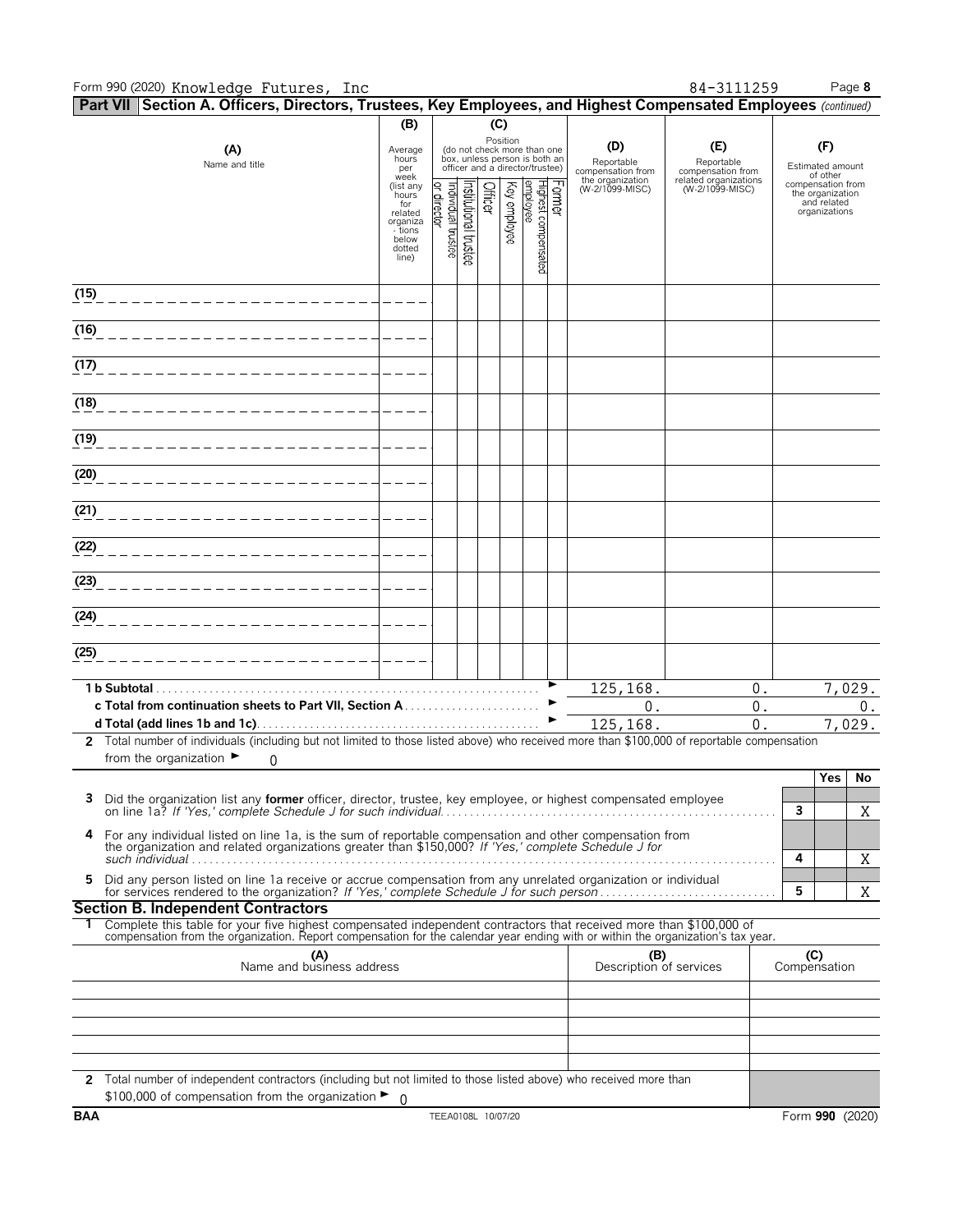#### Form 990 (2020) Page **9** Knowledge Futures, Inc 84-3111259

#### **Part VIII Statement of Revenue**

Check if Schedule O contains a response or note to any line in this Part VIII. . . . . . . . . . . . . . . . . **(A) (B) (C) (D) Related or Unrelated Revenue Revenue Revenue Revenue Revenue Revenue Revenue Revenue Revenue Revenue Revenue Revenue Revenue Revenue Revenue Revenue Revenue Reve** exempt business excluded from tax<br>function revenue under sections function revenue under sections<br>revenue 512-514 512-514 **1 a** Federated campaigns. . . . . . . . . . **1 a** Contributions, Gifts, Grants and Other Similar Amounts **b** Membership dues. . . . . . . . . . . . . **1 b c** Fundraising events. . . . . . . . . . . . **1 c d** Related organizations . . . . . . . . . **1 d e** Government grants (contributions). . . . . **1 e f** All other contributions, gifts, grants, and similar amounts not included above . . . **1 1** 1,830,000. **g** Noncash contributions included in lines 1a-1f. . . . . . . . . . . . . . . . . . . . . . **1 g h** Total. Add lines 1a-1f. 1,830,000. Program Service Revenue **Business Code 2 a** Program service revenue71,799. 71,799. **b c d e f** All other program service revenue. . . . **g Total.** Add lines 2a-2f. . . . . . . . . . . . . . . . . . . . . . . . . . . . . . . . G 71,799. **3** Investment income (including dividends, interest, and other similar amounts). . . . . . . . . . . . . . . . . . . . . . . . . . . . . . . G 4 Income from investment of tax-exempt bond proceeds  $\blacktriangleright$ **5** Royalties . . . . . . . . . . . (i) Real (ii) Personal **6 a** Gross rents . . . . . . . . **6a b** Less: rental expenses **6b c** Rental income or (loss) **6c d** Net rental income or (loss). **7 a** Gross amount from sales of assets  $\begin{bmatrix} (i) \text{ Securities} \\ (ii) \text{ Other} \end{bmatrix}$ sales of assets<br>other than inventory **7a b** Less: cost or other basis and sales expenses **7b c** Gain or (loss). . . . . . . **7c d** Net gain or (loss) . . . . . . . . . . . . . . . . . . . . . . . . . . . . . . . . . . . G **8 a** Gross income from fundraising events **Other Revenue** (not including \$ of contributions reported on line 1c). See Part IV, line 18. . . . . . . . . . . . . **8 a b** Less: direct expenses . . . . . . **8b c** Net income or (loss) from fundraising events . . . . . . . . **9 a** Gross income from gaming activities. See Part IV, line 19. . . . . . . . . . . . . **9 a b** Less: direct expenses . . . . . . **9b c** Net income or (loss) from gaming activities. **10a** Gross sales of inventory, less. . . . . returns and allowances. . . . . . . . . . **10a b** Less: cost of goods sold.... **10b c** Net income or (loss) from sales of inventory . . . . . . . . . **Business Code** Miscellaneous **11a** Revenue **b c d** All other revenue... **e** Total. Add lines 11a-11d. **12 Total revenue.** See instructions . . . . . . . . . . . . . . . . . . . . . . G 1,901,799. | 71,799. | 0. | 0. | 0. **BAA** TEEA0109L 10/07/20 Form **990** (2020)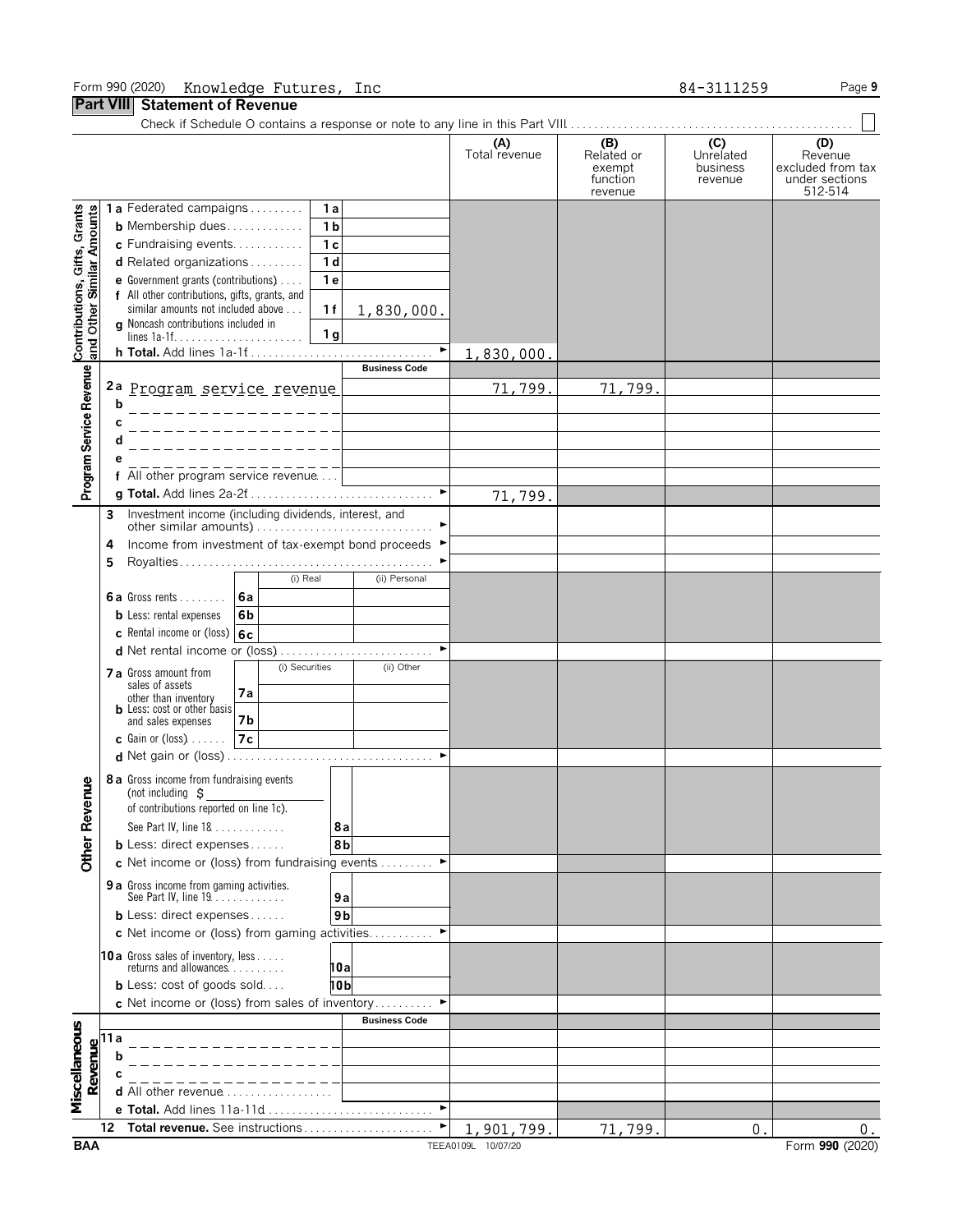**Part IX Statement of Functional Expenses**

*Section 501(c)(3) and 501(c)(4) organizations must complete all columns. All other organizations must complete column (A).*

|                |                                                                                                                                                                                                                                                                      |                       |                                    |                                                                  | X                              |
|----------------|----------------------------------------------------------------------------------------------------------------------------------------------------------------------------------------------------------------------------------------------------------------------|-----------------------|------------------------------------|------------------------------------------------------------------|--------------------------------|
|                | Do not include amounts reported on lines<br>6b, 7b, 8b, 9b, and 10b of Part VIII.                                                                                                                                                                                    | (A)<br>Total expenses | (B)<br>Program service<br>expenses | $\overline{(\mathcal{C})}$<br>Management and<br>general expenses | (D)<br>Fundraising<br>expenses |
| 1              | Grants and other assistance to domestic<br>organizations and domestic governments.                                                                                                                                                                                   | 315,000.              | 315,000.                           |                                                                  |                                |
| $\mathfrak{p}$ | Grants and other assistance to domestic<br>individuals. See Part IV, line 22                                                                                                                                                                                         |                       |                                    |                                                                  |                                |
| 3              | Grants and other assistance to foreign<br>organizations, foreign governments, and for-<br>eign individuals. See Part IV, lines 15 and 16                                                                                                                             |                       |                                    |                                                                  |                                |
| 4              | Benefits paid to or for members                                                                                                                                                                                                                                      |                       |                                    |                                                                  |                                |
| 5              | Compensation of current officers, directors,                                                                                                                                                                                                                         | 129,628.              | 58,650.                            | 32,276.                                                          | 38,702.                        |
| 6              | Compensation not included above to<br>disqualified persons (as defined under<br>section $4958(f)(1)$ ) and persons described                                                                                                                                         | 0.                    | 0.                                 | 0.                                                               | 0.                             |
| 7              | Other salaries and wages                                                                                                                                                                                                                                             | 752,753.              | 517,093.                           | 114,357.                                                         | 121,303.                       |
| 8              | Pension plan accruals and contributions<br>(include section $401(k)$ and $403(b)$ )                                                                                                                                                                                  |                       |                                    |                                                                  |                                |
| 9              | Other employee benefits                                                                                                                                                                                                                                              | 77,997.               | 50,763.                            | 13,023.                                                          | 14,211.                        |
| 10             | Payroll taxes                                                                                                                                                                                                                                                        | 70,775.               | 46,063.                            | 11,817.                                                          | 12,895.                        |
| 11             | Fees for services (nonemployees):                                                                                                                                                                                                                                    |                       |                                    |                                                                  |                                |
|                |                                                                                                                                                                                                                                                                      |                       |                                    |                                                                  |                                |
|                |                                                                                                                                                                                                                                                                      |                       |                                    |                                                                  |                                |
|                |                                                                                                                                                                                                                                                                      | 43, 175.              |                                    | 43, 175.                                                         |                                |
|                |                                                                                                                                                                                                                                                                      |                       |                                    |                                                                  |                                |
|                | e Professional fundraising services. See Part IV, line 17                                                                                                                                                                                                            |                       |                                    |                                                                  |                                |
|                | f Investment management fees                                                                                                                                                                                                                                         |                       |                                    |                                                                  |                                |
|                | g Other. (If line 11g amount exceeds 10% of line 25, column<br>(A) amount, list line 11g expenses on Schedule $0.5$ Ch. $0$<br>12 Advertising and promotion                                                                                                          | 274,935.              | 237,349.                           | 37,586.                                                          |                                |
| 13             |                                                                                                                                                                                                                                                                      | 6,991.                |                                    | 6,991.                                                           |                                |
| 14             | Information technology                                                                                                                                                                                                                                               | 53, 357.              | 53, 357.                           |                                                                  |                                |
| 15             |                                                                                                                                                                                                                                                                      |                       |                                    |                                                                  |                                |
| 16             | Occupancy                                                                                                                                                                                                                                                            | 5,031.                |                                    | 5,031.                                                           |                                |
| 17             |                                                                                                                                                                                                                                                                      |                       |                                    |                                                                  |                                |
| 18             | Payments of travel or entertainment<br>expenses for any federal, state, or local                                                                                                                                                                                     |                       |                                    |                                                                  |                                |
| 19             | Conferences, conventions, and meetings                                                                                                                                                                                                                               | 792.                  | 792.                               |                                                                  |                                |
| 20             |                                                                                                                                                                                                                                                                      |                       |                                    |                                                                  |                                |
|                | 21 Payments to affiliates                                                                                                                                                                                                                                            |                       |                                    |                                                                  |                                |
| 22 -           | Depreciation, depletion, and amortization                                                                                                                                                                                                                            |                       |                                    |                                                                  |                                |
|                |                                                                                                                                                                                                                                                                      | 4,604.                |                                    | 4,604.                                                           |                                |
|                | 24 Other expenses. Itemize expenses not<br>covered above (List miscellaneous expenses<br>on line 24e. If line 24e amount exceeds 10%<br>of line 25, column (A) amount, list line 24e<br>expenses on Schedule O.)                                                     |                       |                                    |                                                                  |                                |
|                | a <u>Other expenses</u> ____________                                                                                                                                                                                                                                 | 5,025                 |                                    | 5,025                                                            |                                |
|                | b Recruiting _______________                                                                                                                                                                                                                                         | 2,977                 | 2,977                              |                                                                  |                                |
| c              |                                                                                                                                                                                                                                                                      |                       |                                    |                                                                  |                                |
|                | d<br>__________                                                                                                                                                                                                                                                      |                       |                                    |                                                                  |                                |
|                | e All other expenses                                                                                                                                                                                                                                                 |                       |                                    |                                                                  |                                |
| 25             | Total functional expenses. Add lines 1 through 24e                                                                                                                                                                                                                   | 1,743,040.            | 1,282,044.                         | 273,885.                                                         | 187, 111.                      |
|                | 26 Joint costs. Complete this line only if<br>the organization reported in column (B)<br>joint costs from a combined educational<br>campaign and fundraising solicitation.<br>Check here $\blacktriangleright$ $\blacksquare$ if following<br>SOP 98-2 (ASC 958-720) |                       |                                    |                                                                  |                                |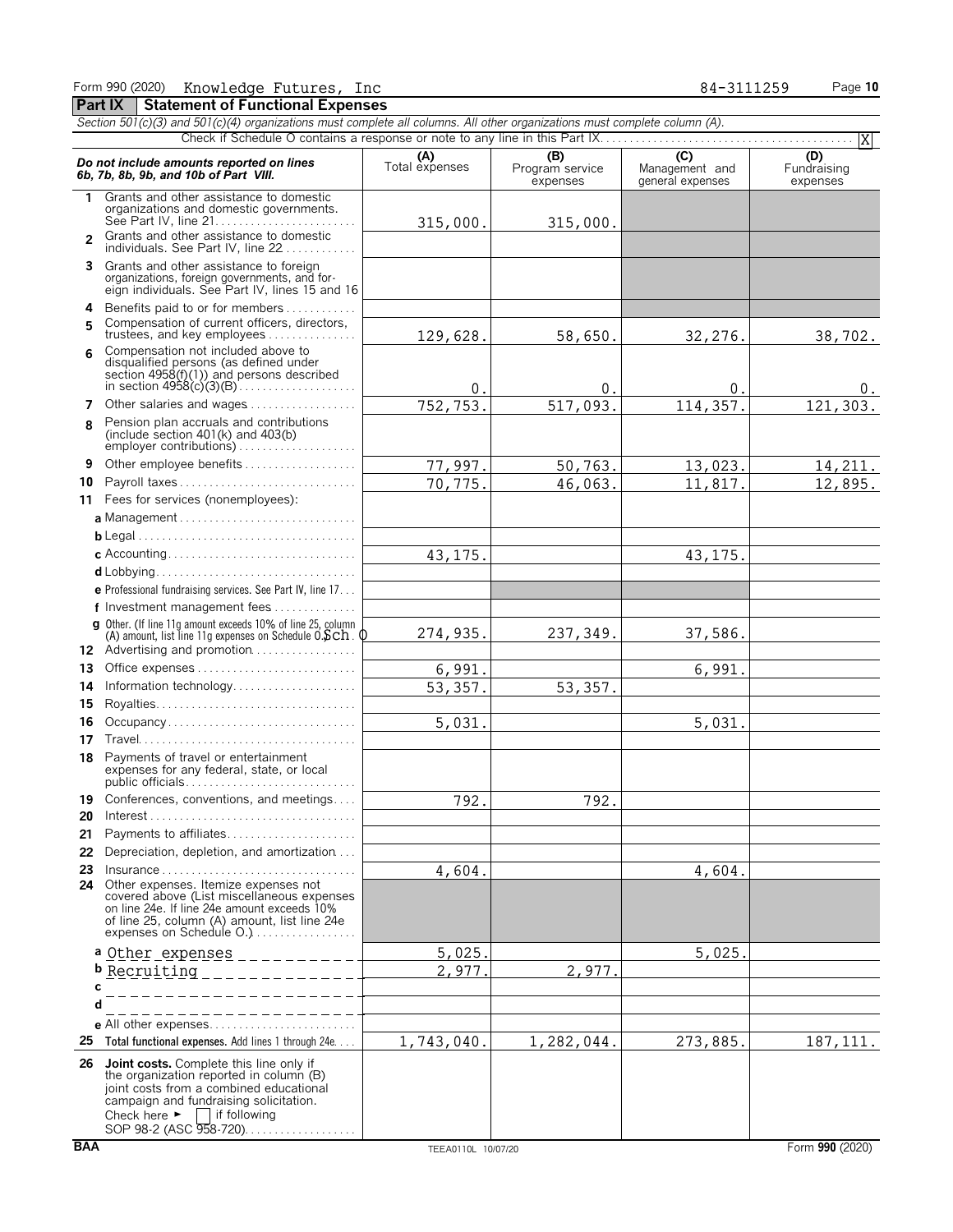#### Form 990 (2020) Page **11** Knowledge Futures, Inc 84-3111259

 $\Box$ 

**Part X Balance Sheet** 

|                    |          |                                                                                                                                                                                                                       | (A)<br>Beginning of year |                       | (B)<br>End of year |
|--------------------|----------|-----------------------------------------------------------------------------------------------------------------------------------------------------------------------------------------------------------------------|--------------------------|-----------------------|--------------------|
|                    | 1        |                                                                                                                                                                                                                       | 423,961                  | 1                     | 578,862.           |
|                    | 2        |                                                                                                                                                                                                                       |                          | $\overline{2}$        |                    |
|                    | 3        |                                                                                                                                                                                                                       |                          | 3                     |                    |
|                    | 4        |                                                                                                                                                                                                                       | 3,000.                   | 4                     | 9,043.             |
|                    | 5        | Loans and other receivables from any current or former officer, director,<br>trustee, key employee, creator or founder, substantial contributor, or 35%<br>controlled entity or family member of any of these persons |                          | 5                     |                    |
|                    | 6        | Loans and other receivables from other disqualified persons (as defined under<br>section $4958(f)(1)$ , and persons described in section $4958(c)(3)(B)$                                                              |                          | 6                     |                    |
|                    | 7        |                                                                                                                                                                                                                       |                          | $\overline{7}$        |                    |
|                    | 8        |                                                                                                                                                                                                                       |                          | 8                     |                    |
| Assets             | 9        |                                                                                                                                                                                                                       |                          | 9                     | 53,805.            |
|                    |          | 10a Land, buildings, and equipment: cost or other basis.                                                                                                                                                              |                          |                       |                    |
|                    |          |                                                                                                                                                                                                                       |                          | 10c                   |                    |
|                    | 11       |                                                                                                                                                                                                                       |                          | 11                    |                    |
|                    | 12       |                                                                                                                                                                                                                       |                          | 12                    |                    |
|                    | 13       | Investments – program-related. See Part IV, line 11                                                                                                                                                                   |                          | 13                    |                    |
|                    | 14       |                                                                                                                                                                                                                       |                          | 14                    |                    |
|                    | 15       |                                                                                                                                                                                                                       |                          | 15                    |                    |
|                    | 16       | <b>Total assets.</b> Add lines 1 through 15 (must equal line 33)                                                                                                                                                      | 426,961                  | 16                    | 641,710.           |
|                    | 17       |                                                                                                                                                                                                                       | 11,100                   | 17                    | 62,961.            |
|                    | 18       |                                                                                                                                                                                                                       |                          | 18                    |                    |
|                    | 19       |                                                                                                                                                                                                                       |                          | 19                    | 4,129.             |
|                    | 20       |                                                                                                                                                                                                                       |                          | 20                    |                    |
|                    | 21       | Escrow or custodial account liability. Complete Part IV of Schedule D.                                                                                                                                                |                          | 21                    |                    |
| Liabilities        | 22       | Loans and other payables to any current or former officer, director, trustee,<br>key employee, creator or founder, substantial contributor, or 35%<br>controlled entity or family member of any of these persons      |                          | 22                    |                    |
|                    | 23       | Secured mortgages and notes payable to unrelated third parties                                                                                                                                                        |                          | 23                    |                    |
|                    | 24       | Unsecured notes and loans payable to unrelated third parties                                                                                                                                                          |                          | 24                    |                    |
|                    | 25       | Other liabilities (including federal income tax, payables to related third parties, and other liabilities not included on lines 17-24). Complete Part X of Schedule D.                                                |                          | 25                    |                    |
|                    | 26       |                                                                                                                                                                                                                       | 11,100                   | 26                    | 67,090.            |
| <b>Balances</b>    |          | Organizations that follow FASB ASC 958, check here ►<br>X<br>and complete lines 27, 28, 32, and 33.                                                                                                                   |                          |                       |                    |
|                    | 27<br>28 |                                                                                                                                                                                                                       | 65,861.                  | $\overline{27}$<br>28 | 517,068.           |
|                    |          | Organizations that do not follow FASB ASC 958, check here ►                                                                                                                                                           | 350,000.                 |                       | 57,552.            |
| Net Assets or Fund |          | and complete lines 29 through 33.                                                                                                                                                                                     |                          |                       |                    |
|                    | 29       | Capital stock or trust principal, or current funds                                                                                                                                                                    |                          | 29                    |                    |
|                    | 30       | Paid-in or capital surplus, or land, building, or equipment fund                                                                                                                                                      |                          | 30                    |                    |
|                    | 31       | Retained earnings, endowment, accumulated income, or other funds                                                                                                                                                      |                          | 31                    |                    |
|                    | 32       |                                                                                                                                                                                                                       | 415,861                  | 32                    | 574,620.           |
|                    | 33       | Total liabilities and net assets/fund balances                                                                                                                                                                        | 426,961                  | 33                    | 641,710.           |
| <b>BAA</b>         |          | TEEA0111L 10/07/20                                                                                                                                                                                                    |                          |                       | Form 990 (2020)    |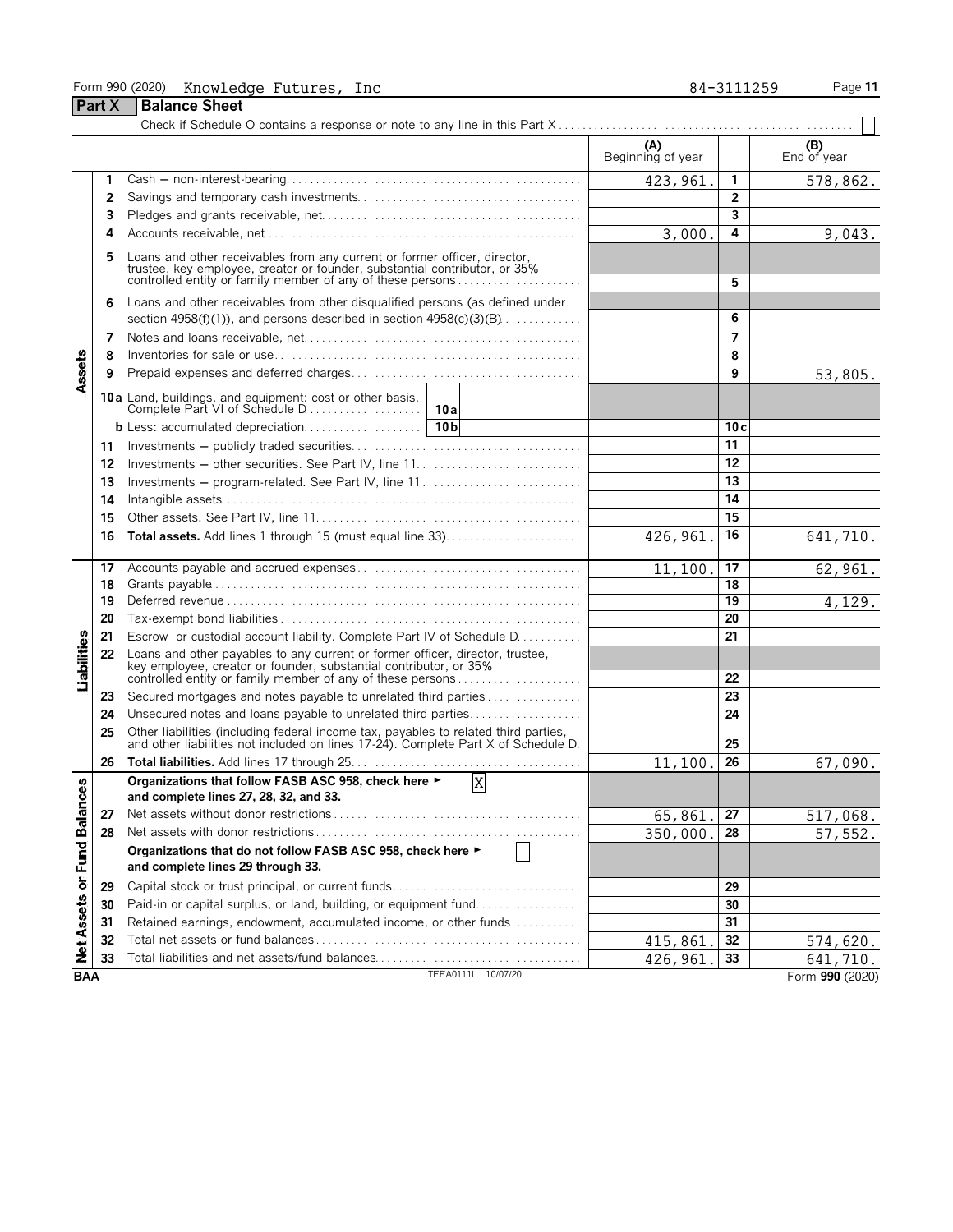|              | Form 990 (2020) Knowledge Futures, Inc                                                                                                                                                                                                               | 84-3111259              |                |            | Page 12         |
|--------------|------------------------------------------------------------------------------------------------------------------------------------------------------------------------------------------------------------------------------------------------------|-------------------------|----------------|------------|-----------------|
|              | <b>Part XI Reconciliation of Net Assets</b>                                                                                                                                                                                                          |                         |                |            |                 |
|              |                                                                                                                                                                                                                                                      |                         |                |            |                 |
|              |                                                                                                                                                                                                                                                      | $\mathbf{1}$            | 1,901,799.     |            |                 |
| $\mathbf{2}$ |                                                                                                                                                                                                                                                      | $\overline{2}$          |                | 1,743,040. |                 |
| 3            |                                                                                                                                                                                                                                                      | $\overline{\mathbf{3}}$ |                | 158,759.   |                 |
| 4            | Net assets or fund balances at beginning of year (must equal Part X, line 32, column (A))                                                                                                                                                            | $\overline{\mathbf{A}}$ |                | 415,861.   |                 |
| 5            |                                                                                                                                                                                                                                                      | 5                       |                |            |                 |
| 6            |                                                                                                                                                                                                                                                      | 6                       |                |            |                 |
| 7            |                                                                                                                                                                                                                                                      | 7                       |                |            |                 |
| 8            |                                                                                                                                                                                                                                                      | 8                       |                |            |                 |
| 9            |                                                                                                                                                                                                                                                      | 9                       |                |            | 0.              |
| 10           | Net assets or fund balances at end of year. Combine lines 3 through 9 (must equal Part X, line 32,                                                                                                                                                   |                         |                |            |                 |
|              |                                                                                                                                                                                                                                                      | 10                      |                | 574,620.   |                 |
|              | <b>Part XII Financial Statements and Reporting</b>                                                                                                                                                                                                   |                         |                |            |                 |
|              |                                                                                                                                                                                                                                                      |                         |                |            |                 |
|              |                                                                                                                                                                                                                                                      |                         |                | Yes        | <b>No</b>       |
| 1            | Accounting method used to prepare the Form 990:<br>Cash<br>X Accrual<br><b>Other</b>                                                                                                                                                                 |                         |                |            |                 |
|              | If the organization changed its method of accounting from a prior year or checked 'Other,' explain<br>in Schedule O.                                                                                                                                 |                         |                |            |                 |
|              | 2a Were the organization's financial statements compiled or reviewed by an independent accountant?                                                                                                                                                   |                         | 2a             |            | X               |
|              | If 'Yes,' check a box below to indicate whether the financial statements for the year were compiled or reviewed on a<br>separate basis, consolidated basis, or both:<br>Consolidated basis<br>Both consolidated and separate basis<br>Separate basis |                         |                |            |                 |
|              | <b>b</b> Were the organization's financial statements audited by an independent accountant?                                                                                                                                                          |                         | 2 <sub>b</sub> | X          |                 |
|              | If 'Yes,' check a box below to indicate whether the financial statements for the year were audited on a separate<br>basis, consolidated basis, or both:<br>X<br>Separate basis<br>Consolidated basis<br>Both consolidated and separate basis         |                         |                |            |                 |
|              | c If 'Yes' to line 2a or 2b, does the organization have a committee that assumes responsibility for oversight of the audit,<br>review, or compilation of its financial statements and selection of an independent accountant?                        |                         | 2с             |            | X               |
|              | If the organization changed either its oversight process or selection process during the tax year, explain<br>on Schedule O.                                                                                                                         |                         |                |            |                 |
|              | 3a As a result of a federal award, was the organization required to undergo an audit or audits as set forth in the Single                                                                                                                            |                         | Зa             |            | X               |
|              | b If 'Yes,' did the organization undergo the required audit or audits? If the organization did not undergo the required audit                                                                                                                        |                         |                |            |                 |
|              | or audits, explain why on Schedule O and describe any steps taken to undergo such audits                                                                                                                                                             |                         | 3 <sub>b</sub> |            |                 |
| <b>BAA</b>   | TEEA0112L 10/19/20                                                                                                                                                                                                                                   |                         |                |            | Form 990 (2020) |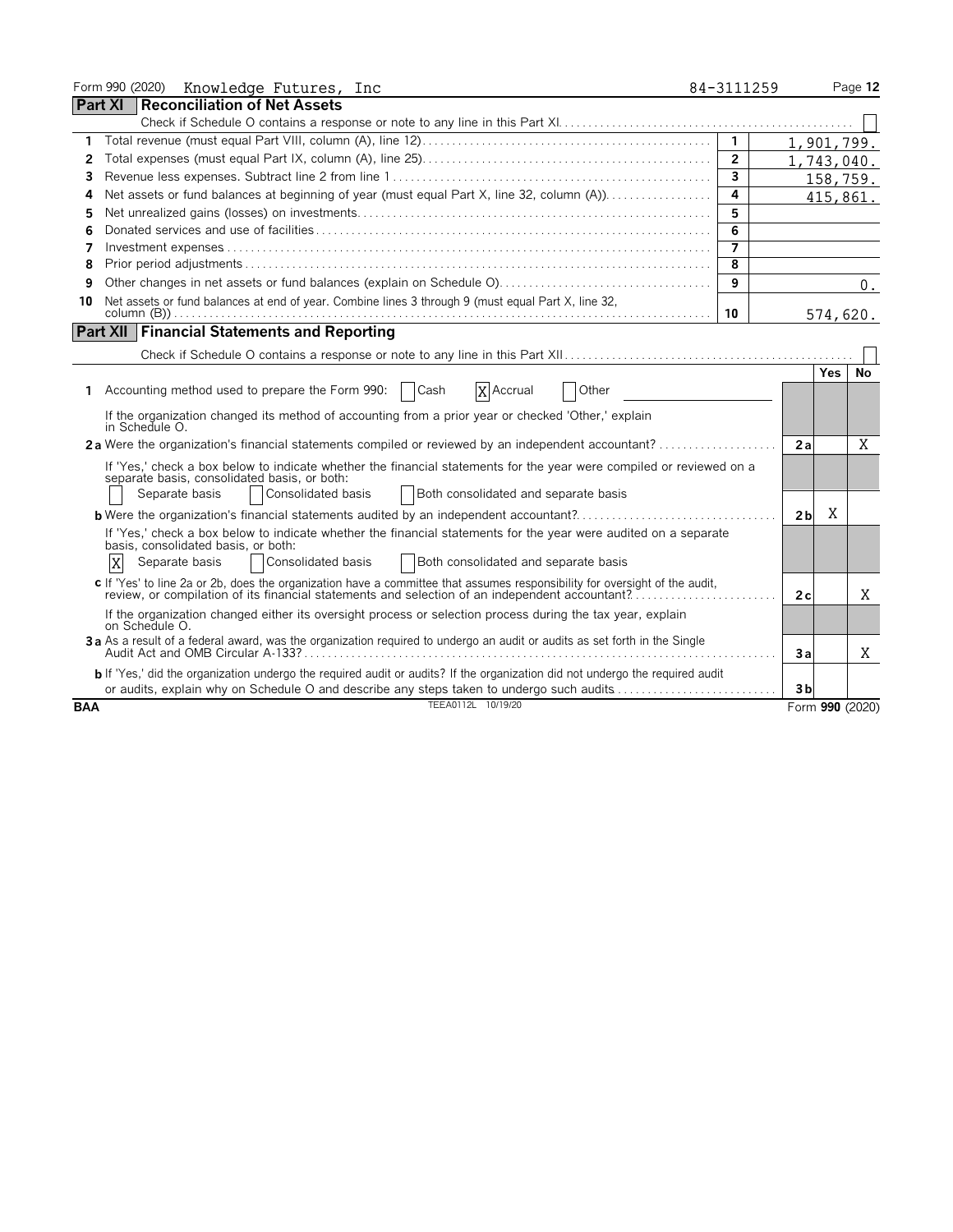# **OMB No. 1545-0047**<br>
Complete if the organization is a section 501(c)(3) organization or a section<br> **SCOLE A** Complete if the organization is a section 501(c)(3) organization or a section

**COMPOTE A**<br>(Form 990 or 990-EZ) Complete if the organization is a section 501(c)(3) organization or a section<br>4947(a)(1) nonexempt charitable trust. Department of the Treasury **Department of the Treasury Contingly 1990 Feed of the Treasury Contingly Contingly Contingly Contingly Contingly Contingly Contingly Contingly Contingly Contingly Contingly Contingly Contin** 

|        | Name of the organization                                                                                                                                                                                                                                                                                                                                                                                                                                                         |              |                                                                                     |                                                                      |    | <b>Employer identification number</b>                |                                                    |
|--------|----------------------------------------------------------------------------------------------------------------------------------------------------------------------------------------------------------------------------------------------------------------------------------------------------------------------------------------------------------------------------------------------------------------------------------------------------------------------------------|--------------|-------------------------------------------------------------------------------------|----------------------------------------------------------------------|----|------------------------------------------------------|----------------------------------------------------|
|        | Knowledge Futures, Inc                                                                                                                                                                                                                                                                                                                                                                                                                                                           |              |                                                                                     |                                                                      |    | 84-3111259                                           |                                                    |
| Part I | <b>Reason for Public Charity Status.</b> (All organizations must complete this part.) See instructions.                                                                                                                                                                                                                                                                                                                                                                          |              |                                                                                     |                                                                      |    |                                                      |                                                    |
|        | The organization is not a private foundation because it is: (For lines 1 through 12, check only one box.)                                                                                                                                                                                                                                                                                                                                                                        |              |                                                                                     |                                                                      |    |                                                      |                                                    |
| 1      | A church, convention of churches, or association of churches described in <b>section 170(b)(1)(A)(i).</b>                                                                                                                                                                                                                                                                                                                                                                        |              |                                                                                     |                                                                      |    |                                                      |                                                    |
| 2      | A school described in section 170(b)(1)(A)(ii). (Attach Schedule E (Form 990 or 990-EZ).)                                                                                                                                                                                                                                                                                                                                                                                        |              |                                                                                     |                                                                      |    |                                                      |                                                    |
| 3      | A hospital or a cooperative hospital service organization described in section 170(b)(1)(A)(iii).                                                                                                                                                                                                                                                                                                                                                                                |              |                                                                                     |                                                                      |    |                                                      |                                                    |
| 4      | A medical research organization operated in conjunction with a hospital described in section 170(b)(1)(A)(iii). Enter the hospital's                                                                                                                                                                                                                                                                                                                                             |              |                                                                                     |                                                                      |    |                                                      |                                                    |
| 5      | name, city, and state:<br>An organization operated for the benefit of a college or university owned or operated by a governmental unit described in                                                                                                                                                                                                                                                                                                                              |              |                                                                                     |                                                                      |    |                                                      |                                                    |
|        | section 170(b)(1)(A)(iv). (Complete Part II.)                                                                                                                                                                                                                                                                                                                                                                                                                                    |              |                                                                                     |                                                                      |    |                                                      |                                                    |
| 6<br>7 | A federal, state, or local government or governmental unit described in section 170(b)(1)(A)(v).                                                                                                                                                                                                                                                                                                                                                                                 |              |                                                                                     |                                                                      |    |                                                      |                                                    |
|        | Χ<br>An organization that normally receives a substantial part of its support from a governmental unit or from the general public described<br>in section 170(b)(1)(A)(vi). (Complete Part II.)                                                                                                                                                                                                                                                                                  |              |                                                                                     |                                                                      |    |                                                      |                                                    |
| 8      | A community trust described in section 170(b)(1)(A)(vi). (Complete Part II.)                                                                                                                                                                                                                                                                                                                                                                                                     |              |                                                                                     |                                                                      |    |                                                      |                                                    |
| 9      | An agricultural research organization described in section 170(b)(1)(A)(ix) operated in conjunction with a land-grant college<br>or university or a non-land-grant college of agriculture (see instructions). Enter the name, city, and state of the college or<br>university:                                                                                                                                                                                                   |              |                                                                                     |                                                                      |    |                                                      |                                                    |
| 10     | An organization that normally receives (1) more than 33-1/3% of its support from contributions, membership fees, and gross receipts<br>from activities related to its exempt functions, subject to certain exceptions; and (2) no more than 33-1/3% of its support from gross<br>investment income and unrelated business taxable income (less section 511 tax) from businesses acquired by the organization after<br>June 30, 1975. See section 509(a)(2). (Complete Part III.) |              |                                                                                     |                                                                      |    |                                                      |                                                    |
| 11     | An organization organized and operated exclusively to test for public safety. See section 509(a)(4).                                                                                                                                                                                                                                                                                                                                                                             |              |                                                                                     |                                                                      |    |                                                      |                                                    |
| 12     | An organization organized and operated exclusively for the benefit of, to perform the functions of, or to carry out the purposes of one<br>or more publicly supported organizations described in section 509(a)(1) or section 509(a)(2). See section 509(a)(3). Check the box in<br>lines 12a through 12d that describes the type of supporting organization and complete lines 12e, 12f, and 12g.                                                                               |              |                                                                                     |                                                                      |    |                                                      |                                                    |
| a      | Type I. A supporting organization operated, supervised, or controlled by its supported organization(s), typically by giving the supported<br>organization(s) the power to regularly appoint or elect a majority of the directors or trustees of the supporting organization. You must<br>complete Part IV, Sections A and B.                                                                                                                                                     |              |                                                                                     |                                                                      |    |                                                      |                                                    |
| b      | <b>Type II.</b> A supporting organization supervised or controlled in connection with its supported organization(s), by having control or<br>management of the supporting organization vested in the same persons that control or manage the supported organization(s). You<br>must complete Part IV, Sections A and C.                                                                                                                                                          |              |                                                                                     |                                                                      |    |                                                      |                                                    |
| c      | Type III functionally integrated. A supporting organization operated in connection with, and functionally integrated with, its supported<br>organization(s) (see instructions). You must complete Part IV, Sections A, D, and E.                                                                                                                                                                                                                                                 |              |                                                                                     |                                                                      |    |                                                      |                                                    |
| d      | Type III non-functionally integrated. A supporting organization operated in connection with its supported organization(s) that is not<br>functionally integrated. The organization generally must satisfy a distribution requirement and an attentiveness requirement (see                                                                                                                                                                                                       |              |                                                                                     |                                                                      |    |                                                      |                                                    |
| е      | instructions). You must complete Part IV, Sections A and D, and Part V.<br>Check this box if the organization received a written determination from the IRS that it is a Type I, Type II, Type III functionally<br>integrated, or Type III non-functionally integrated supporting organization.                                                                                                                                                                                  |              |                                                                                     |                                                                      |    |                                                      |                                                    |
|        |                                                                                                                                                                                                                                                                                                                                                                                                                                                                                  |              |                                                                                     |                                                                      |    |                                                      |                                                    |
|        | Provide the following information about the supported organization(s).                                                                                                                                                                                                                                                                                                                                                                                                           |              |                                                                                     |                                                                      |    |                                                      |                                                    |
|        | (i) Name of supported organization                                                                                                                                                                                                                                                                                                                                                                                                                                               | $(ii)$ $EIN$ | (iii) Type of organization<br>(described on lines 1-10<br>above (see instructions)) | (iv) Is the<br>organization listed<br>in your governing<br>document? |    | (v) Amount of monetary<br>support (see instructions) | (vi) Amount of other<br>support (see instructions) |
|        |                                                                                                                                                                                                                                                                                                                                                                                                                                                                                  |              |                                                                                     | Yes                                                                  | No |                                                      |                                                    |
|        |                                                                                                                                                                                                                                                                                                                                                                                                                                                                                  |              |                                                                                     |                                                                      |    |                                                      |                                                    |
| (A)    |                                                                                                                                                                                                                                                                                                                                                                                                                                                                                  |              |                                                                                     |                                                                      |    |                                                      |                                                    |
| (B)    |                                                                                                                                                                                                                                                                                                                                                                                                                                                                                  |              |                                                                                     |                                                                      |    |                                                      |                                                    |
| (C)    |                                                                                                                                                                                                                                                                                                                                                                                                                                                                                  |              |                                                                                     |                                                                      |    |                                                      |                                                    |
| (D)    |                                                                                                                                                                                                                                                                                                                                                                                                                                                                                  |              |                                                                                     |                                                                      |    |                                                      |                                                    |
|        |                                                                                                                                                                                                                                                                                                                                                                                                                                                                                  |              |                                                                                     |                                                                      |    |                                                      |                                                    |
| (E)    |                                                                                                                                                                                                                                                                                                                                                                                                                                                                                  |              |                                                                                     |                                                                      |    |                                                      |                                                    |
| Total  |                                                                                                                                                                                                                                                                                                                                                                                                                                                                                  |              |                                                                                     |                                                                      |    |                                                      |                                                    |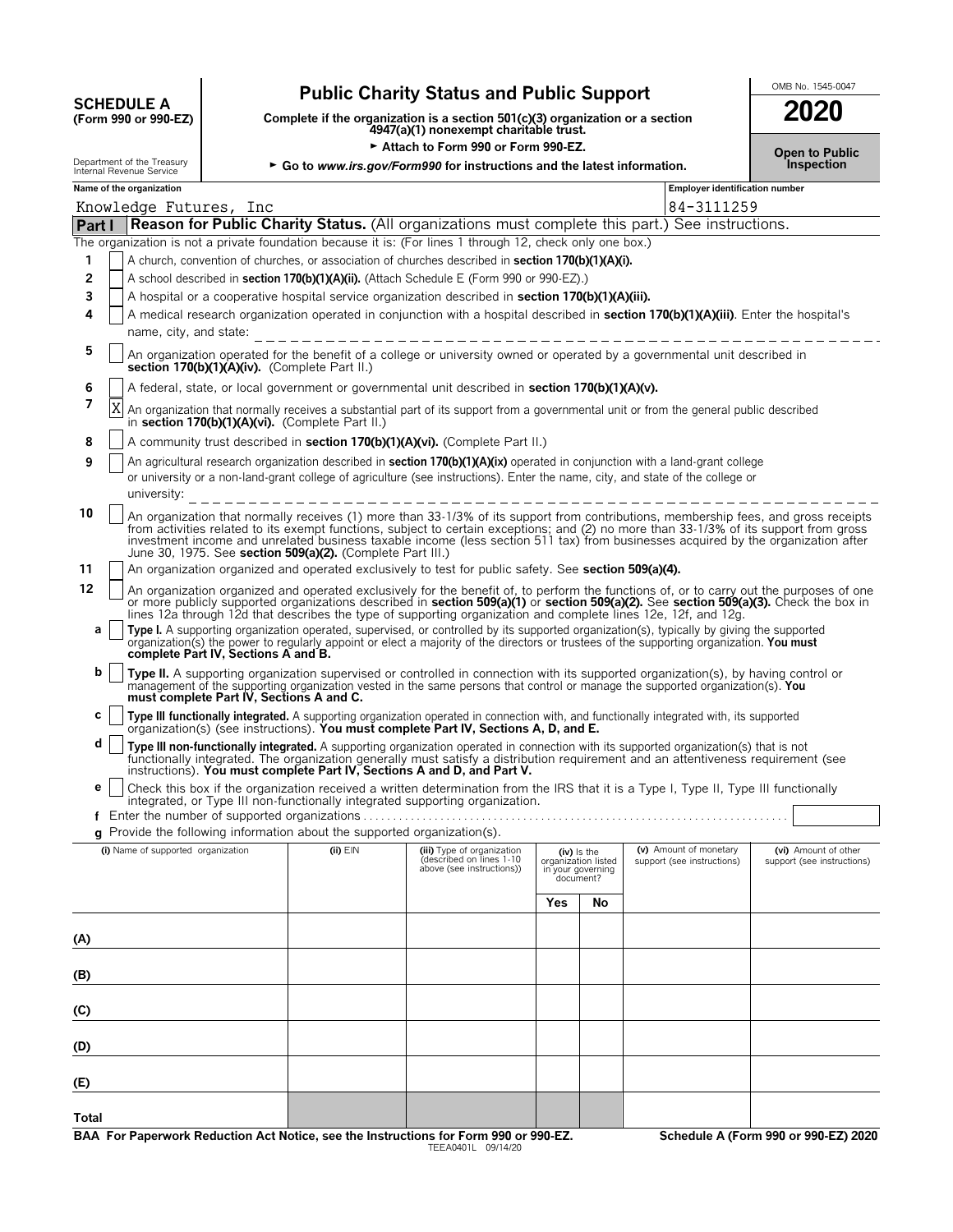**Part II Support Schedule for Organizations Described in Sections 170(b)(1)(A)(iv) and 170(b)(1)(A)(vi)** (Complete only if you checked the box on line 5, 7, or 8 of Part I or if the organization failed to qualify under Part III. If the<br>organization fails to qualify under the tests listed below, please complete Part III.)

|                                                              | <b>Section A. Public Support</b>                                                                                                                                                                                                                                                                                                                                                                        |               |            |            |            |                         |                                      |  |
|--------------------------------------------------------------|---------------------------------------------------------------------------------------------------------------------------------------------------------------------------------------------------------------------------------------------------------------------------------------------------------------------------------------------------------------------------------------------------------|---------------|------------|------------|------------|-------------------------|--------------------------------------|--|
| Calendar year (or fiscal year<br>beginning in) $\rightarrow$ |                                                                                                                                                                                                                                                                                                                                                                                                         | (a) 2016      | $(b)$ 2017 | $(c)$ 2018 | $(d)$ 2019 | (e) 2020                | (f) Total                            |  |
| 1                                                            | Gifts, grants, contributions, and<br>membership fees received. (Do not<br>include any 'unusual grants.')                                                                                                                                                                                                                                                                                                |               |            |            |            | $423,000.$   1,830,000. | 2,253,000.                           |  |
|                                                              | 2 Tax revenues levied for the<br>organization's benefit and<br>either paid to or expended<br>on its behalf                                                                                                                                                                                                                                                                                              |               |            |            |            |                         | $0$ .                                |  |
| 3                                                            | The value of services or<br>facilities furnished by a<br>governmental unit to the<br>organization without charge                                                                                                                                                                                                                                                                                        |               |            |            |            |                         | Ο.                                   |  |
| 4                                                            | <b>Total.</b> Add lines 1 through 3                                                                                                                                                                                                                                                                                                                                                                     | $\mathbf 0$ . | 0.         | 0.         | 423,000.   | 1,830,000.              | 2,253,000.                           |  |
| 5                                                            | The portion of total<br>contributions by each person<br>(other than a governmental<br>unit or publicly supported<br>organization) included on line 1<br>that exceeds 2% of the amount<br>shown on line 11, column (f)                                                                                                                                                                                   |               |            |            |            |                         | 409,720.                             |  |
| 6                                                            | <b>Public support.</b> Subtract line 5                                                                                                                                                                                                                                                                                                                                                                  |               |            |            |            |                         | 1,843,280.                           |  |
|                                                              | <b>Section B. Total Support</b>                                                                                                                                                                                                                                                                                                                                                                         |               |            |            |            |                         |                                      |  |
|                                                              | Calendar year (or fiscal year<br>beginning in) $\rightarrow$                                                                                                                                                                                                                                                                                                                                            | (a) 2016      | $(b)$ 2017 | $(c)$ 2018 | $(d)$ 2019 | (e) 2020                | (f) Total                            |  |
|                                                              | <b>7</b> Amounts from line $4, \ldots, \ldots$                                                                                                                                                                                                                                                                                                                                                          | 0.            | 0.         | 0.         | 423,000.   | 1,830,000.              | 2, 253, 000.                         |  |
| 8                                                            | Gross income from interest,<br>dividends, payments received<br>on securities loans, rents,<br>royalties, and income from<br>similar sources                                                                                                                                                                                                                                                             |               |            |            |            |                         | $0$ .                                |  |
| 9                                                            | Net income from unrelated<br>business activities, whether or<br>not the business is regularly<br>carried on                                                                                                                                                                                                                                                                                             |               |            |            |            |                         | 0.                                   |  |
|                                                              | <b>10</b> Other income. Do not include<br>gain or loss from the sale of<br>capital assets (Explain in Part VI.) See Part VI.                                                                                                                                                                                                                                                                            |               |            |            | 4,000.     |                         | 4,000.                               |  |
|                                                              | 11 Total support. Add lines 7                                                                                                                                                                                                                                                                                                                                                                           |               |            |            |            |                         | 2,257,000.                           |  |
| 12                                                           |                                                                                                                                                                                                                                                                                                                                                                                                         |               |            |            |            | 12                      | $0$ .                                |  |
|                                                              | 13 First 5 years. If the Form 990 is for the organization's first, second, third, fourth, or fifth tax year as a section 501(c)(3)                                                                                                                                                                                                                                                                      |               |            |            |            |                         | X                                    |  |
|                                                              | <b>Section C. Computation of Public Support Percentage</b>                                                                                                                                                                                                                                                                                                                                              |               |            |            |            |                         |                                      |  |
|                                                              | 14 Public support percentage for 2020 (line 6, column (f), divided by line 11, column (f)                                                                                                                                                                                                                                                                                                               |               |            |            |            | 14                      | ℅                                    |  |
|                                                              |                                                                                                                                                                                                                                                                                                                                                                                                         |               |            |            |            | 15                      | %                                    |  |
|                                                              | 16a 33-1/3% support test-2020. If the organization did not check the box on line 13, and line 14 is 33-1/3% or more, check this box<br>b 33-1/3% support test-2019. If the organization did not check a box on line 13 or 16a, and line 15 is 33-1/3% or more, check this box                                                                                                                           |               |            |            |            |                         |                                      |  |
|                                                              |                                                                                                                                                                                                                                                                                                                                                                                                         |               |            |            |            |                         |                                      |  |
|                                                              | 17a 10%-facts-and-circumstances test-2020. If the organization did not check a box on line 13, 16a, or 16b, and line 14 is 10%<br>or more, and if the organization meets the facts-and-circumstances test, check this box and stop here. Explain in Part VI how<br>the organization meets the facts-and-circumstances test. The organization qualifies as a publicly supported organization             |               |            |            |            |                         |                                      |  |
|                                                              | <b>b 10%-facts-and-circumstances test-2019.</b> If the organization did not check a box on line 13, 16a, 16b, or 17a, and line 15 is 10%<br>or more, and if the organization meets the facts-and-circumstances test, check this box and stop here. Explain in Part VI how the<br>organization meets the 'facts-and-circumstances' test. The organization qualifies as a publicly supported organization |               |            |            |            |                         |                                      |  |
|                                                              | 18 Private foundation. If the organization did not check a box on line 13, 16a, 16b, 17a, or 17b, check this box and see instructions                                                                                                                                                                                                                                                                   |               |            |            |            |                         |                                      |  |
| <b>BAA</b>                                                   |                                                                                                                                                                                                                                                                                                                                                                                                         |               |            |            |            |                         | Schedule A (Form 990 or 990-EZ) 2020 |  |

| л.<br>dС |  |
|----------|--|
|          |  |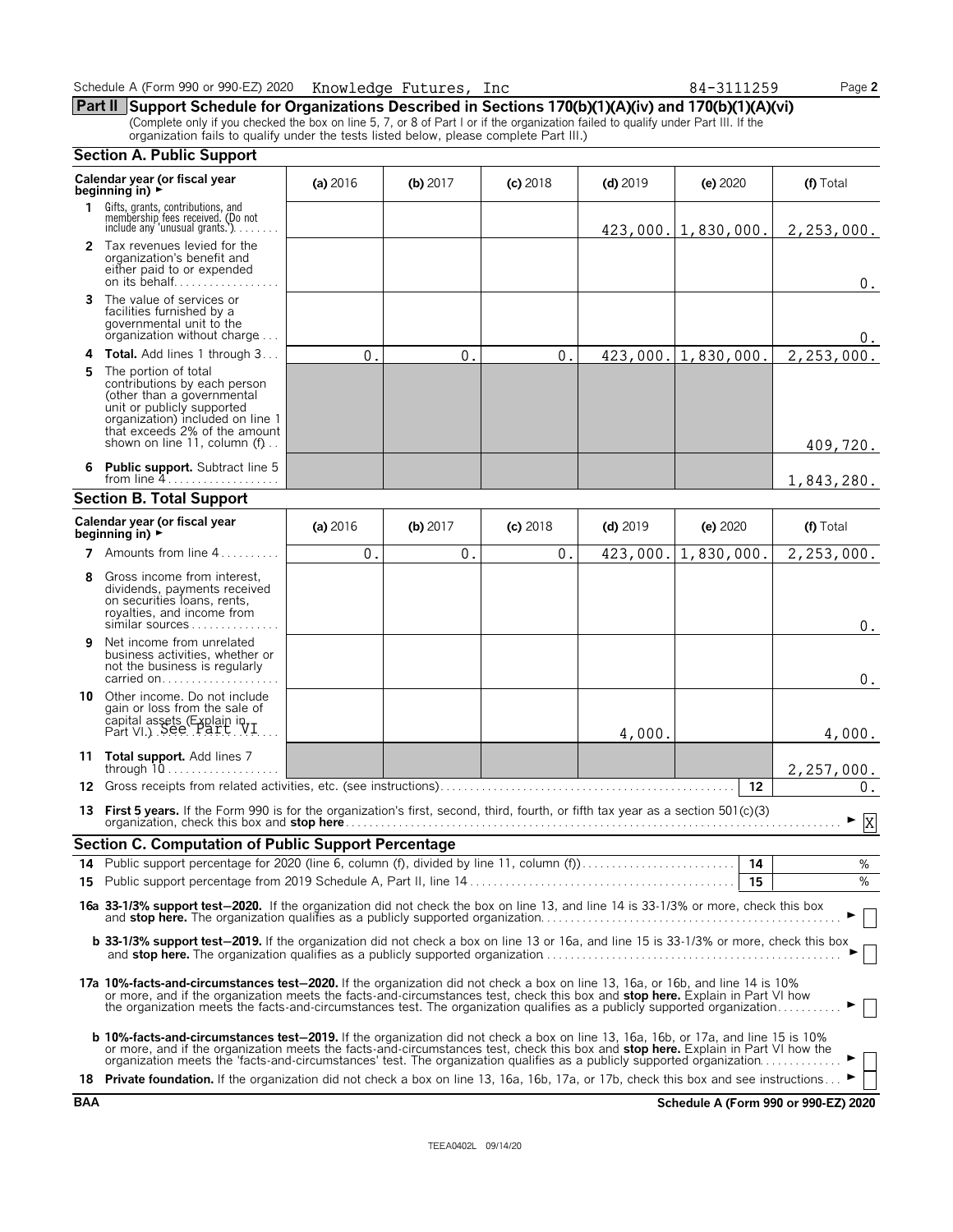Knowledge Futures, Inc 84-3111259

**Part III Support Schedule for Organizations Described in Section 509(a)(2)** (Complete only if you checked the box on line 10 of Part I or if the organization failed to qualify under Part II. If the organization fails to qualify under the tests listed below, please complete Part II.)

|    | <b>Section A. Public Support</b>                                                                                                                                                                                                                                                     |          |          |            |            |            |           |
|----|--------------------------------------------------------------------------------------------------------------------------------------------------------------------------------------------------------------------------------------------------------------------------------------|----------|----------|------------|------------|------------|-----------|
|    | Calendar year (or fiscal year beginning in) >                                                                                                                                                                                                                                        | (a) 2016 | (b) 2017 | $(c)$ 2018 | $(d)$ 2019 | (e) $2020$ | (f) Total |
|    | 1 Gifts, grants, contributions,<br>and membership fees<br>received. (Do not include                                                                                                                                                                                                  |          |          |            |            |            |           |
| 2  | any 'unusual grants.')<br>Gross receipts from admissions,<br>merchandise sold or services<br>performed, or facilities<br>furnished in any activity that is<br>related to the organization's<br>$tax\text{-}exempt$ purpose                                                           |          |          |            |            |            |           |
| 3  | Gross receipts from activities<br>that are not an unrelated trade<br>or business under section 513.                                                                                                                                                                                  |          |          |            |            |            |           |
| 4  | Tax revenues levied for the<br>organization's benefit and<br>either paid to or expended on<br>its behalf                                                                                                                                                                             |          |          |            |            |            |           |
| 5. | The value of services or<br>facilities furnished by a<br>governmental unit to the<br>organization without charge                                                                                                                                                                     |          |          |            |            |            |           |
|    | <b>6 Total.</b> Add lines 1 through 5<br><b>7a</b> Amounts included on lines 1,<br>2, and 3 received from<br>disqualified persons                                                                                                                                                    |          |          |            |            |            |           |
|    | <b>b</b> Amounts included on lines 2<br>and 3 received from other than<br>disqualified persons that<br>exceed the greater of \$5,000 or<br>1% of the amount on line 13                                                                                                               |          |          |            |            |            |           |
|    | c Add lines $7a$ and $7b$                                                                                                                                                                                                                                                            |          |          |            |            |            |           |
|    | <b>Public support.</b> (Subtract line<br>7c from line $6.$ )                                                                                                                                                                                                                         |          |          |            |            |            |           |
|    | <b>Section B. Total Support</b>                                                                                                                                                                                                                                                      |          |          |            |            |            |           |
|    | Calendar year (or fiscal year beginning in) $\blacktriangleright$                                                                                                                                                                                                                    | (a) 2016 | (b) 2017 | $(c)$ 2018 | $(d)$ 2019 | (e) 2020   | (f) Total |
|    | <b>9</b> Amounts from line $6$                                                                                                                                                                                                                                                       |          |          |            |            |            |           |
|    | <b>10a</b> Gross income from interest, dividends,<br>payments received on securities loans,<br>rents, royalties, and income from<br>similar sources $\dots \dots \dots$                                                                                                              |          |          |            |            |            |           |
|    | <b>b</b> Unrelated business taxable<br>income (less section 511<br>taxes) from businesses<br>acquired after June 30, 1975                                                                                                                                                            |          |          |            |            |            |           |
| 11 | c Add lines 10a and $10b$<br>Net income from unrelated business<br>activities not included in line 10b.<br>whether or not the business is<br>regularly carried on $\dots\dots\dots\dots\dots$                                                                                        |          |          |            |            |            |           |
|    | 12 Other income. Do not include<br>gain or loss from the sale of<br>capital assets (Explain in<br>Part VI.)                                                                                                                                                                          |          |          |            |            |            |           |
|    | 13 Total support. (Add lines 9,<br>10c, 11, and $12.$ )                                                                                                                                                                                                                              |          |          |            |            |            |           |
|    | 14 First 5 years. If the Form 990 is for the organization's first, second, third, fourth, or fifth tax year as a section 501(c)(3)                                                                                                                                                   |          |          |            |            |            |           |
|    | <b>Section C. Computation of Public Support Percentage</b>                                                                                                                                                                                                                           |          |          |            |            |            |           |
|    | 15 Public support percentage for 2020 (line 8, column (f), divided by line 13, column (f)                                                                                                                                                                                            |          |          |            |            | 15         | %         |
|    |                                                                                                                                                                                                                                                                                      |          |          |            |            | 16         | နွ        |
|    | Section D. Computation of Investment Income Percentage                                                                                                                                                                                                                               |          |          |            |            |            |           |
| 17 |                                                                                                                                                                                                                                                                                      |          |          |            |            | 17         | န့        |
| 18 |                                                                                                                                                                                                                                                                                      |          |          |            |            | 18         | %         |
|    | 19a 33-1/3% support tests-2020. If the organization did not check the box on line 14, and line 15 is more than 33-1/3%, and line 17<br>is not more than 33-1/3%, check this box and stop here. The organization qualifies as a publicly supported organization                       |          |          |            |            |            |           |
|    | <b>b</b> 33-1/3% support tests-2019. If the organization did not check a box on line 14 or line 19a, and line 16 is more than 33-1/3%, and<br>line 18 is not more than 33-1/3%, check this box and <b>stop here.</b> The organization qualifies as a publicly supported organization |          |          |            |            |            |           |
|    | 20 Private foundation. If the organization did not check a box on line 14, 19a, or 19b, check this box and see instructions                                                                                                                                                          |          |          |            |            |            |           |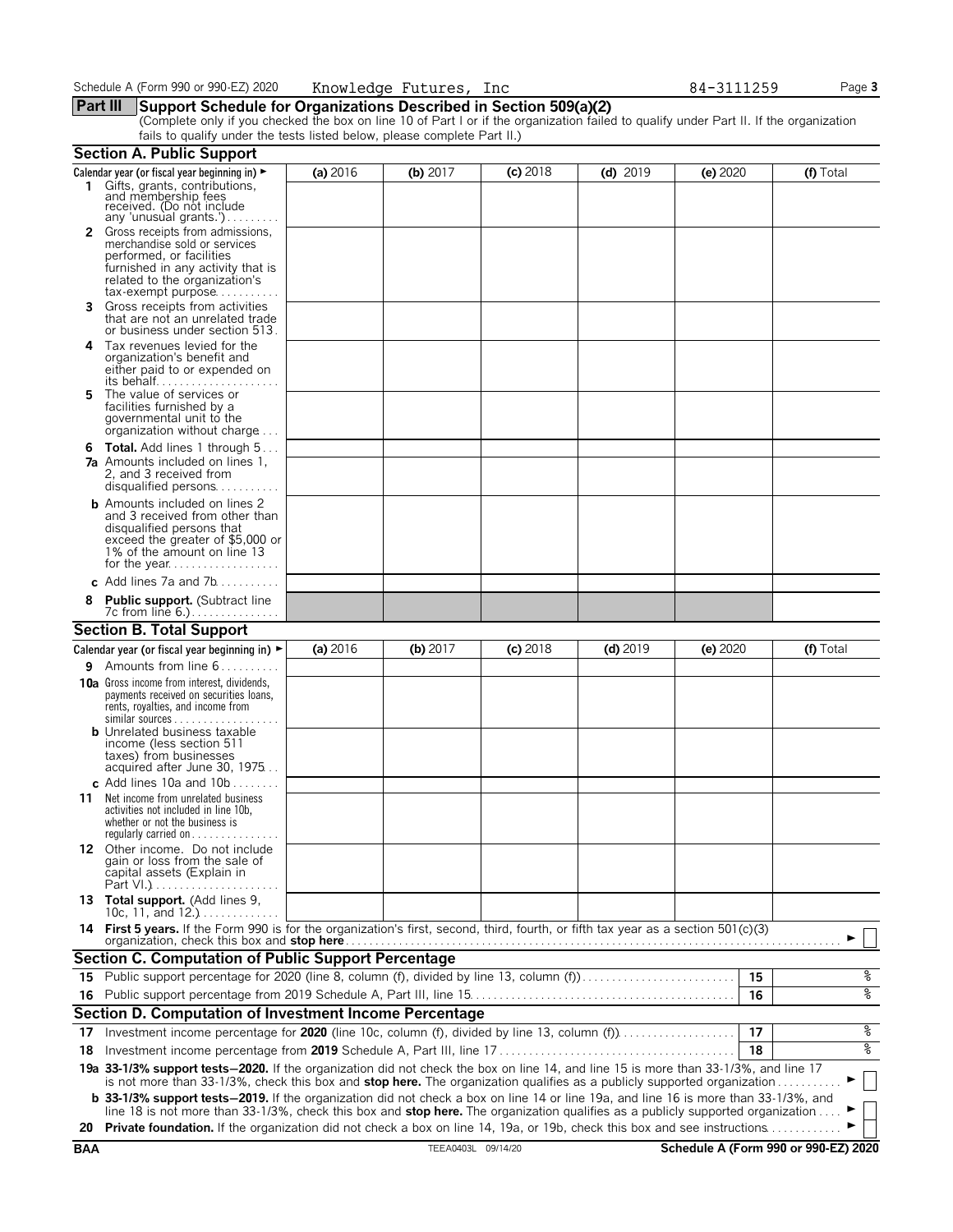**Section A. All Supporting Organizations**

(Complete only if you checked a box in line 12 on Part I. If you checked box 12a, Part I, complete Sections A and B. If you checked box 12b, Part I, complete Sections A and C. If you checked box 12c, Part I, complete Sections A, D, and E. If you checked box 12d, Part I, complete Sections A and D, and complete Part V.)

|            |                                                                                                                                                                                                                                                                                                                                                                                                                                                                                                                                                      |                | <b>Yes</b> | No |
|------------|------------------------------------------------------------------------------------------------------------------------------------------------------------------------------------------------------------------------------------------------------------------------------------------------------------------------------------------------------------------------------------------------------------------------------------------------------------------------------------------------------------------------------------------------------|----------------|------------|----|
|            | 1 Are all of the organization's supported organizations listed by name in the organization's governing documents?<br>If 'No,' describe in Part VI how the supported organizations are designated. If designated by class or purpose, describe<br>the designation. If historic and continuing relationship, explain.                                                                                                                                                                                                                                  | 1              |            |    |
|            | 2 Did the organization have any supported organization that does not have an IRS determination of status under section<br>509(a)(1) or (2)? If 'Yes,' explain in <b>Part VI</b> how the organization determined that the supported organization was                                                                                                                                                                                                                                                                                                  |                |            |    |
|            | described in section $509(a)(1)$ or (2).<br>3a Did the organization have a supported organization described in section 501(c)(4), (5), or (6)? If 'Yes,' answer lines 3b                                                                                                                                                                                                                                                                                                                                                                             | $\overline{2}$ |            |    |
|            | and 3c below.                                                                                                                                                                                                                                                                                                                                                                                                                                                                                                                                        | 3a             |            |    |
|            | <b>b</b> Did the organization confirm that each supported organization qualified under section $501(c)(4)$ , (5), or (6) and<br>satisfied the public support tests under section 509(a)(2)? If 'Yes,' describe in Part VI when and how the organization<br>made the determination.                                                                                                                                                                                                                                                                   | 3 <sub>b</sub> |            |    |
|            | <b>c</b> Did the organization ensure that all support to such organizations was used exclusively for section 170(c)(2)(B)<br>purposes? If 'Yes,' explain in <b>Part VI</b> what controls the organization put in place to ensure such use.                                                                                                                                                                                                                                                                                                           | 3c             |            |    |
|            | 4a Was any supported organization not organized in the United States ('foreign supported organization')? If 'Yes' and<br>if you checked box 12a or 12b in Part I, answer lines 4b and 4c below.                                                                                                                                                                                                                                                                                                                                                      | 4a             |            |    |
|            | <b>b</b> Did the organization have ultimate control and discretion in deciding whether to make grants to the foreign supported<br>organization? If 'Yes,' describe in Part VI how the organization had such control and discretion despite being controlled<br>or supervised by or in connection with its supported organizations.                                                                                                                                                                                                                   | 4b             |            |    |
|            | $\epsilon$ Did the organization support any foreign supported organization that does not have an IRS determination under<br>sections 501(c)(3) and 509(a)(1) or (2)? If 'Yes,' explain in <b>Part VI</b> what controls the organization used to ensure that<br>all support to the foreign supported organization was used exclusively for section $170(c)(2)(B)$ purposes.                                                                                                                                                                           | 4c             |            |    |
|            | 5a Did the organization add, substitute, or remove any supported organizations during the tax year? If 'Yes,' answer lines<br>5b and 5c below (if applicable). Also, provide detail in <b>Part VI</b> , including (i) the names and EIN numbers of the<br>supported organizations added, substituted, or removed; (ii) the reasons for each such action; (iii) the<br>authority under the organization's organizing document authorizing such action; and (iv) how the action was<br>accomplished (such as by amendment to the organizing document). | 5a             |            |    |
|            | <b>b</b> Type I or Type II only. Was any added or substituted supported organization part of a class already designated in the<br>organization's organizing document?                                                                                                                                                                                                                                                                                                                                                                                | 5b             |            |    |
|            | c Substitutions only. Was the substitution the result of an event beyond the organization's control?                                                                                                                                                                                                                                                                                                                                                                                                                                                 | 5с             |            |    |
| 6          | Did the organization provide support (whether in the form of grants or the provision of services or facilities) to<br>anyone other than (i) its supported organizations, (ii) individuals that are part of the charitable class benefited by one<br>or more of its supported organizations, or (iii) other supporting organizations that also support or benefit one or more of<br>the filing organization's supported organizations? If 'Yes,' provide detail in Part VI.                                                                           | 6              |            |    |
| 7          | Did the organization provide a grant, loan, compensation, or other similar payment to a substantial contributor<br>(as defined in section 4958(c)(3)(C)), a family member of a substantial contributor, or a 35% controlled entity with<br>regard to a substantial contributor? If 'Yes,' complete Part I of Schedule L (Form 990 or 990-EZ).                                                                                                                                                                                                        | $\overline{7}$ |            |    |
| 8          | Did the organization make a loan to a disqualified person (as defined in section 4958) not described in line 7? If 'Yes,'<br>complete Part I of Schedule L (Form 990 or 990-EZ).                                                                                                                                                                                                                                                                                                                                                                     | 8              |            |    |
|            | 9a Was the organization controlled directly or indirectly at any time during the tax year by one or more disqualified persons,<br>as defined in section 4946 (other than foundation managers and organizations described in section 509(a)(1) or (2))?<br>If 'Yes,' provide detail in Part VI.                                                                                                                                                                                                                                                       | 9a             |            |    |
|            | <b>b</b> Did one or more disqualified persons (as defined in line 9a) hold a controlling interest in any entity in which the<br>supporting organization had an interest? If 'Yes,' provide detail in Part VI.                                                                                                                                                                                                                                                                                                                                        | 9b             |            |    |
|            | c Did a disqualified person (as defined in line 9a) have an ownership interest in, or derive any personal benefit from,<br>assets in which the supporting organization also had an interest? If 'Yes,' provide detail in Part VI.                                                                                                                                                                                                                                                                                                                    | 9с             |            |    |
|            | 10a Was the organization subject to the excess business holdings rules of section 4943 because of section 4943(f) (regarding<br>certain Type II supporting organizations, and all Type III non-functionally integrated supporting organizations)? If 'Yes,'<br>answer line 10b below.                                                                                                                                                                                                                                                                | 10a            |            |    |
|            | <b>b</b> Did the organization have any excess business holdings in the tax year? (Use Schedule C, Form 4720, to determine<br>whether the organization had excess business holdings.).                                                                                                                                                                                                                                                                                                                                                                | 10b            |            |    |
| <b>BAA</b> | Schedule A (Form 990 or 990-EZ) 2020<br>TEEA0404L 01/20/21                                                                                                                                                                                                                                                                                                                                                                                                                                                                                           |                |            |    |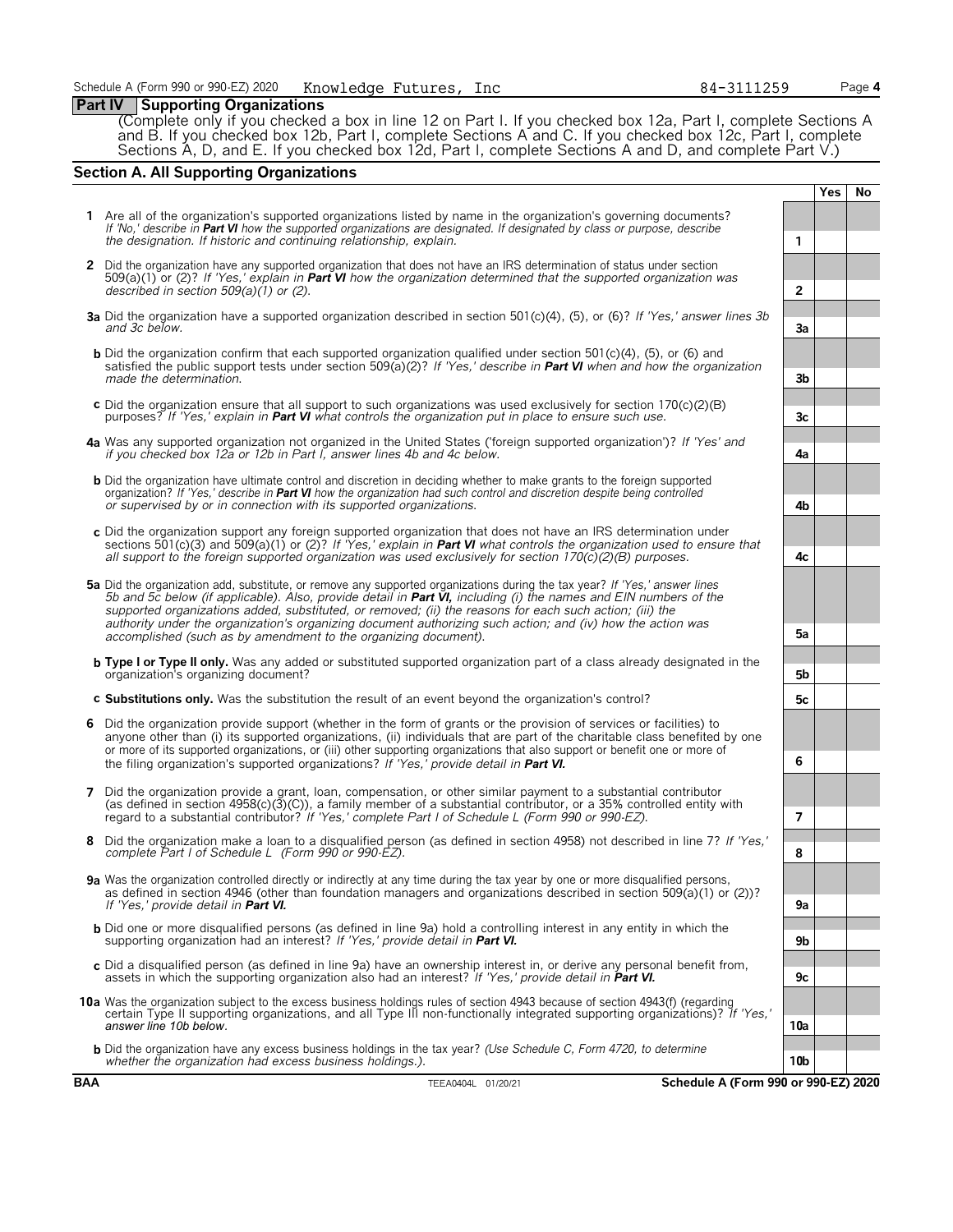| <b>Part IV</b><br><b>Supporting Organizations (continued)</b>                                                                                         |      |     |    |
|-------------------------------------------------------------------------------------------------------------------------------------------------------|------|-----|----|
|                                                                                                                                                       |      | Yes | Νo |
| Has the organization accepted a gift or contribution from any of the following persons?<br>11                                                         |      |     |    |
| a A person who directly or indirectly controls, either alone or together with persons described in lines 11b and 11c below,                           |      |     |    |
| the governing body of a supported organization?                                                                                                       | 11a  |     |    |
| <b>b</b> A family member of a person described in line 11a above?                                                                                     | 11b  |     |    |
| <b>c</b> A 35% controlled entity of a person described in line 11a or 11b above? If 'Yes' to line 11a, 11b, or 11c, provide detail in <b>Part VI.</b> | 11c. |     |    |
| Costian D. Tune I Cunnauting Overnigations                                                                                                            |      |     |    |

#### **Section B. Type I Supporting Organizations**

- **1** Did the governing body, members of the governing body, officers acting in their official capacity, or membership of one or more supported organizations have the power to regularly appoint or elect at least a majority of the organization's officers, directors, or trustees at all times during the tax year? *If 'No,' describe in Part VI how the supported organization(s) effectively operated, supervised, or controlled the organization's activities. If the organization had more than one supported organization, describe how the powers to appoint and/or remove officers, directors, or trustees were allocated among the supported organizations and what conditions or restrictions, if any, applied to such powers* **<sup>1</sup>** *during the tax* year.
- **2** Did the organization operate for the benefit of any supported organization other than the supported organization(s) that operated, supervised, or controlled the supporting organization? *If 'Yes,' explain in Part VI how providing such benefit carried out the purposes of the supported organization(s) that operated, supervised, or controlled the supporting organization.* **2**

#### **Section C. Type II Supporting Organizations**

**1** Were a majority of the organization's directors or trustees during the tax year also a majority of the directors or trustees of each of the organization's supported organization(s)? *If 'No,' describe in Part VI how control or management of the supporting organization was vested in the same persons that controlled or managed the supported organization(s).* **1**

#### **Section D. All Type III Supporting Organizations**

|   |                                                                                                                                                                                                                                                                                                                                                                              | ∕es |  |
|---|------------------------------------------------------------------------------------------------------------------------------------------------------------------------------------------------------------------------------------------------------------------------------------------------------------------------------------------------------------------------------|-----|--|
|   | Did the organization provide to each of its supported organizations, by the last day of the fifth month of the<br>organization's tax year, (i) a written notice describing the type and amount of support provided during the prior tax<br>year, (ii) a copy of the Form 990 that was most recently filed as of the date of notification, and (iii) copies of the            |     |  |
|   | organization's governing documents in effect on the date of notification, to the extent not previously provided?                                                                                                                                                                                                                                                             |     |  |
|   | 2 Were any of the organization's officers, directors, or trustees either (i) appointed or elected by the supported                                                                                                                                                                                                                                                           |     |  |
|   | organization(s) or (ii) serving on the governing body of a supported organization? If 'No,' explain in Part VI how the organization(s) or (ii) serving on the governing body of a supported organization? If 'No,' explain in                                                                                                                                                |     |  |
| 3 | By reason of the relationship described in line 2, above, did the organization's supported organizations have a significant<br>voice in the organization's investment policies and in directing the use of the organization's income or assets at<br>all times during the tax year? If 'Yes,' describe in Part VI the role the organization's supported organizations played |     |  |
|   | in this regard.                                                                                                                                                                                                                                                                                                                                                              |     |  |

#### **Section E. Type III Functionally Integrated Supporting Organizations**

- **1** *Check the box next to the method that the organization used to satisfy the Integral Part Test during the year (see instructions).*
	- **a** The organization satisfied the Activities Test. *Complete line 2 below.*
	- **b** The organization is the parent of each of its supported organizations. *Complete line 3 below.*
	- **c** The organization supported a governmental entity. *Describe in Part VI how you supported a governmental entity (see instructions).*

#### **2** Activities Test. *Answer lines 2a and 2b below.* **Yes No**

- **a** Did substantially all of the organization's activities during the tax year directly further the exempt purposes of the supported organization(s) to which the organization was responsive? *If 'Yes,' then in Part VI identify those supported organizations and explain how these activities directly furthered their exempt purposes, how the organization was responsive to those supported organizations, and how the organization determined that these activities constituted substantially all of its activities.* **2a**
- **b** Did the activities described in line 2a, above, constitute activities that, but for the organization's involvement, one or more of the organization's supported organization(s) would have been engaged in? *If 'Yes,' explain in Part VI the reasons for the organization's position that its supported organization(s) would have engaged in these activities but for the organization's involvement.* **2b**
- **3** Parent of Supported Organizations. *Answer lines 3a and 3b below.*
	- a Did the organization have the power to regularly appoint or elect a majority of the officers, directors, or trustees of<br>each of the supported organizations? If 'Yes' or 'No,' provide details in **Part VI.**
	- b Did the organization exercise a substantial degree of direction over the policies, programs, and activities of each of its<br>supported organizations? If 'Yes,' describe in Part VI the role played by the organization in thi



**Yes No**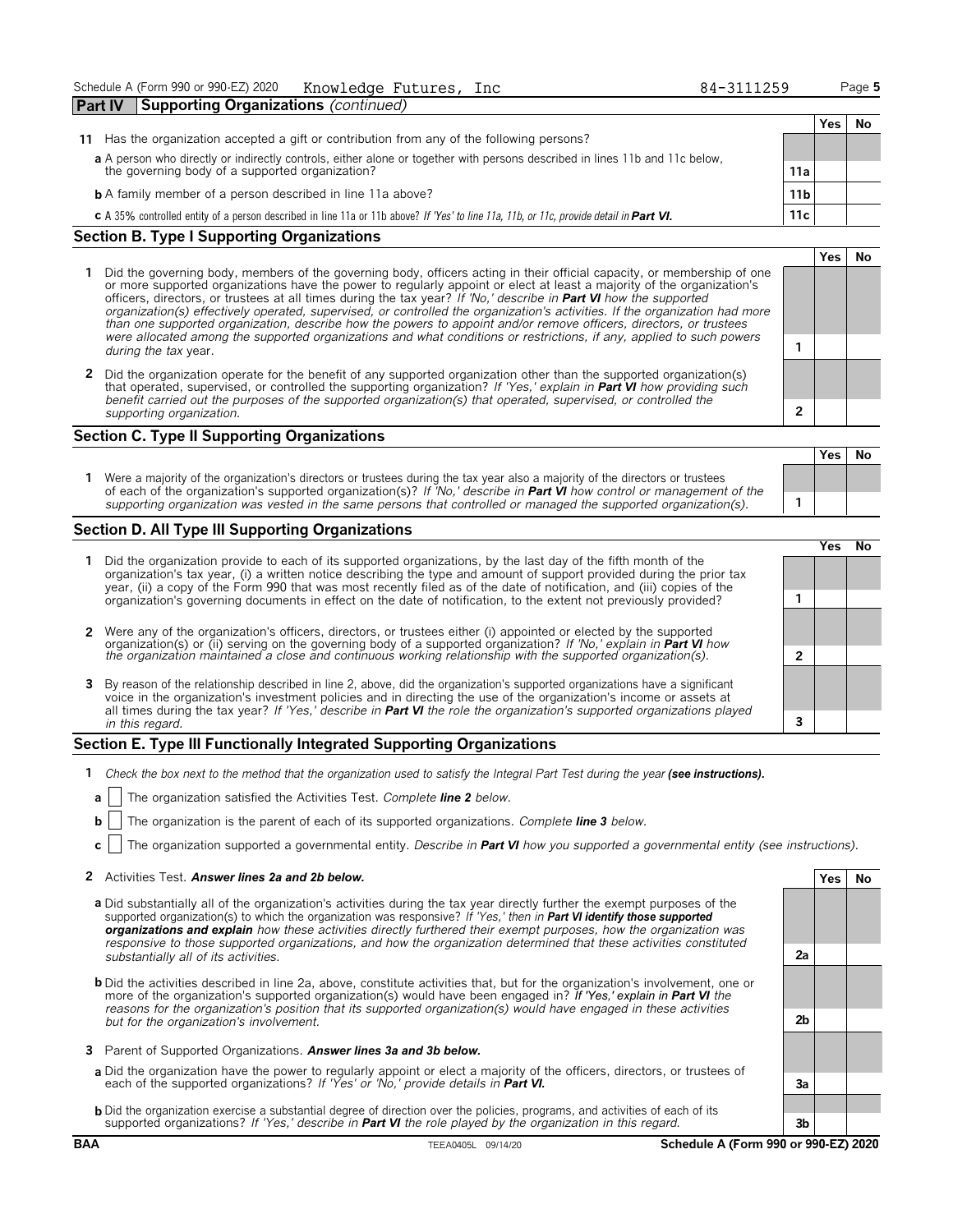Schedule A (Form 990 or 990-EZ) 2020 Knowledge Futures, Inc 84-3111259 Page **6 Part V Type III Non-Functionally Integrated 509(a)(3) Supporting Organizations**

1 Denck here if the organization satisfied the Integral Part Test as a qualifying trust on Nov. 20, 1970 (explain in Part VI). See instructions. All other Type III non-functionally integrated supporting organizations must

|                | Section A - Adjusted Net Income                                                                                                                                                                                | (A) Prior Year | (B) Current Year<br>(optional) |                                |
|----------------|----------------------------------------------------------------------------------------------------------------------------------------------------------------------------------------------------------------|----------------|--------------------------------|--------------------------------|
| 1              | Net short-term capital gain                                                                                                                                                                                    | 1              |                                |                                |
| 2              | Recoveries of prior-year distributions                                                                                                                                                                         | $\overline{2}$ |                                |                                |
| 3              | Other gross income (see instructions)                                                                                                                                                                          | 3              |                                |                                |
| 4              | Add lines 1 through 3.                                                                                                                                                                                         | 4              |                                |                                |
| 5              | Depreciation and depletion                                                                                                                                                                                     | 5              |                                |                                |
| 6              | Portion of operating expenses paid or incurred for production or collection of gross<br>income or for management, conservation, or maintenance of property held for<br>production of income (see instructions) | 6              |                                |                                |
| $\overline{7}$ | Other expenses (see instructions)                                                                                                                                                                              | 7              |                                |                                |
| 8              | <b>Adjusted Net Income</b> (subtract lines 5, 6, and 7 from line 4)                                                                                                                                            | 8              |                                |                                |
|                | <b>Section B - Minimum Asset Amount</b>                                                                                                                                                                        |                | (A) Prior Year                 | (B) Current Year<br>(optional) |
| 1.             | Aggregate fair market value of all non-exempt-use assets (see instructions for short<br>tax year or assets held for part of year):                                                                             |                |                                |                                |
|                | a Average monthly value of securities                                                                                                                                                                          | 1a             |                                |                                |
|                | <b>b</b> Average monthly cash balances                                                                                                                                                                         | 1b             |                                |                                |
|                | c Fair market value of other non-exempt-use assets                                                                                                                                                             | 1c             |                                |                                |
|                | <b>d Total</b> (add lines 1a, 1b, and 1c)                                                                                                                                                                      | 1 <sub>d</sub> |                                |                                |
|                | <b>e Discount</b> claimed for blockage or other factors<br>(explain in detail in <b>Part VI</b> ):                                                                                                             |                |                                |                                |
|                | <b>2</b> Acquisition indebtedness applicable to non-exempt-use assets                                                                                                                                          | $\overline{2}$ |                                |                                |
| 3              | Subtract line 2 from line 1d.                                                                                                                                                                                  | 3              |                                |                                |
| 4              | Cash deemed held for exempt use. Enter 0.015 of line 3 (for greater amount,<br>see instructions).                                                                                                              | 4              |                                |                                |
| 5              | Net value of non-exempt-use assets (subtract line 4 from line 3)                                                                                                                                               | 5              |                                |                                |
| 6              | Multiply line 5 by 0.035.                                                                                                                                                                                      | 6              |                                |                                |
| 7              | Recoveries of prior-year distributions                                                                                                                                                                         | $\overline{7}$ |                                |                                |
| 8              | Minimum Asset Amount (add line 7 to line 6)                                                                                                                                                                    | 8              |                                |                                |
|                | Section C - Distributable Amount                                                                                                                                                                               |                |                                | <b>Current Year</b>            |
| 1.             | Adjusted net income for prior year (from Section A, line 8, column A)                                                                                                                                          | 1              |                                |                                |
| $\mathbf{2}$   | Enter 0.85 of line 1.                                                                                                                                                                                          | $\overline{2}$ |                                |                                |
| 3.             | Minimum asset amount for prior year (from Section B, line 8, column A)                                                                                                                                         | 3              |                                |                                |
| 4              | Enter greater of line 2 or line 3.                                                                                                                                                                             | 4              |                                |                                |
| 5              | Income tax imposed in prior year                                                                                                                                                                               | 5              |                                |                                |
| 6              | <b>Distributable Amount.</b> Subtract line 5 from line 4, unless subject to emergency<br>temporary reduction (see instructions).                                                                               | 6              |                                |                                |
| $\overline{7}$ | Check here if the current year is the organization's first as a non-functionally integrated Type III supporting organization<br>(see instructions).                                                            |                |                                |                                |

**BAA Schedule A (Form 990 or 990-EZ) 2020**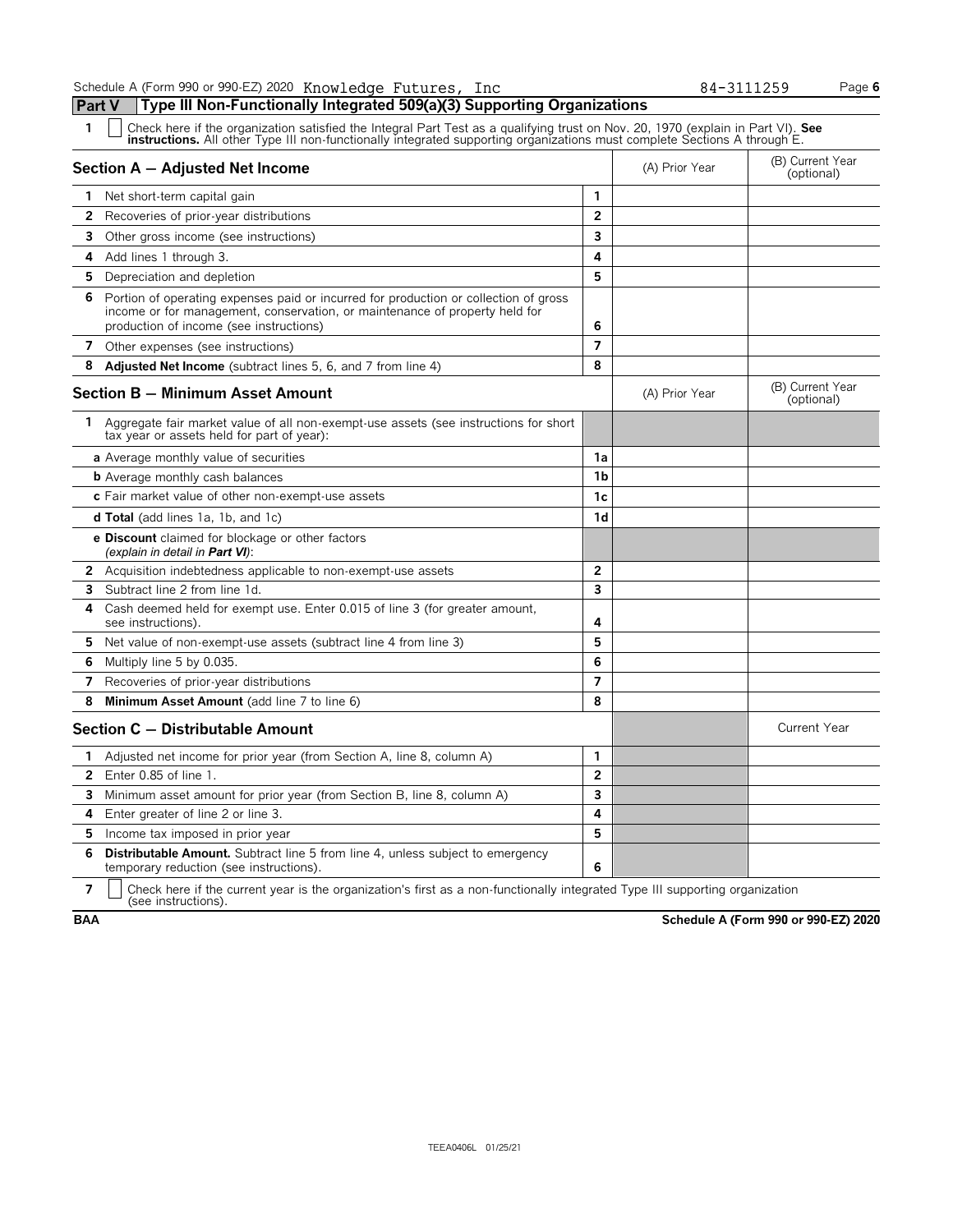Schedule A (Form 990 or 990-EZ) 2020 Page **7** Knowledge Futures, Inc 84-3111259

|  | 84-3111259 | Page |
|--|------------|------|

| <b>Part V</b> | (Type III Non-Functionally Integrated 509(a)(3) Supporting Organizations (continued)                                                                                                  |                                              |                                              |                |                                                  |
|---------------|---------------------------------------------------------------------------------------------------------------------------------------------------------------------------------------|----------------------------------------------|----------------------------------------------|----------------|--------------------------------------------------|
|               | Section D - Distributions                                                                                                                                                             |                                              |                                              |                | <b>Current Year</b>                              |
| 1             | Amounts paid to supported organizations to accomplish exempt purposes                                                                                                                 |                                              |                                              | 1              |                                                  |
|               | 2 Amounts paid to perform activity that directly furthers exempt purposes of supported organizations,                                                                                 |                                              |                                              |                |                                                  |
|               | in excess of income from activity                                                                                                                                                     |                                              |                                              | 2              |                                                  |
|               | 3 Administrative expenses paid to accomplish exempt purposes of supported organizations                                                                                               |                                              |                                              | 3              |                                                  |
| 4             | Amounts paid to acquire exempt-use assets                                                                                                                                             |                                              |                                              | 4              |                                                  |
| 5.            | Qualified set-aside amounts (prior IRS approval required – provide details in Part VI)                                                                                                |                                              |                                              | 5              |                                                  |
| 6             | Other distributions (describe in Part VI). See instructions.                                                                                                                          |                                              |                                              | 6              |                                                  |
|               | 7 Total annual distributions. Add lines 1 through 6.                                                                                                                                  |                                              |                                              | $\overline{7}$ |                                                  |
| 8             | Distributions to attentive supported organizations to which the organization is responsive (provide details<br>in Part VI). See instructions.                                         |                                              |                                              | 8              |                                                  |
| 9             | Distributable amount for 2020 from Section C, line 6                                                                                                                                  |                                              |                                              | 9              |                                                  |
| 10            | Line 8 amount divided by line 9 amount                                                                                                                                                |                                              |                                              | 10             |                                                  |
|               | Section $E -$ Distribution Allocations (see instructions)                                                                                                                             | (i)<br><b>Excess</b><br><b>Distributions</b> | (i)<br><b>Underdistributions</b><br>Pre-2020 |                | (iii)<br><b>Distributable</b><br>Amount for 2020 |
| 1             | Distributable amount for 2020 from Section C, line 6                                                                                                                                  |                                              |                                              |                |                                                  |
|               | 2 Underdistributions, if any, for years prior to 2020 (reasonable<br>cause required - explain in Part VI). See instructions.                                                          |                                              |                                              |                |                                                  |
| 3             | Excess distributions carryover, if any, to 2020                                                                                                                                       |                                              |                                              |                |                                                  |
|               | <b>a</b> From 2015                                                                                                                                                                    |                                              |                                              |                |                                                  |
|               | <b>b</b> From 2016                                                                                                                                                                    |                                              |                                              |                |                                                  |
|               | c From 2017                                                                                                                                                                           |                                              |                                              |                |                                                  |
|               | d From 2018                                                                                                                                                                           |                                              |                                              |                |                                                  |
|               | e From 2019                                                                                                                                                                           |                                              |                                              |                |                                                  |
|               | f Total of lines 3a through 3e                                                                                                                                                        |                                              |                                              |                |                                                  |
|               | g Applied to underdistributions of prior years                                                                                                                                        |                                              |                                              |                |                                                  |
|               | <b>h</b> Applied to 2020 distributable amount                                                                                                                                         |                                              |                                              |                |                                                  |
|               | <b>i</b> Carryover from 2015 not applied (see instructions)                                                                                                                           |                                              |                                              |                |                                                  |
|               | j Remainder. Subtract lines 3g, 3h, and 3i from line 3f.                                                                                                                              |                                              |                                              |                |                                                  |
|               | 4 Distributions for 2020 from Section D,<br>\$<br>line 7:                                                                                                                             |                                              |                                              |                |                                                  |
|               | a Applied to underdistributions of prior years                                                                                                                                        |                                              |                                              |                |                                                  |
|               | <b>b</b> Applied to 2020 distributable amount                                                                                                                                         |                                              |                                              |                |                                                  |
|               | c Remainder. Subtract lines 4a and 4b from line 4.                                                                                                                                    |                                              |                                              |                |                                                  |
| 5.            | Remaining underdistributions for years prior to 2020, if any.<br>Subtract lines 3g and 4a from line 2. For result greater than<br>zero, explain in <b>Part VI</b> . See instructions. |                                              |                                              |                |                                                  |
|               | Remaining underdistributions for 2020. Subtract lines 3h and 4b<br>from line 1. For result greater than zero, explain in Part VI. See<br>instructions.                                |                                              |                                              |                |                                                  |
|               | 7 Excess distributions carryover to 2021. Add lines 3j and 4c.                                                                                                                        |                                              |                                              |                |                                                  |
|               | 8 Breakdown of line 7:                                                                                                                                                                |                                              |                                              |                |                                                  |
|               | <b>a</b> Excess from 2016                                                                                                                                                             |                                              |                                              |                |                                                  |
|               | <b>b</b> Excess from $2017$                                                                                                                                                           |                                              |                                              |                |                                                  |
|               | <b>c</b> Excess from 2018                                                                                                                                                             |                                              |                                              |                |                                                  |
|               | $d$ Excess from 2019.                                                                                                                                                                 |                                              |                                              |                |                                                  |
|               | <b>e</b> Excess from 2020                                                                                                                                                             |                                              |                                              |                |                                                  |

**BAA Schedule A (Form 990 or 990-EZ) 2020**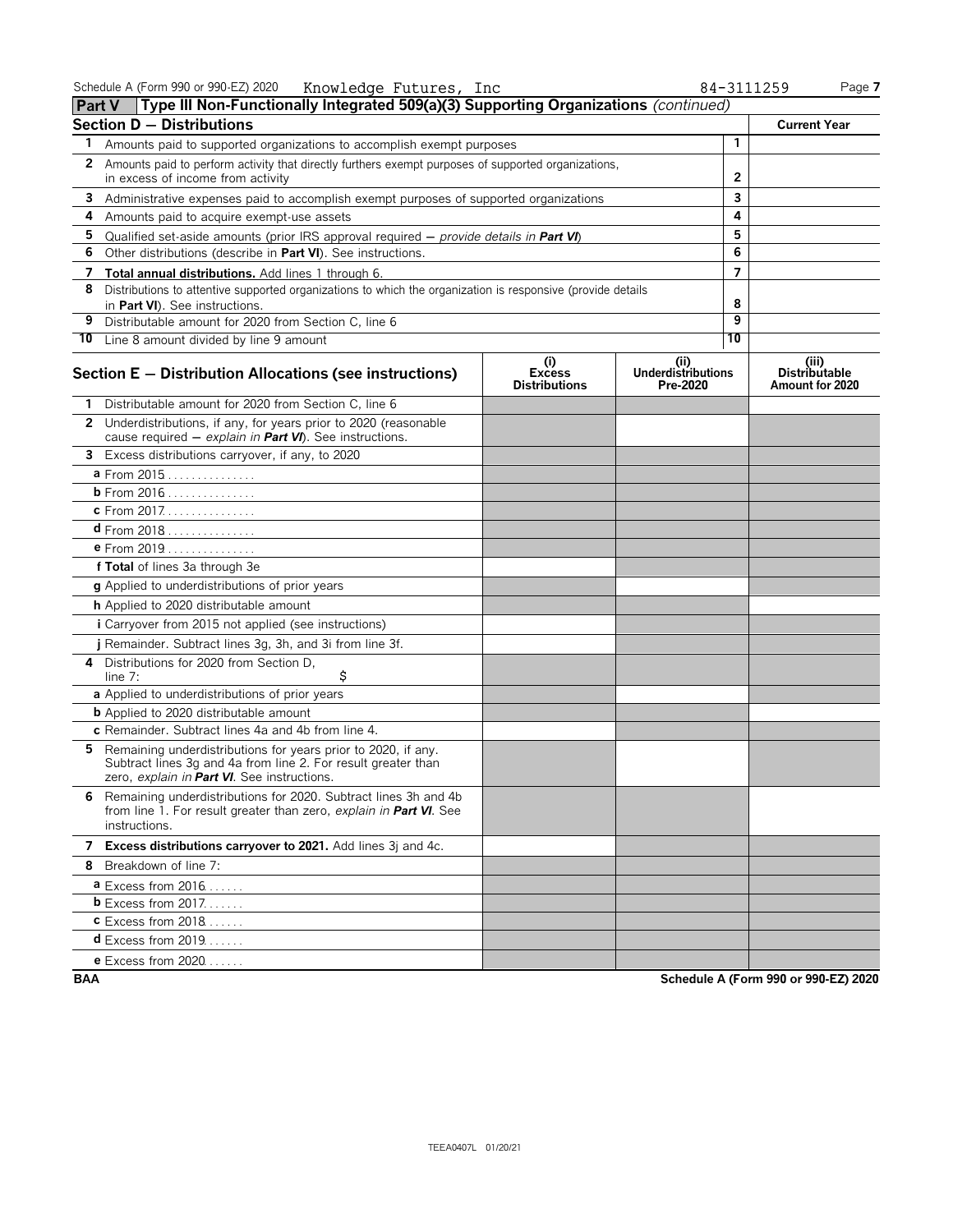#### **Part II, Line 10 - Other Income**

| Nature and Source | 2020 |      | 2018 | $201^-$ | 2016 |
|-------------------|------|------|------|---------|------|
| Other Income      |      | 000  |      |         |      |
| Total             | ິ.   | 000. |      | u.      |      |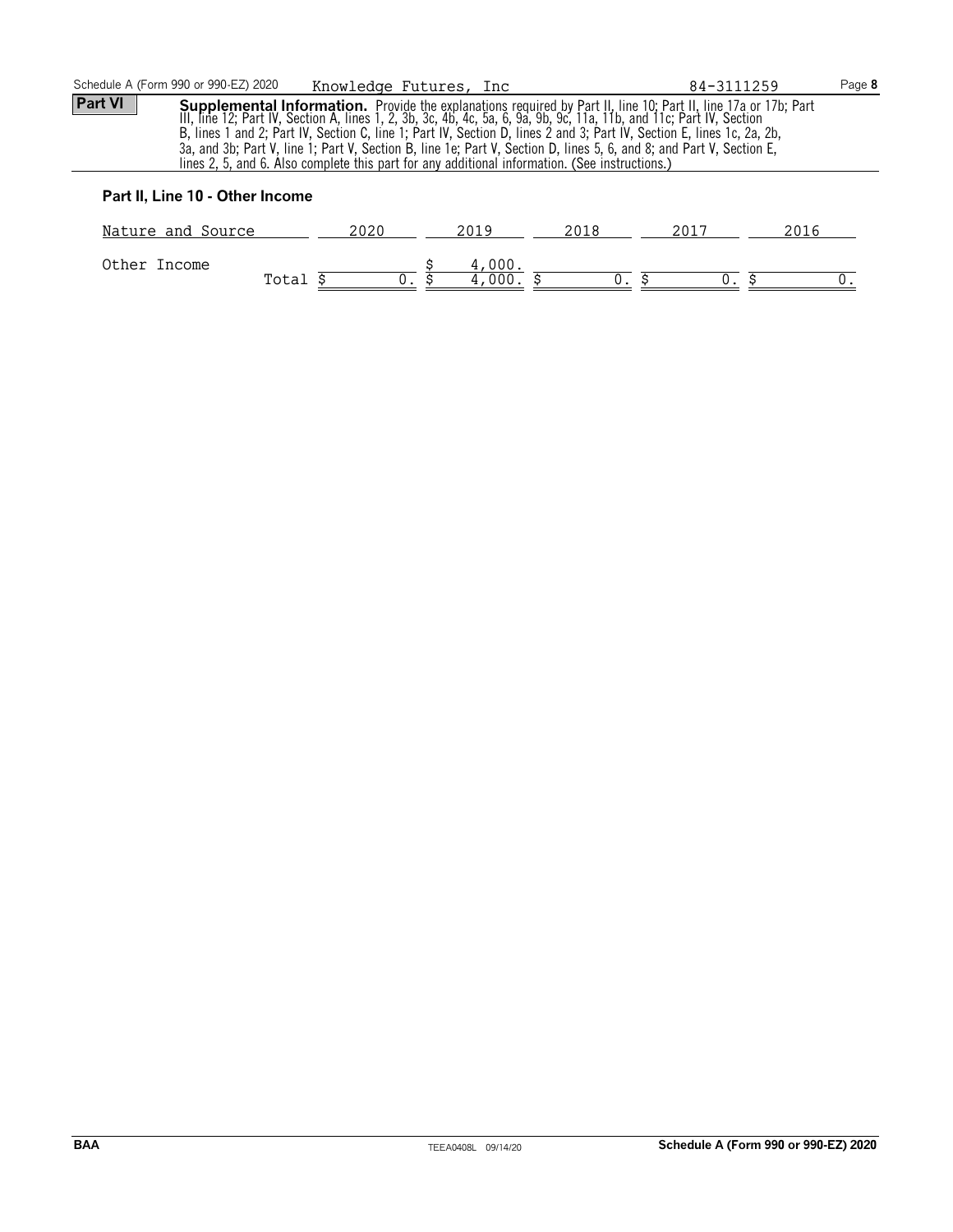|         | <b>SCHEDULE D</b><br>(Form 990)                        |                                                                               | <b>Supplemental Financial Statements</b><br>Complete if the organization answered 'Yes' on Form 990,<br>Part IV, line 6, 7, 8, 9, 10, 11a, 11b, 11c, 11d, 11e, 11f, 12a, or 12b.<br>Attach to Form 990.                                                                                                                                                                                |                                                | OMB No. 1545-0047<br>2020<br><b>Open to Public</b> |
|---------|--------------------------------------------------------|-------------------------------------------------------------------------------|----------------------------------------------------------------------------------------------------------------------------------------------------------------------------------------------------------------------------------------------------------------------------------------------------------------------------------------------------------------------------------------|------------------------------------------------|----------------------------------------------------|
|         | Department of the Treasury<br>Internal Revenue Service |                                                                               | ► Go to www.irs.gov/Form990 for instructions and the latest information.                                                                                                                                                                                                                                                                                                               |                                                | <b>Inspection</b>                                  |
|         | Name of the organization                               |                                                                               |                                                                                                                                                                                                                                                                                                                                                                                        |                                                | Employer identification number                     |
|         | Knowledge Futures, Inc                                 |                                                                               |                                                                                                                                                                                                                                                                                                                                                                                        |                                                | 84-3111259                                         |
| Part I  |                                                        |                                                                               | Organizations Maintaining Donor Advised Funds or Other Similar Funds or Accounts.                                                                                                                                                                                                                                                                                                      |                                                |                                                    |
|         |                                                        |                                                                               | Complete if the organization answered 'Yes' on Form 990, Part IV, line 6.                                                                                                                                                                                                                                                                                                              |                                                |                                                    |
| 1       |                                                        | Total number at end of year                                                   | (a) Donor advised funds                                                                                                                                                                                                                                                                                                                                                                |                                                | (b) Funds and other accounts                       |
| 2       |                                                        | Aggregate value of contributions to (during year)                             |                                                                                                                                                                                                                                                                                                                                                                                        |                                                |                                                    |
| 3       |                                                        | Aggregate value of grants from (during year)                                  |                                                                                                                                                                                                                                                                                                                                                                                        |                                                |                                                    |
| 4       |                                                        |                                                                               |                                                                                                                                                                                                                                                                                                                                                                                        |                                                |                                                    |
| 5       |                                                        |                                                                               | Did the organization inform all donors and donor advisors in writing that the assets held in donor advised funds<br>are the organization's property, subject to the organization's exclusive legal control?                                                                                                                                                                            |                                                | Yes<br>No                                          |
| 6       |                                                        |                                                                               | Did the organization inform all grantees, donors, and donor advisors in writing that grant funds can be used only<br>for charitable purposes and not for the benefit of the donor or donor advisor, or for any other purpose conferring                                                                                                                                                |                                                | Yes<br>No                                          |
| Part II |                                                        | <b>Conservation Easements.</b>                                                | Complete if the organization answered 'Yes' on Form 990, Part IV, line 7.                                                                                                                                                                                                                                                                                                              |                                                |                                                    |
|         |                                                        |                                                                               | 1 Purpose(s) of conservation easements held by the organization (check all that apply).                                                                                                                                                                                                                                                                                                |                                                |                                                    |
|         |                                                        | Preservation of land for public use (for example, recreation or education)    |                                                                                                                                                                                                                                                                                                                                                                                        |                                                | Preservation of a historically important land area |
|         |                                                        | Protection of natural habitat                                                 |                                                                                                                                                                                                                                                                                                                                                                                        | Preservation of a certified historic structure |                                                    |
|         |                                                        | Preservation of open space                                                    |                                                                                                                                                                                                                                                                                                                                                                                        |                                                |                                                    |
| 2       | last day of the tax year.                              |                                                                               | Complete lines 2a through 2d if the organization held a qualified conservation contribution in the form of a conservation easement on the                                                                                                                                                                                                                                              |                                                |                                                    |
|         |                                                        |                                                                               |                                                                                                                                                                                                                                                                                                                                                                                        |                                                | Held at the End of the Tax Year                    |
|         |                                                        |                                                                               |                                                                                                                                                                                                                                                                                                                                                                                        | 2a                                             |                                                    |
|         |                                                        |                                                                               | c Number of conservation easements on a certified historic structure included in (a)                                                                                                                                                                                                                                                                                                   | 2 <sub>b</sub><br>2c                           |                                                    |
|         |                                                        |                                                                               | d Number of conservation easements included in (c) acquired after 7/25/06, and not on a historic                                                                                                                                                                                                                                                                                       | 2d                                             |                                                    |
| 3       | tax year ►                                             |                                                                               | Number of conservation easements modified, transferred, released, extinguished, or terminated by the organization during the                                                                                                                                                                                                                                                           |                                                |                                                    |
| 4       |                                                        | Number of states where property subject to conservation easement is located ► |                                                                                                                                                                                                                                                                                                                                                                                        |                                                |                                                    |
| 5       |                                                        |                                                                               | Does the organization have a written policy regarding the periodic monitoring, inspection, handling of violations,<br>Staff and volunteer hours devoted to monitoring, inspecting, handling of violations, and enforcing conservation easements during the year                                                                                                                        |                                                | No<br>Yes                                          |
|         |                                                        |                                                                               |                                                                                                                                                                                                                                                                                                                                                                                        |                                                |                                                    |
| 7       | ►\$                                                    |                                                                               | Amount of expenses incurred in monitoring, inspecting, handling of violations, and enforcing conservation easements during the year                                                                                                                                                                                                                                                    |                                                |                                                    |
| 8       |                                                        |                                                                               |                                                                                                                                                                                                                                                                                                                                                                                        |                                                | $\Gamma$ Yes<br>No                                 |
| 9       | conservation easements.                                |                                                                               | In Part XIII, describe how the organization reports conservation easements in its revenue and expense statement and balance sheet, and<br>include, if applicable, the text of the footnote to the organization's financial statements that describes the organization's accounting for                                                                                                 |                                                |                                                    |
|         | <b>Part III</b>                                        |                                                                               | <b>Organizations Maintaining Collections of Art, Historical Treasures, or Other Similar Assets.</b><br>Complete if the organization answered 'Yes' on Form 990, Part IV, line 8.                                                                                                                                                                                                       |                                                |                                                    |
|         |                                                        |                                                                               | 1a If the organization elected, as permitted under FASB ASC 958, not to report in its revenue statement and balance sheet works of art,<br>historical treasures, or other similar assets held for public exhibition, education, or research in furtherance of public service, provide in<br>Part XIII the text of the footnote to its financial statements that describes these items. |                                                |                                                    |
|         |                                                        | following amounts relating to these items:                                    | b If the organization elected, as permitted under FASB ASC 958, to report in its revenue statement and balance sheet works of art,<br>historical treasures, or other similar assets held for public exhibition, education, or research in furtherance of public service, provide the                                                                                                   |                                                |                                                    |
|         |                                                        |                                                                               |                                                                                                                                                                                                                                                                                                                                                                                        |                                                |                                                    |
|         |                                                        |                                                                               |                                                                                                                                                                                                                                                                                                                                                                                        |                                                | $\triangleright$ \$                                |
| 2       |                                                        |                                                                               | If the organization received or held works of art, historical treasures, or other similar assets for financial gain, provide the following<br>amounts required to be reported under FASB ASC 958 relating to these items:                                                                                                                                                              |                                                |                                                    |
|         |                                                        |                                                                               |                                                                                                                                                                                                                                                                                                                                                                                        |                                                |                                                    |
|         |                                                        |                                                                               |                                                                                                                                                                                                                                                                                                                                                                                        |                                                |                                                    |

**BAA For Paperwork Reduction Act Notice, see the Instructions for Form 990.** TEEA3301L 08/18/20 Schedule D (Form 990) 2020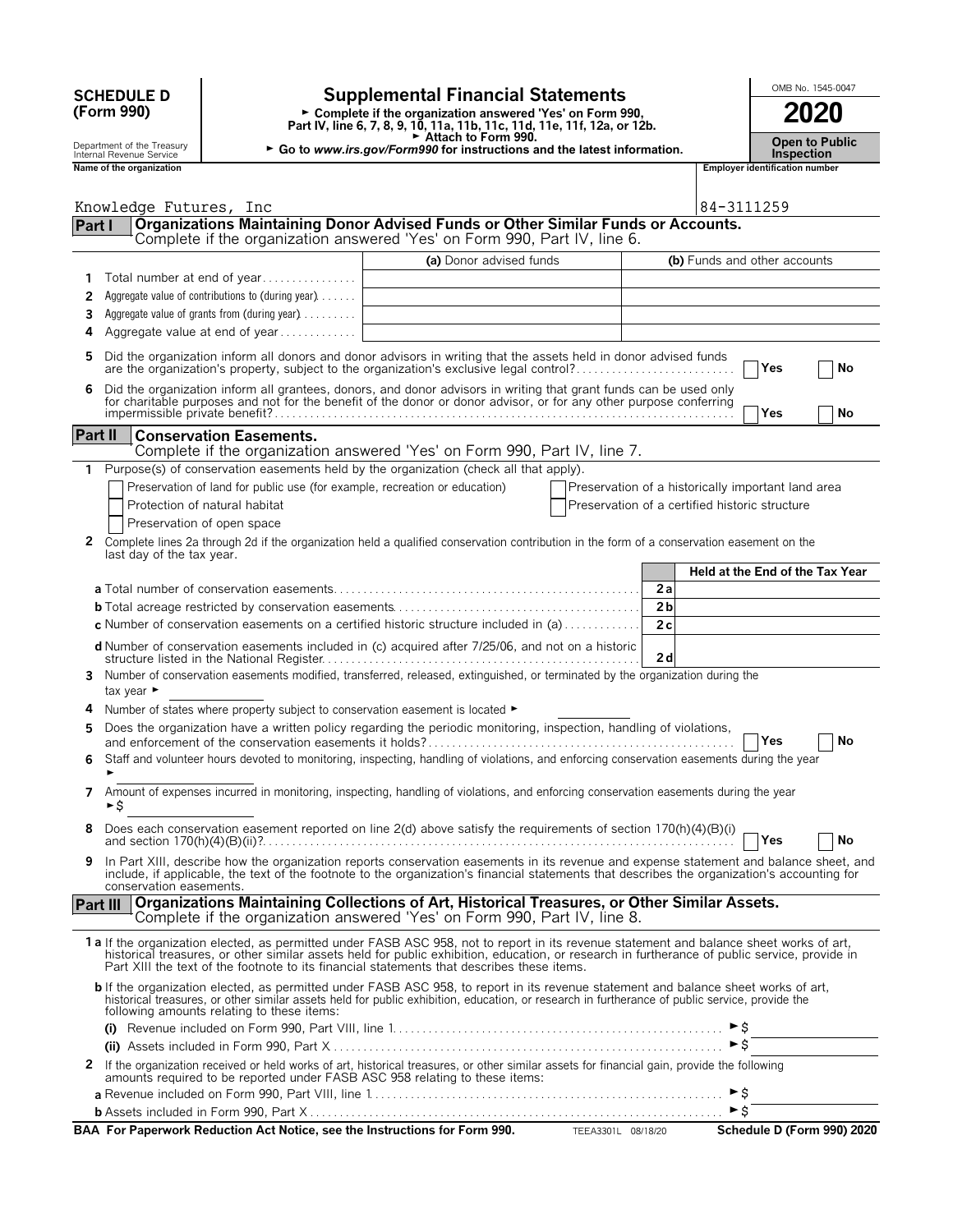| Schedule D (Form 990) 2020 Knowledge Futures, Inc                                                                                                                                                                                 |                  |                                         |                                    |                | 84-3111259                      |                            | Page 2    |
|-----------------------------------------------------------------------------------------------------------------------------------------------------------------------------------------------------------------------------------|------------------|-----------------------------------------|------------------------------------|----------------|---------------------------------|----------------------------|-----------|
| Organizations Maintaining Collections of Art, Historical Treasures, or Other Similar Assets (continued)<br><b>Part III</b>                                                                                                        |                  |                                         |                                    |                |                                 |                            |           |
| 3<br>Using the organization's acquisition, accession, and other records, check any of the following that make significant use of its collection<br>items (check all that apply):                                                  |                  |                                         |                                    |                |                                 |                            |           |
| Public exhibition<br>a                                                                                                                                                                                                            |                  | d                                       | Loan or exchange program           |                |                                 |                            |           |
| Scholarly research<br>b                                                                                                                                                                                                           |                  | Other<br>е                              |                                    |                |                                 |                            |           |
| Preservation for future generations<br>с                                                                                                                                                                                          |                  |                                         |                                    |                |                                 |                            |           |
| Provide a description of the organization's collections and explain how they further the organization's exempt purpose in<br>Part XIII.                                                                                           |                  |                                         |                                    |                |                                 |                            |           |
| During the year, did the organization solicit or receive donations of art, historical treasures, or other similar assets<br>5<br>to be sold to raise funds rather than to be maintained as part of the organization's collection? |                  |                                         |                                    |                |                                 | Yes                        | <b>No</b> |
| <b>Escrow and Custodial Arrangements.</b> Complete if the organization answered 'Yes' on Form 990, Part IV,<br><b>Part IV</b><br>line 9, or reported an amount on Form 990, Part X, line 21.                                      |                  |                                         |                                    |                |                                 |                            |           |
| 1 a Is the organization an agent, trustee, custodian or other intermediary for contributions or other assets not included                                                                                                         |                  |                                         |                                    |                |                                 | Yes                        | <b>No</b> |
| <b>b</b> If 'Yes,' explain the arrangement in Part XIII and complete the following table:                                                                                                                                         |                  |                                         |                                    |                |                                 |                            |           |
|                                                                                                                                                                                                                                   |                  |                                         |                                    |                |                                 | Amount                     |           |
|                                                                                                                                                                                                                                   |                  |                                         |                                    | 1 c            |                                 |                            |           |
|                                                                                                                                                                                                                                   |                  |                                         |                                    | 1 <sub>d</sub> |                                 |                            |           |
|                                                                                                                                                                                                                                   |                  |                                         |                                    | 1e             |                                 |                            |           |
|                                                                                                                                                                                                                                   |                  |                                         |                                    | 1f             |                                 |                            |           |
| 2a Did the organization include an amount on Form 990, Part X, line 21, for escrow or custodial account liability?                                                                                                                |                  |                                         |                                    |                |                                 | Yes                        | No        |
|                                                                                                                                                                                                                                   |                  |                                         |                                    |                |                                 |                            |           |
| Endowment Funds. Complete if the organization answered 'Yes' on Form 990, Part IV, line 10.<br><b>Part V</b>                                                                                                                      |                  |                                         |                                    |                |                                 |                            |           |
|                                                                                                                                                                                                                                   | (a) Current year | (b) Prior year                          | (c) Two vears back                 |                | (d) Three years back            | (e) Four years back        |           |
| <b>1 a</b> Beginning of year balance                                                                                                                                                                                              |                  |                                         |                                    |                |                                 |                            |           |
| <b>b</b> Contributions                                                                                                                                                                                                            |                  |                                         |                                    |                |                                 |                            |           |
| <b>c</b> Net investment earnings, gains,<br>and losses                                                                                                                                                                            |                  |                                         |                                    |                |                                 |                            |           |
| <b>d</b> Grants or scholarships $\ldots \ldots \ldots$                                                                                                                                                                            |                  |                                         |                                    |                |                                 |                            |           |
| e Other expenditures for facilities                                                                                                                                                                                               |                  |                                         |                                    |                |                                 |                            |           |
| and programs                                                                                                                                                                                                                      |                  |                                         |                                    |                |                                 |                            |           |
| f Administrative expenses                                                                                                                                                                                                         |                  |                                         |                                    |                |                                 |                            |           |
| <b>g</b> End of year balance $\ldots$                                                                                                                                                                                             |                  |                                         |                                    |                |                                 |                            |           |
| 2 Provide the estimated percentage of the current year end balance (line 1g, column (a)) held as:                                                                                                                                 |                  |                                         |                                    |                |                                 |                            |           |
| a Board designated or quasi-endowment >                                                                                                                                                                                           |                  |                                         |                                    |                |                                 |                            |           |
| <b>b</b> Permanent endowment ►                                                                                                                                                                                                    | နွ               |                                         |                                    |                |                                 |                            |           |
| $c$ Term endowment $\blacktriangleright$                                                                                                                                                                                          | ٥,               |                                         |                                    |                |                                 |                            |           |
| The percentages on lines 2a, 2b, and 2c should equal 100%.                                                                                                                                                                        |                  |                                         |                                    |                |                                 |                            |           |
| 3 a Are there endowment funds not in the possession of the organization that are held and administered for the                                                                                                                    |                  |                                         |                                    |                |                                 |                            |           |
| organization by:                                                                                                                                                                                                                  |                  |                                         |                                    |                |                                 | Yes                        | No        |
|                                                                                                                                                                                                                                   |                  |                                         |                                    |                |                                 | 3a(i)                      |           |
|                                                                                                                                                                                                                                   |                  |                                         |                                    |                |                                 | 3a(ii)                     |           |
|                                                                                                                                                                                                                                   |                  |                                         |                                    |                |                                 | 3 <sub>b</sub>             |           |
| 4 Describe in Part XIII the intended uses of the organization's endowment funds.                                                                                                                                                  |                  |                                         |                                    |                |                                 |                            |           |
| <b>Part VI</b> Land, Buildings, and Equipment.                                                                                                                                                                                    |                  |                                         |                                    |                |                                 |                            |           |
| Complete if the organization answered 'Yes' on Form 990, Part IV, line 11a. See Form 990, Part X, line 10.                                                                                                                        |                  |                                         |                                    |                |                                 |                            |           |
| Description of property                                                                                                                                                                                                           |                  | (a) Cost or other basis<br>(investment) | (b) Cost or other<br>basis (other) |                | (c) Accumulated<br>depreciation | (d) Book value             |           |
|                                                                                                                                                                                                                                   |                  |                                         |                                    |                |                                 |                            |           |
|                                                                                                                                                                                                                                   |                  |                                         |                                    |                |                                 |                            |           |
|                                                                                                                                                                                                                                   |                  |                                         |                                    |                |                                 |                            |           |
|                                                                                                                                                                                                                                   |                  |                                         |                                    |                |                                 |                            |           |
|                                                                                                                                                                                                                                   |                  |                                         |                                    |                |                                 |                            |           |
| Total. Add lines 1a through 1e. (Column (d) must equal Form 990, Part X, column (B), line 10c.)                                                                                                                                   |                  |                                         |                                    |                |                                 |                            | О.        |
| <b>BAA</b>                                                                                                                                                                                                                        |                  |                                         |                                    |                |                                 | Schedule D (Form 990) 2020 |           |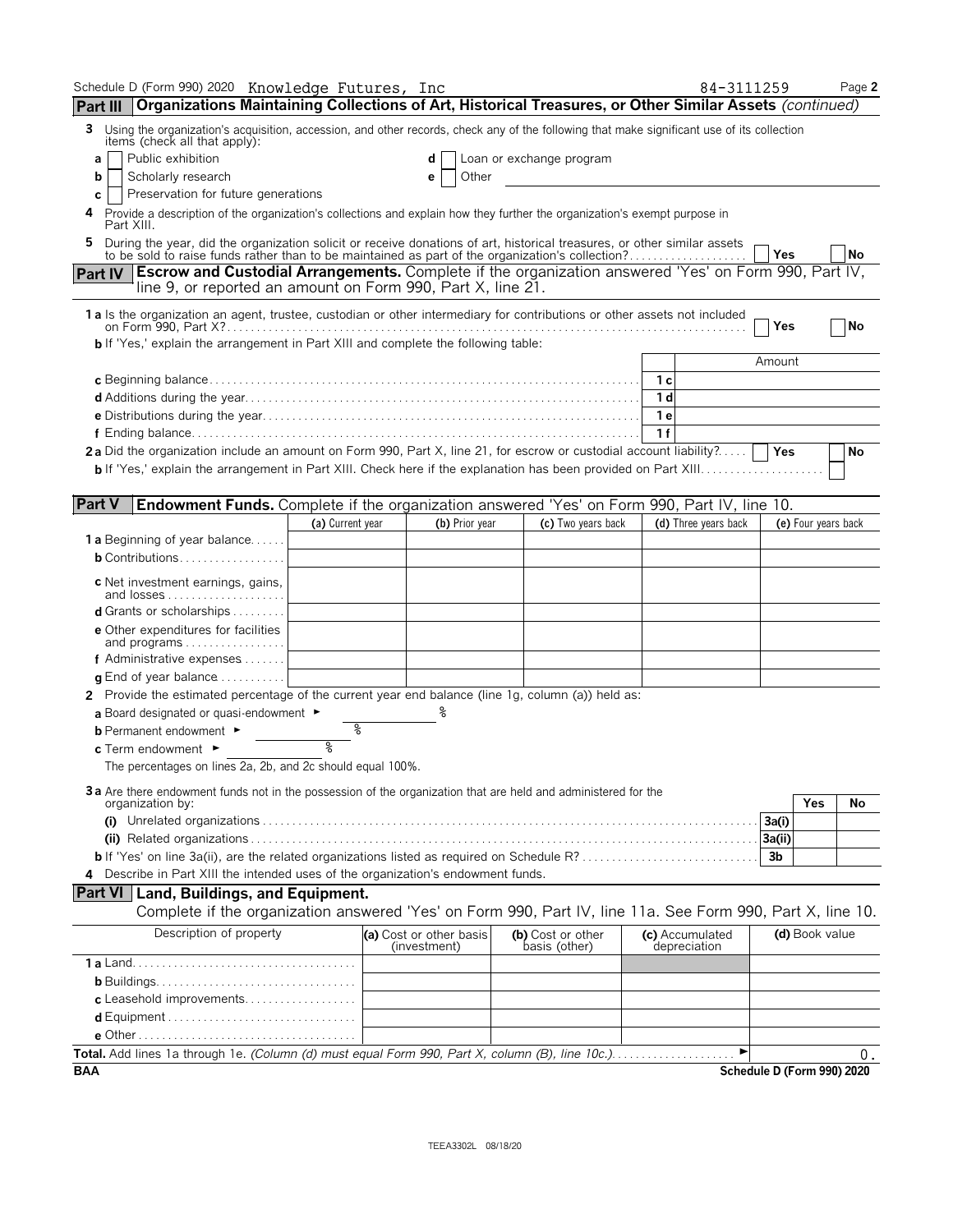Schedule D (Form 990) 2020 Knowledge Futures, Inc 84-3111259 Page 3

| <b>Part VII   Investments - Other Securities.</b><br>Complete if the organization answered 'Yes' on Form 990, Part IV, line 11b. See Form 990, Part X, line 12.                             |                              | N/A                                                       |                |
|---------------------------------------------------------------------------------------------------------------------------------------------------------------------------------------------|------------------------------|-----------------------------------------------------------|----------------|
| (a) Description of security or category (including name of security)                                                                                                                        | (b) Book value               | (c) Method of valuation: Cost or end-of-year market value |                |
|                                                                                                                                                                                             |                              |                                                           |                |
|                                                                                                                                                                                             |                              |                                                           |                |
| (3) Other                                                                                                                                                                                   |                              |                                                           |                |
| (A)                                                                                                                                                                                         |                              |                                                           |                |
| (B)                                                                                                                                                                                         |                              |                                                           |                |
| (C)                                                                                                                                                                                         |                              |                                                           |                |
| (D)                                                                                                                                                                                         |                              |                                                           |                |
| (E)                                                                                                                                                                                         |                              |                                                           |                |
| (F)                                                                                                                                                                                         |                              |                                                           |                |
| (G)                                                                                                                                                                                         |                              |                                                           |                |
| (H)                                                                                                                                                                                         |                              |                                                           |                |
| $($ l $)$                                                                                                                                                                                   |                              |                                                           |                |
| Total. (Column (b) must equal Form 990, Part X, column (B) line 12.). $\Box$                                                                                                                |                              |                                                           |                |
| Part VIII Investments - Program Related.                                                                                                                                                    |                              | N/A                                                       |                |
| Complete if the organization answered 'Yes' on Form 990, Part IV, line 11c. See Form 990, Part X, line 13.                                                                                  |                              |                                                           |                |
| (a) Description of investment                                                                                                                                                               | (b) Book value               | (c) Method of valuation: Cost or end-of-year market value |                |
| (1)                                                                                                                                                                                         |                              |                                                           |                |
| (2)                                                                                                                                                                                         |                              |                                                           |                |
| (3)                                                                                                                                                                                         |                              |                                                           |                |
| (4)                                                                                                                                                                                         |                              |                                                           |                |
| (5)                                                                                                                                                                                         |                              |                                                           |                |
| (6)                                                                                                                                                                                         |                              |                                                           |                |
| (7)                                                                                                                                                                                         |                              |                                                           |                |
| (8)                                                                                                                                                                                         |                              |                                                           |                |
| (9)                                                                                                                                                                                         |                              |                                                           |                |
| (10)                                                                                                                                                                                        |                              |                                                           |                |
| Total. (Column (b) must equal Form 990, Part X, column (B) line 13.).<br>▶<br><b>Part IX</b><br><b>Other Assets.</b>                                                                        | N/A                          |                                                           |                |
| Complete if the organization answered 'Yes' on Form 990, Part IV, line 11d. See Form 990, Part X, line 15.                                                                                  |                              |                                                           |                |
|                                                                                                                                                                                             | (a) Description              |                                                           | (b) Book value |
| (1)                                                                                                                                                                                         |                              |                                                           |                |
| (2)                                                                                                                                                                                         |                              |                                                           |                |
| (3)                                                                                                                                                                                         |                              |                                                           |                |
| (4)                                                                                                                                                                                         |                              |                                                           |                |
| (5)                                                                                                                                                                                         |                              |                                                           |                |
| (6)<br>(7)                                                                                                                                                                                  |                              |                                                           |                |
| (8)                                                                                                                                                                                         |                              |                                                           |                |
| $\overline{(9)}$                                                                                                                                                                            |                              |                                                           |                |
| (10)                                                                                                                                                                                        |                              |                                                           |                |
|                                                                                                                                                                                             |                              | ▶                                                         |                |
| <b>Other Liabilities.</b><br>Part X                                                                                                                                                         |                              |                                                           |                |
| Complete if the organization answered 'Yes' on Form 990, Part IV, line 11e or 11f. See Form 990, Part X, line 25.                                                                           |                              |                                                           |                |
| $\overline{1}$                                                                                                                                                                              | (a) Description of liability |                                                           | (b) Book value |
| Federal income taxes<br>(1)                                                                                                                                                                 |                              |                                                           |                |
| (2)                                                                                                                                                                                         |                              |                                                           |                |
| $\overline{3}$<br>(4)                                                                                                                                                                       |                              |                                                           |                |
| (5)                                                                                                                                                                                         |                              |                                                           |                |
| (6)                                                                                                                                                                                         |                              |                                                           |                |
| (7)                                                                                                                                                                                         |                              |                                                           |                |
| (8)                                                                                                                                                                                         |                              |                                                           |                |
| (9)                                                                                                                                                                                         |                              |                                                           |                |
| (10)                                                                                                                                                                                        |                              |                                                           |                |
| (11)                                                                                                                                                                                        |                              |                                                           |                |
|                                                                                                                                                                                             |                              |                                                           |                |
| 2. Liability for uncertain tax positions. In Part XIII, provide the text of the footnote to the organization's financial statements that reports the organization's liability for uncertain |                              |                                                           |                |

tax positions under FASB ASC 740. Check here if the text of the footnote has been provided in Part XIII. . . . . . . . . . . . . . . . . . . . . . . . . . . . . . . . . . . . . . . . . . . . . . . . . . . . . . . . See Part XIII X**BAA** TEEA3303L 08/18/20 **Schedule D (Form 990) 2020**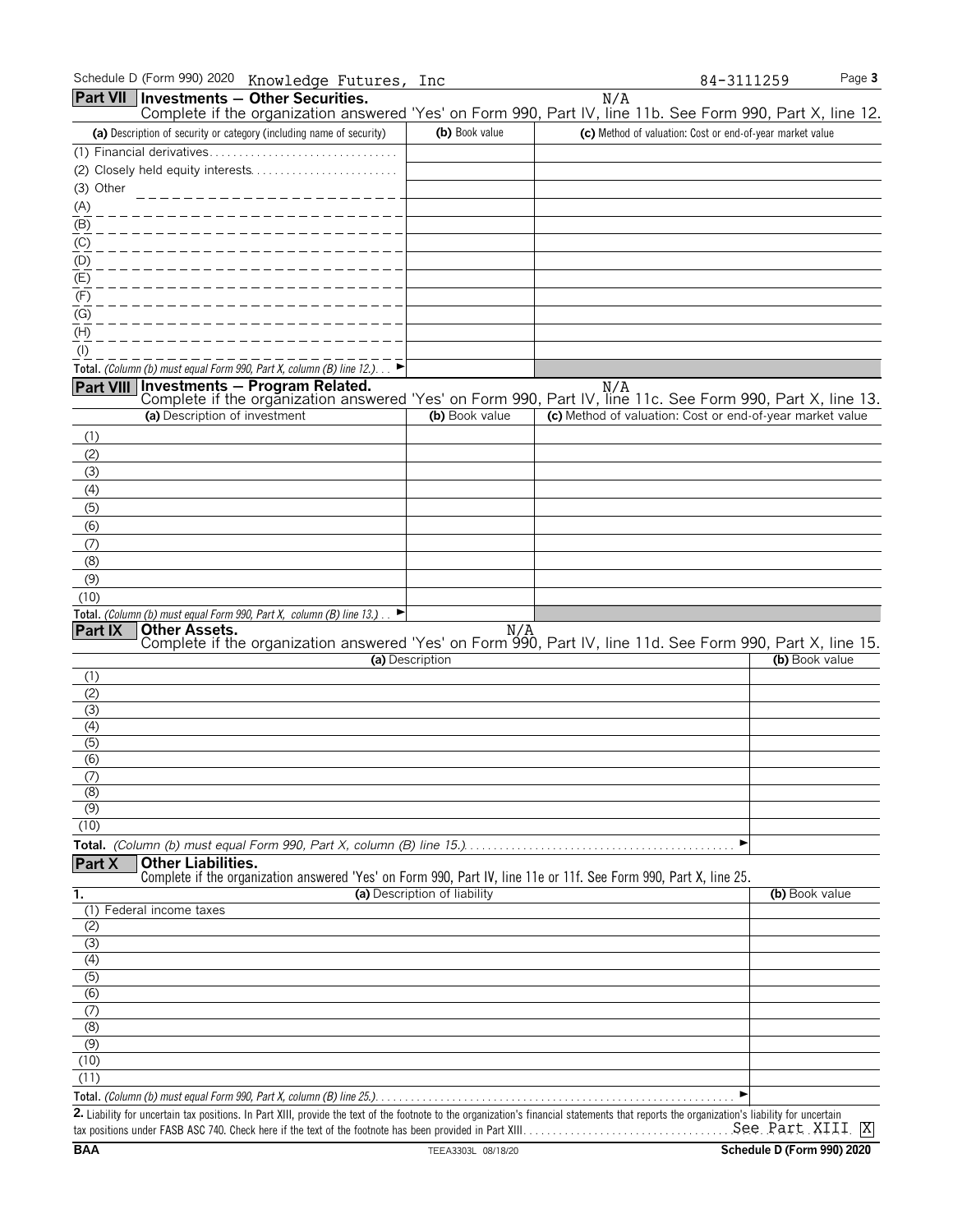| Schedule D (Form 990) 2020 Knowledge Futures, Inc                                                | 84-3111259     | Page 4     |
|--------------------------------------------------------------------------------------------------|----------------|------------|
| Part XI   Reconciliation of Revenue per Audited Financial Statements With Revenue per Return.    |                |            |
| Complete if the organization answered 'Yes' on Form 990, Part IV, line 12a.                      |                |            |
| $\mathbf{1}$                                                                                     | $\mathbf{1}$   | 1,901,799. |
| Amounts included on line 1 but not on Form 990, Part VIII, line 12:<br>2                         |                |            |
| 2al                                                                                              |                |            |
| 2 <sub>b</sub>                                                                                   |                |            |
| 2c                                                                                               |                |            |
| 2d                                                                                               |                |            |
|                                                                                                  | 2e             |            |
| 3                                                                                                | $\overline{3}$ | 1,901,799. |
| Amounts included on Form 990, Part VIII, line 12, but not on line 1:                             |                |            |
|                                                                                                  |                |            |
| 4 <sub>b</sub>                                                                                   |                |            |
|                                                                                                  | 4с             |            |
| 5 Total revenue. Add lines 3 and 4c. (This must equal Form 990, Part I, line 12.)                | 5              | 1,901,799. |
| Part XII   Reconciliation of Expenses per Audited Financial Statements With Expenses per Return. |                |            |
| Complete if the organization answered 'Yes' on Form 990, Part IV, line 12a.                      |                |            |
| 1.                                                                                               | $\mathbf{1}$   | 1,743,040. |
| Amounts included on line 1 but not on Form 990, Part IX, line 25:<br>2                           |                |            |
| 2a                                                                                               |                |            |
| 2 <sub>b</sub>                                                                                   |                |            |
| 2c                                                                                               |                |            |
| 2d                                                                                               |                |            |
|                                                                                                  | 2e             |            |
| 3                                                                                                | 3              | 1,743,040. |
| Amounts included on Form 990, Part IX, line 25, but not on line 1:<br>4                          |                |            |
| a Investment expenses not included on Form 990, Part VIII, line 7b.   4a                         |                |            |
| 4 <sub>h</sub>                                                                                   |                |            |
|                                                                                                  | 4 c            |            |
|                                                                                                  | 5              | 1,743,040. |
| Part XIII Supplemental Information.                                                              |                |            |

Provide the descriptions required for Part II, lines 3, 5, and 9; Part III, lines 1a and 4; Part IV, lines 1b and 2b; Part V,<br>line 4; Part X, line 2; Part XI, lines 2d and 4b; and Part XII, lines 2d and 4b. Also complete t

#### **Part X - FASB ASC 740 Footnote**

The organization does not believe its financial statements include any material,

uncertain tax positions. Tax filings for periods ending June 30, 2020 (initial

filing), and later are subject to examination by applicable taxing authorities.

**BAA Schedule D (Form 990) 2020**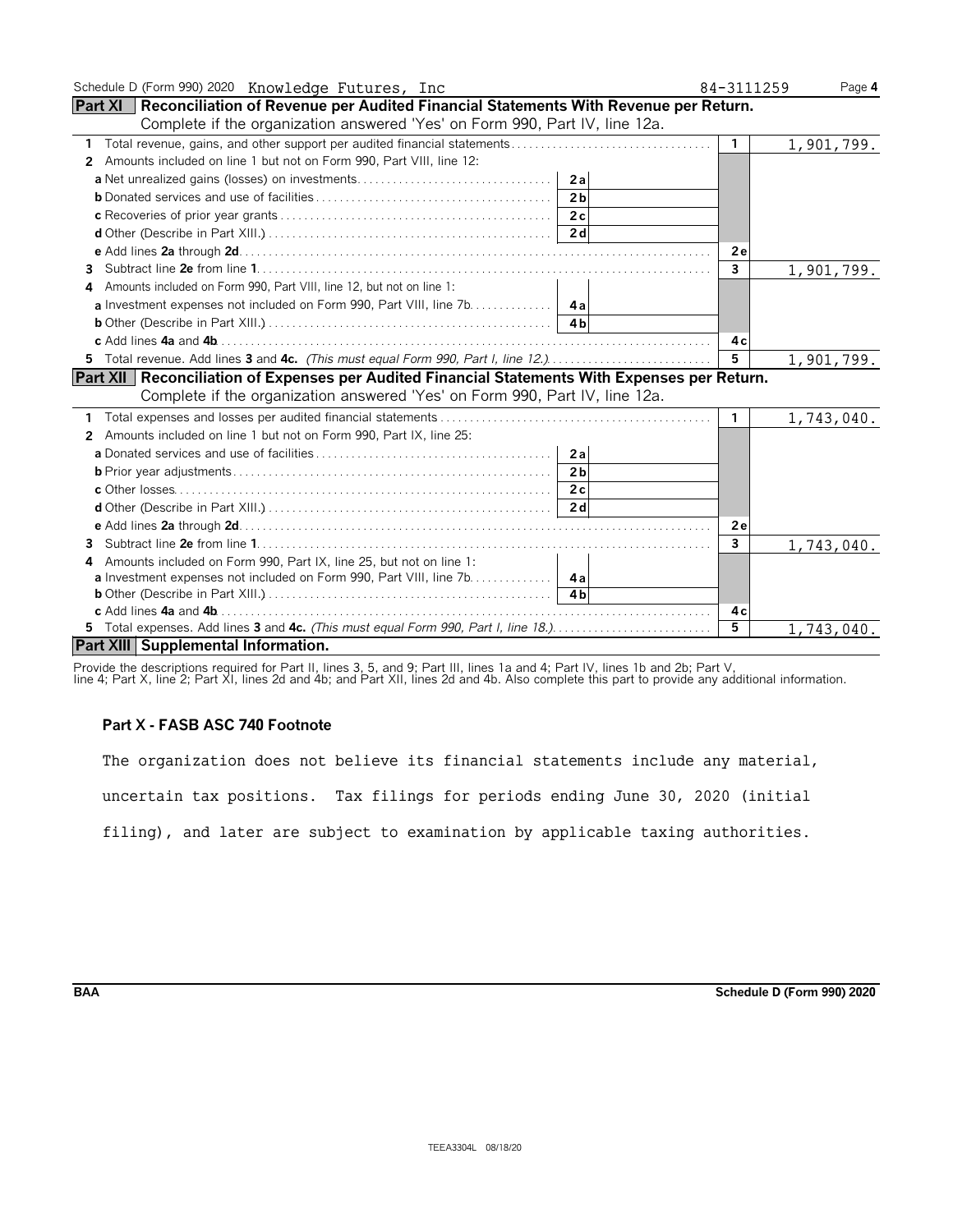|                                                                                        |                                                                                |                                                                        |                                    |                                                                                                                                                                                                                                                    |                                      |                                                             |                                          | OMB No. 1545-0047                     |
|----------------------------------------------------------------------------------------|--------------------------------------------------------------------------------|------------------------------------------------------------------------|------------------------------------|----------------------------------------------------------------------------------------------------------------------------------------------------------------------------------------------------------------------------------------------------|--------------------------------------|-------------------------------------------------------------|------------------------------------------|---------------------------------------|
| <b>SCHEDULE1</b><br>(Form 990)                                                         |                                                                                |                                                                        |                                    | Complete if the organization answered 'Yes' on Form 990, Part IV, line 21 or 22.<br>Complete if the organization answered 'Yes' on Form 990.<br>Grants and Other Assistance to Organizations,<br>Governments, and Individuals in the United States |                                      |                                                             |                                          | <b>2020</b>                           |
| Department of the Treasury<br>Internal Revenue Service                                 |                                                                                |                                                                        | ▼                                  | Go to www.irs.gov/Form990 for the latest information.                                                                                                                                                                                              |                                      |                                                             |                                          | <b>Open to Public</b><br>Inspection   |
| Name of the organization                                                               |                                                                                |                                                                        |                                    |                                                                                                                                                                                                                                                    |                                      |                                                             | Employer identification number           |                                       |
| <b>Part</b> I<br>Knowledge Futures,                                                    | Inc                                                                            | General Information on Grants and Assistance                           |                                    |                                                                                                                                                                                                                                                    |                                      |                                                             | 84-3111259                               |                                       |
| ∸                                                                                      |                                                                                |                                                                        |                                    | Does the organization maintain records to substantiate the amount of the grants or assistance, the grantees' eligibility for the grants or assistance, and<br>the selection criteria used to award the grants or assistance?                       |                                      |                                                             |                                          | Yes<br>$\frac{1}{2}$ No               |
| N                                                                                      |                                                                                |                                                                        |                                    | Describe in Part IV the organization's procedures for monitoring the use of grant funds in the United States                                                                                                                                       |                                      |                                                             |                                          |                                       |
| Part II                                                                                |                                                                                |                                                                        |                                    | Grants and Other Assistance to Domestic Organizations and Domestic Governments.<br>Form 990, Part IV, line 21, for any recipient that received more than \$5,000. Part II can be duplicated if additional space is needed                          | Con                                  | nplete if the organization answered 'Yes'                   |                                          | $\leq$                                |
| 1 (a) Name and address of organization<br>or government                                |                                                                                | (d) EIN                                                                | (c) IRC section<br>(if applicable) | (d) Amount of cash grant                                                                                                                                                                                                                           | (e) Amount of non-cash<br>assistance | (f) Method of valuation<br>(book, FMV, appraisal,<br>other) | (g) Description of<br>noncash assistance | (h) Purpose of grant<br>or assistance |
| <u>(1) UC Berkeley</u>                                                                 | $\frac{1}{12 \text{th}} = \frac{1}{1200}$<br>$\mathbf{I}$                      |                                                                        |                                    |                                                                                                                                                                                                                                                    |                                      |                                                             |                                          | Coronavirus<br>Cloba1                 |
| Oakland, CA 94607                                                                      |                                                                                | 94-6002123 501 (c) (3)                                                 |                                    | 220,000                                                                                                                                                                                                                                            | $\circ$                              |                                                             |                                          | Research                              |
| $\odot$<br>$\frac{1}{2} = \frac{1}{2} = \frac{1}{2}$<br>$\frac{1}{1}$<br>$\frac{1}{1}$ | $\mathbf{I}$<br>$\mathbf{I}$<br>$\mathbf I$<br>$\mathbf I$<br>Π<br>$\mathbf l$ |                                                                        |                                    |                                                                                                                                                                                                                                                    |                                      |                                                             |                                          | Lado <sub>13</sub><br>Coronavirus     |
| 77 Massachusetts Ave                                                                   |                                                                                |                                                                        |                                    |                                                                                                                                                                                                                                                    |                                      |                                                             |                                          | Research                              |
| $\odot$<br>Cambridge, MA                                                               | $-0.2139$                                                                      | $04 - 2103594$ 501 (c) (3)                                             |                                    | 95,000.                                                                                                                                                                                                                                            | $\circ$                              |                                                             |                                          |                                       |
|                                                                                        |                                                                                |                                                                        |                                    |                                                                                                                                                                                                                                                    |                                      |                                                             |                                          |                                       |
| $\widehat{\mathbf{f}}$                                                                 | ı<br>$\overline{\phantom{a}}$                                                  |                                                                        |                                    |                                                                                                                                                                                                                                                    |                                      |                                                             |                                          |                                       |
|                                                                                        | $\mathbf{I}$<br>$\mathbf{I}$                                                   |                                                                        |                                    |                                                                                                                                                                                                                                                    |                                      |                                                             |                                          |                                       |
| ි                                                                                      |                                                                                |                                                                        |                                    |                                                                                                                                                                                                                                                    |                                      |                                                             |                                          |                                       |
|                                                                                        | I<br>I                                                                         |                                                                        |                                    |                                                                                                                                                                                                                                                    |                                      |                                                             |                                          |                                       |
| $\odot$                                                                                |                                                                                |                                                                        |                                    |                                                                                                                                                                                                                                                    |                                      |                                                             |                                          |                                       |
|                                                                                        |                                                                                |                                                                        |                                    |                                                                                                                                                                                                                                                    |                                      |                                                             |                                          |                                       |
| $\overline{S}$                                                                         | $\mathbf{I}$                                                                   |                                                                        |                                    |                                                                                                                                                                                                                                                    |                                      |                                                             |                                          |                                       |
|                                                                                        |                                                                                |                                                                        |                                    |                                                                                                                                                                                                                                                    |                                      |                                                             |                                          |                                       |
| <u>ିତ</u>                                                                              |                                                                                |                                                                        |                                    |                                                                                                                                                                                                                                                    |                                      |                                                             |                                          |                                       |
|                                                                                        |                                                                                |                                                                        |                                    |                                                                                                                                                                                                                                                    |                                      |                                                             |                                          |                                       |
| ωΝ                                                                                     |                                                                                |                                                                        |                                    |                                                                                                                                                                                                                                                    |                                      | .                                                           | $\blacktriangledown$<br>▼                | $\sim$                                |
|                                                                                        |                                                                                | Enter total number of other organizations listed in the line 1 table.  |                                    |                                                                                                                                                                                                                                                    |                                      |                                                             |                                          | $\circ$                               |
| <b>BAA</b>                                                                             |                                                                                | For Paperwork Reduction Act Notice, see the Instructions for Form 990. |                                    |                                                                                                                                                                                                                                                    | TEEA3901L 07/15/20                   |                                                             |                                          | Schedule I (Form 990) 2020            |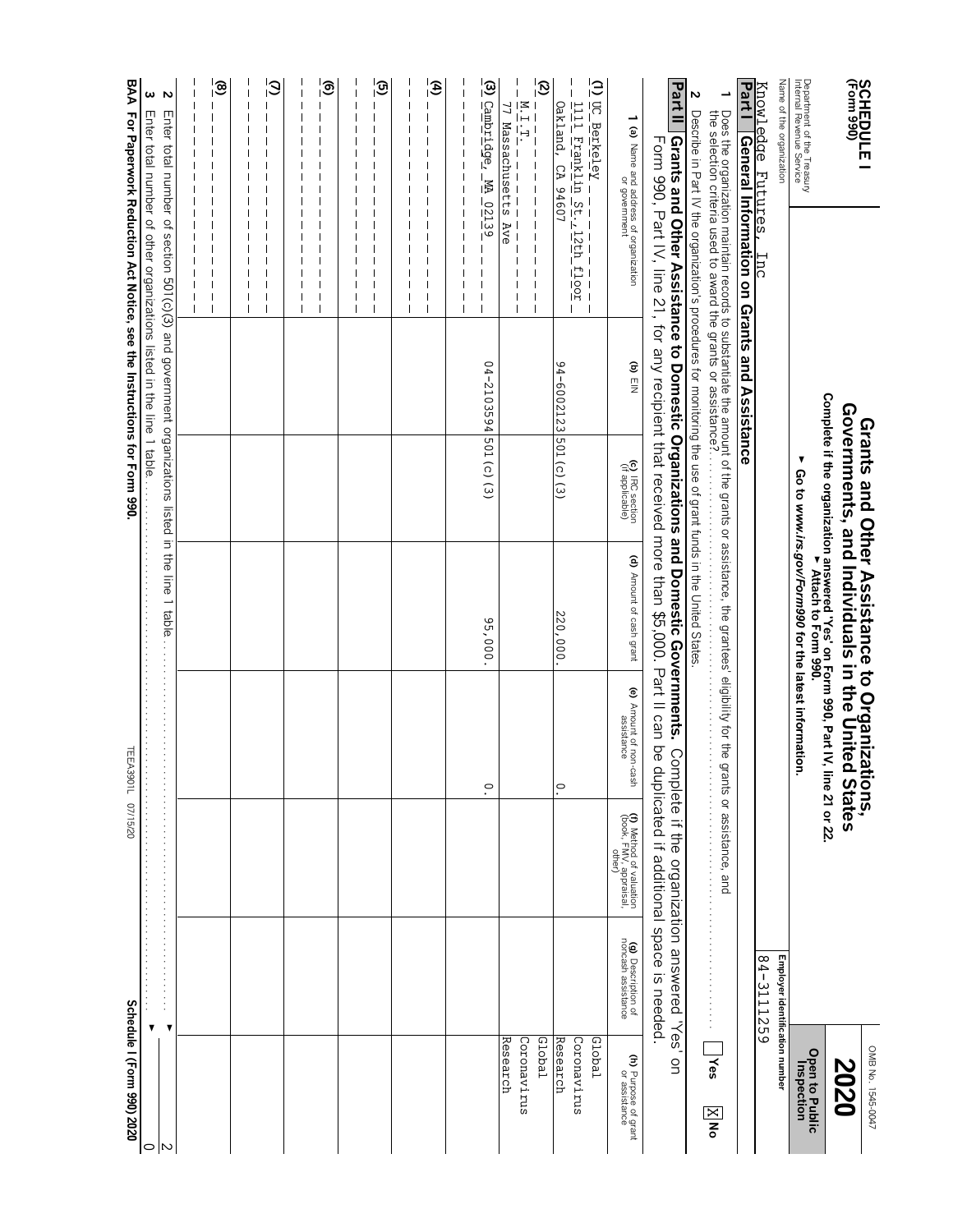|                                                                                                                                                     | თ | Gп | 4 | ω | N |                                                        | Part III                                                                                                                                                                                                                                                                                 |                                                      |
|-----------------------------------------------------------------------------------------------------------------------------------------------------|---|----|---|---|---|--------------------------------------------------------|------------------------------------------------------------------------------------------------------------------------------------------------------------------------------------------------------------------------------------------------------------------------------------------|------------------------------------------------------|
| Part IV   Supplemental Information. Provide the information required in Part I, line 2; Part III, column (b); and any other additional information. |   |    |   |   |   | (a) Type of grant or assistance                        | <b>Grants and Other Assistance to the S2</b> : Journ Server Server Sensive Scholle in the organization answered in the Server Server Server Server Server Server Server Server Server Server Server Server Server Server Server Serv<br>can be duplicated if additional space is needed. | Schedule I (Form 990) 2020<br>Knowledge Futures, Inc |
|                                                                                                                                                     |   |    |   |   |   | (b) Number of<br>recipients                            |                                                                                                                                                                                                                                                                                          |                                                      |
|                                                                                                                                                     |   |    |   |   |   | (c) Amount of<br>cash grant                            |                                                                                                                                                                                                                                                                                          |                                                      |
|                                                                                                                                                     |   |    |   |   |   | (d) Amount of<br>noncash assistance                    |                                                                                                                                                                                                                                                                                          |                                                      |
|                                                                                                                                                     |   |    |   |   |   | ) Method of valuation (book,<br>FMV, appraisal, other) |                                                                                                                                                                                                                                                                                          |                                                      |
|                                                                                                                                                     |   |    |   |   |   | (f) Description of noncash assistance                  |                                                                                                                                                                                                                                                                                          | 84-3111259<br>Page 2                                 |

**Schedule Schedule I (Form 990) 2020 (Form 990) 2020**